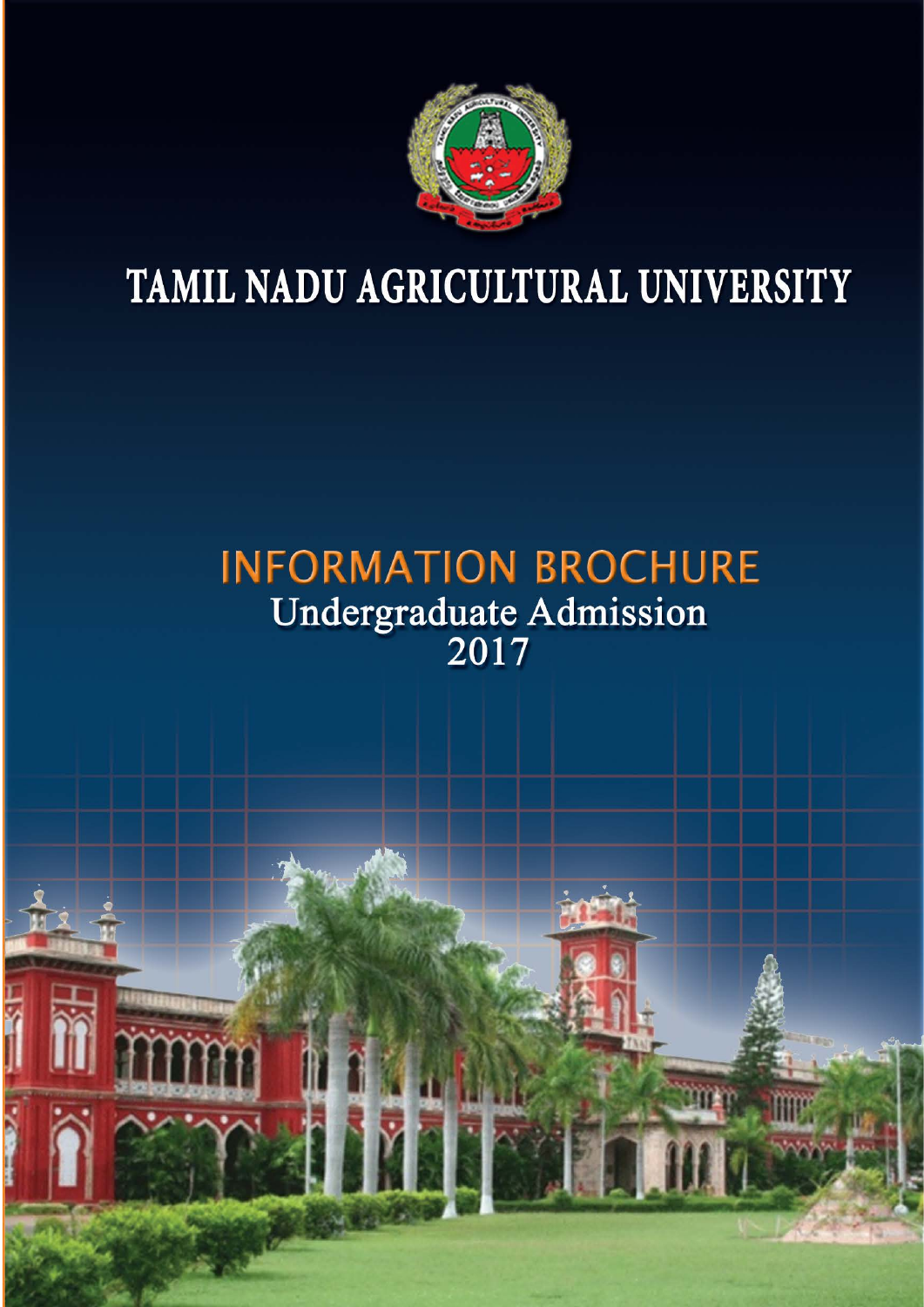

## **TAMIL NADU AGRICULTURAL UNIVERSITY**

## **Undergraduate Admissions 2017-18**

## **Information Brochure**

## **Undergraduate Academic Programs**

## **AGRICULTURAL SCIENCE PROGRAMS**

- 1. B.Sc.(Agriculture)
- 2. B.Sc.(Horticulture)
- 3. B.Sc.(Forestry)
- 4. B.Sc. (Food, Nutrition and Dietetics)
- 5. B.Tech. (Agricultural Engineering)
- 6. B.Sc.(Sericulture)

## **AGRICULTURAL TECHNOLOGY PROGRAMS**

- 1. B.Tech. (Food Process Engineering)
- 2. B.Tech.(Biotechnology)
- 3. B.Tech.(Horticulture)
- 4. B.Tech. (Energy and Environmental Engineering)
- 5. B.Tech.(Bioinformatics)
- 6. B.S. (Agribusiness Management)
- 7. B.Tech. (Agricultural Information Technology)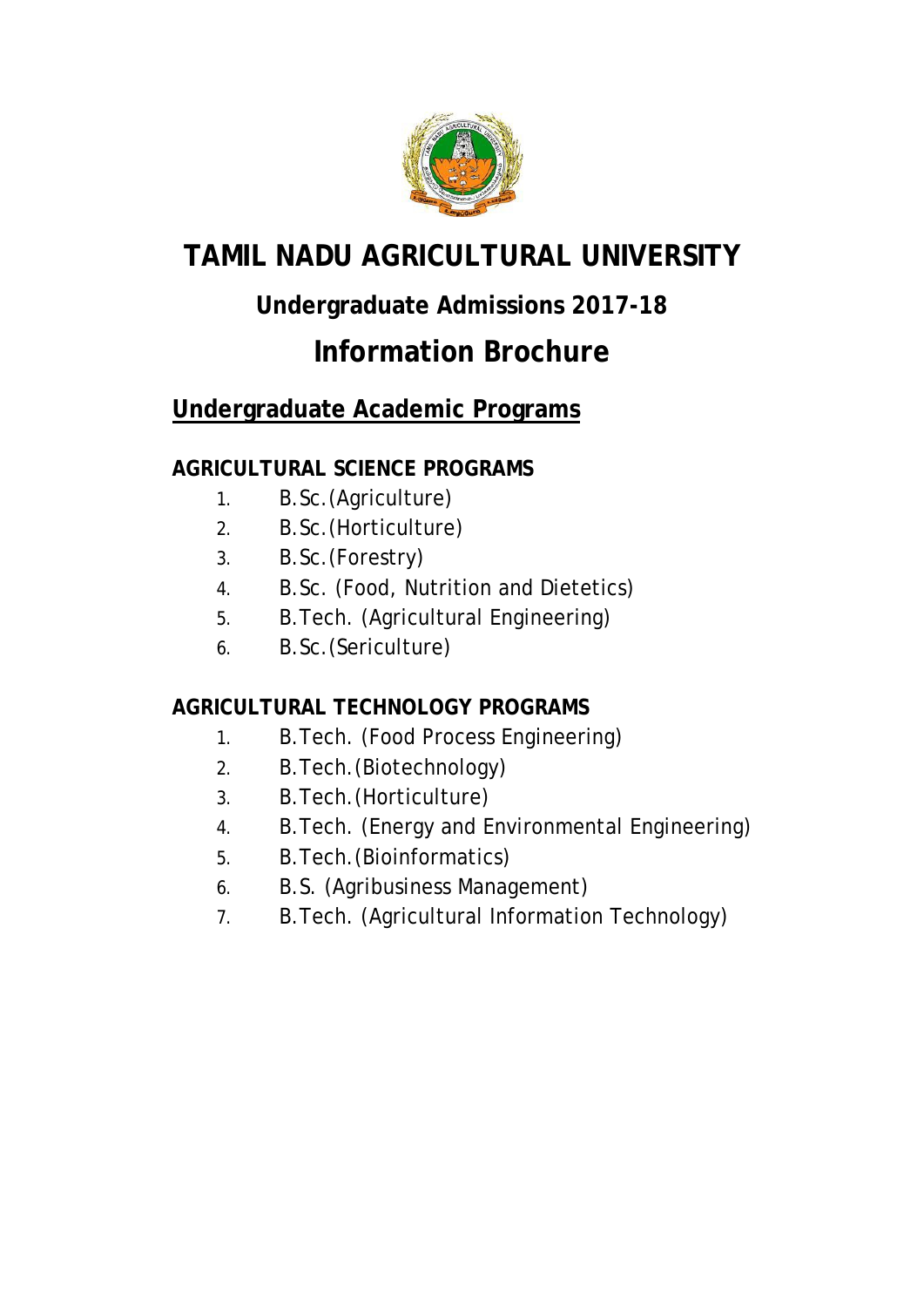**Tamil Nadu Agricultural University Coimbatore – 641003 Tamil Nadu, India**

**Application Procedure**

APPLY ONLY ONLINE AT [https://tnauonline.in](https://tnauonline.in/)

PRINTED APPLICATION NOTAVAILABLE email[:ugadmissions@tnau.ac.in](mailto:ugadmissions@tnau.ac.in)

> Help Desk: **+91 4226611345 +91 4226611346**

Application to TNAU is mandatory for all candidates applying for TNAU counseling **AS WELL AS APPLYING FOR MANAGEMENT QUOTA** in Private Agriculture / Horticulture colleges affiliated to TNAU

For more information visit **[www.tnau.ac.in/](http://www.tnau.ac.in/)admission.html**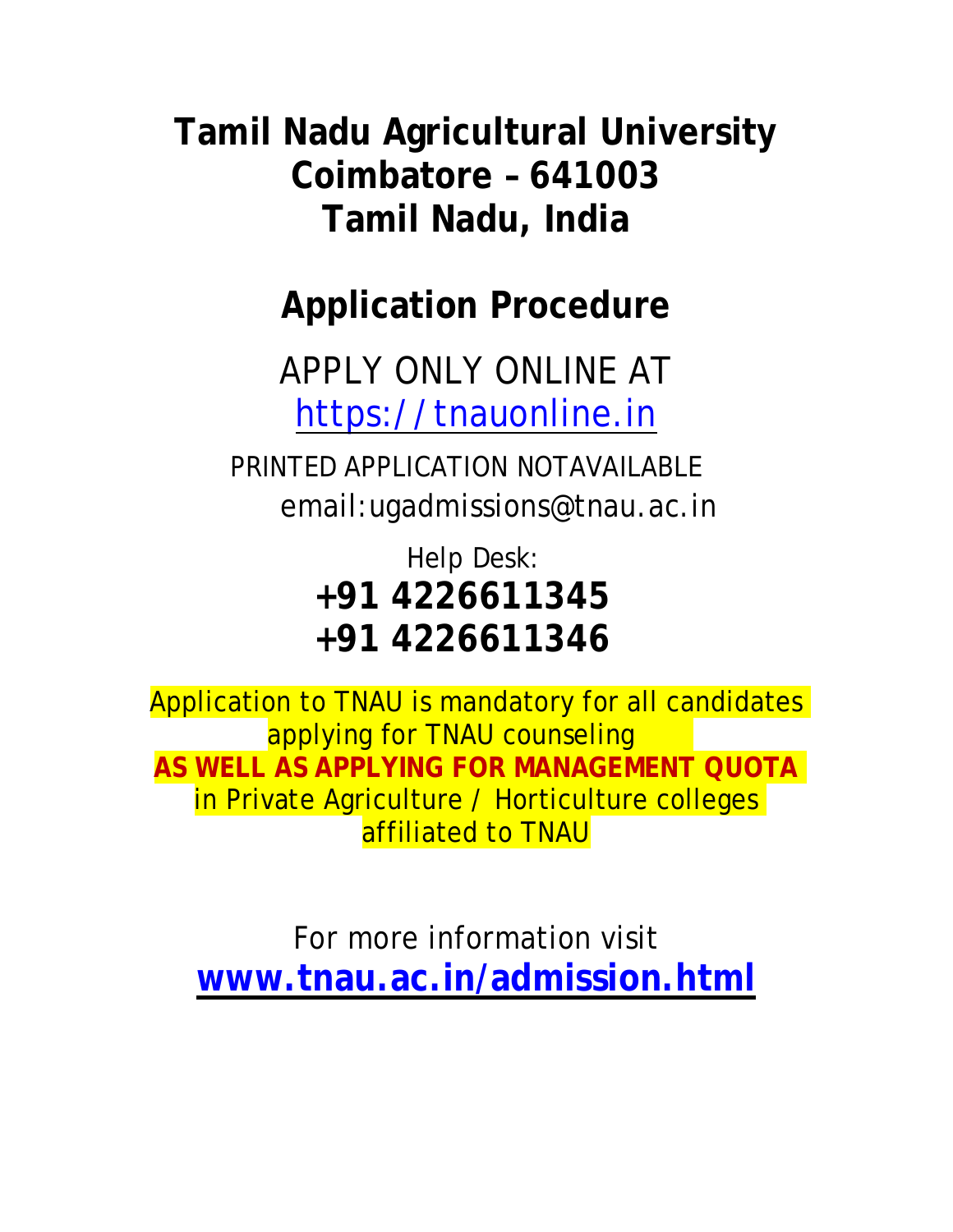## **Instructions for OnlineApplication Process**

- 1. Go to [https://tnauonline.in](https://tnauonline.in/)
- 2. Click Under Graduate.
- 3. Read instructions and Accept declaration to proceed for registration.
- 4. Click on New Registration.
- 5. Complete Step 1 of online application to receive user ID and password in YOUR mobile and e-mail Inbox.
- 6. **The registered mobile number and e-mail ID must be accessible by the candidate all the time for receiving all further communications related to admission. Use of e-mail ID and mobile number of others (like friends, relatives, internet browsing centres, etc.) are HIGHLY DISCOURAGED. In such cases, there is a risk of missing important communication from TNAU.**
- 7. Click on Candidate Login.
- 8. Login with your user ID and password.
- 9. Complete Step 2 and Step 3 of online application.
- 10. Complete online payment using e-payment link (available in Step 4 of online application). Fee is Rs. 600/- (Rs. 300/- for SC / SCA / ST Candidates).
- 11. In case, you have not received the payment reference number from TNAU, wait for 24 hours. The reference number will be sent to your registered Mobile number and e-mail inbox. If attempt of payment is a failure, repeat from Instruction No.10 above to complete the payment process.
- 12. Login again with your user ID and password to download and print Joint Declaration Form and Appendices / Checklist. **THIS COMPLETES AND CONFIRMS YOUR APPLICATION SUBMISSION.** Signed Joint Declaration Form and other documents and originals must be produced at the time of certificate verification / counseling only. **PLEASE DO NOT SEND JOINT DECLARATION FORM / SCREENSHOTS OF APPLICATION OR ANY OTHER DOCUMENTS BY POST.**
- 13. Candidates who have applied for seats under **Differently Abled / Ex-servicemen / Descendants of Freedom Fighter / Eminent Sports Person Quota** must submit the signed Joint Declaration Form with necessary Documents and Annexures **IN PERSON ONLY** to the Dean(Agriculture) and Chairman (Admission), Tamil Nadu Agricultural University, Coimbatore **ONLY on June 5 or 6, 2017 between 9:00 AM and 5:00 PM**.
- 14. Candidates who have applied for seats under **Industry Sponsorship / Non Resident Indian (NRI) Quota** must submit the signed Joint Declaration Form with necessary Documents and Annexures **IN PERSON ONLY** to the Dean(Agriculture) and Chairman (Admission), Tamil Nadu Agricultural University, Coimbatore **ONLY on June 5 or 6 or 7, 2017 between 9:00 AM and 5:00 PM**.
- 15. Originals must be produced for all the self-attested photocopies for verification. Only verified candidates will be considered for counseling.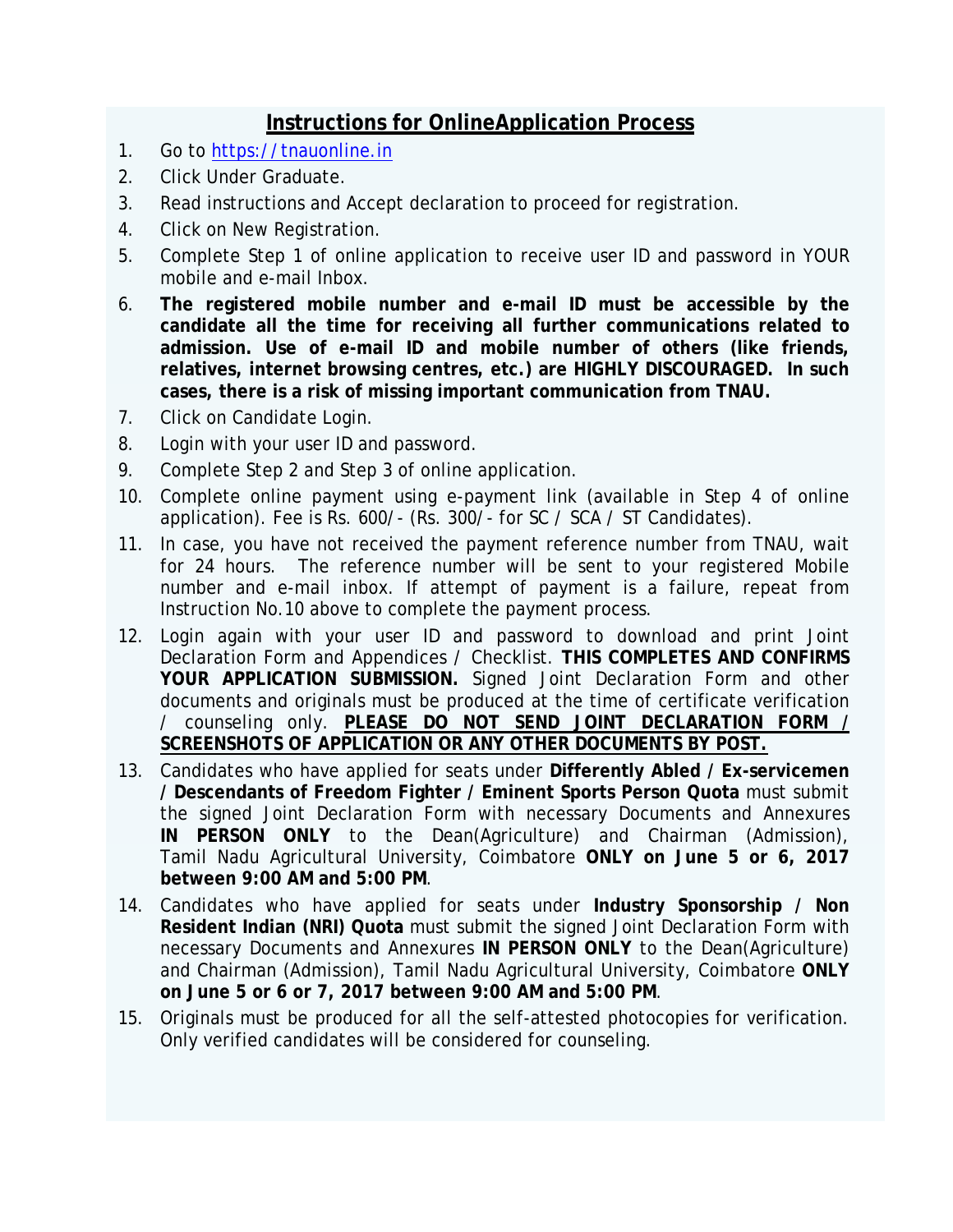| 1. |       |         |                                                                            |    |  |  |  |  |
|----|-------|---------|----------------------------------------------------------------------------|----|--|--|--|--|
|    | 1.1   |         |                                                                            |    |  |  |  |  |
| 2. |       |         |                                                                            |    |  |  |  |  |
|    | 2.1   |         |                                                                            |    |  |  |  |  |
|    |       |         |                                                                            |    |  |  |  |  |
|    | a.    |         |                                                                            |    |  |  |  |  |
|    | b.    |         |                                                                            |    |  |  |  |  |
|    | 2.1.2 |         |                                                                            |    |  |  |  |  |
|    | 2.1.3 |         | Eligible Minimum Qualifying Marks (Academic Stream / VocationalStream)  11 |    |  |  |  |  |
|    | 2.1.4 |         |                                                                            |    |  |  |  |  |
|    | 2.1.5 |         |                                                                            |    |  |  |  |  |
|    | 2.1.6 |         |                                                                            |    |  |  |  |  |
|    | 2.1.7 |         |                                                                            |    |  |  |  |  |
|    | 2.1.8 |         |                                                                            |    |  |  |  |  |
|    | 2.2   |         |                                                                            |    |  |  |  |  |
|    | 2.2.1 |         |                                                                            |    |  |  |  |  |
|    | 2.2.2 |         |                                                                            |    |  |  |  |  |
|    |       | 2.2.2.1 |                                                                            |    |  |  |  |  |
|    |       | 2.2.2.2 |                                                                            |    |  |  |  |  |
|    |       | 2.2.2.3 |                                                                            |    |  |  |  |  |
|    |       | 2.2.2.4 |                                                                            |    |  |  |  |  |
|    | 2.2.3 |         |                                                                            |    |  |  |  |  |
|    | 2.2.4 |         |                                                                            |    |  |  |  |  |
|    |       | 2.2.4.1 |                                                                            |    |  |  |  |  |
|    |       | 2.2.4.2 |                                                                            |    |  |  |  |  |
| 3  |       |         | MODE OF SELECTION                                                          | 16 |  |  |  |  |
|    | 3.1   |         |                                                                            |    |  |  |  |  |
| 4  |       |         |                                                                            |    |  |  |  |  |
| 5  |       |         |                                                                            |    |  |  |  |  |
| 6  |       |         |                                                                            |    |  |  |  |  |
|    | 6.1   |         |                                                                            |    |  |  |  |  |
|    | 6.2   |         |                                                                            |    |  |  |  |  |
|    | 6.3   |         |                                                                            |    |  |  |  |  |
| 7  |       |         |                                                                            |    |  |  |  |  |
| 8  |       |         |                                                                            |    |  |  |  |  |
| 9  |       |         |                                                                            |    |  |  |  |  |
| 10 |       |         |                                                                            |    |  |  |  |  |

## **CONTENTS**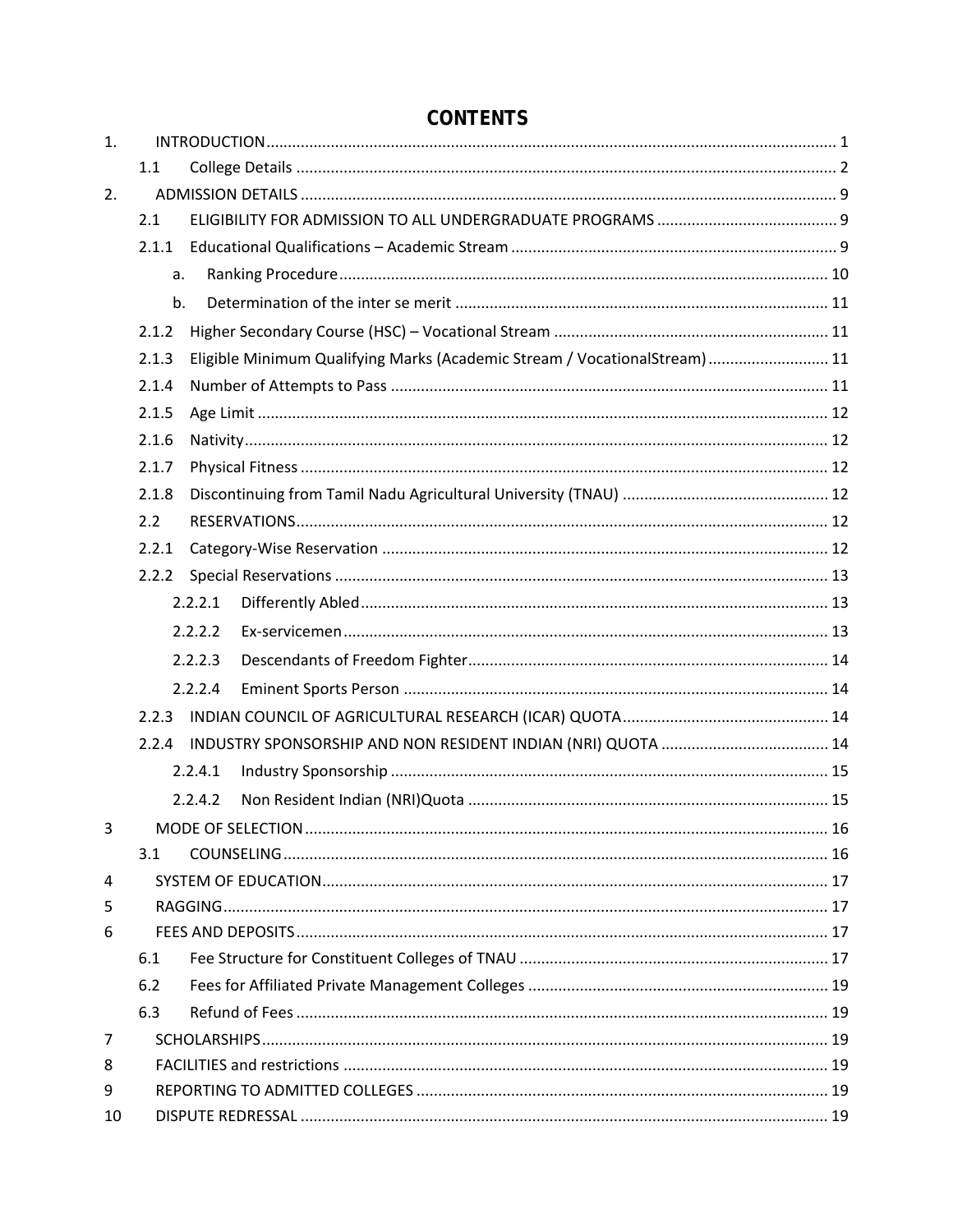## **LIST OF APPENDICES**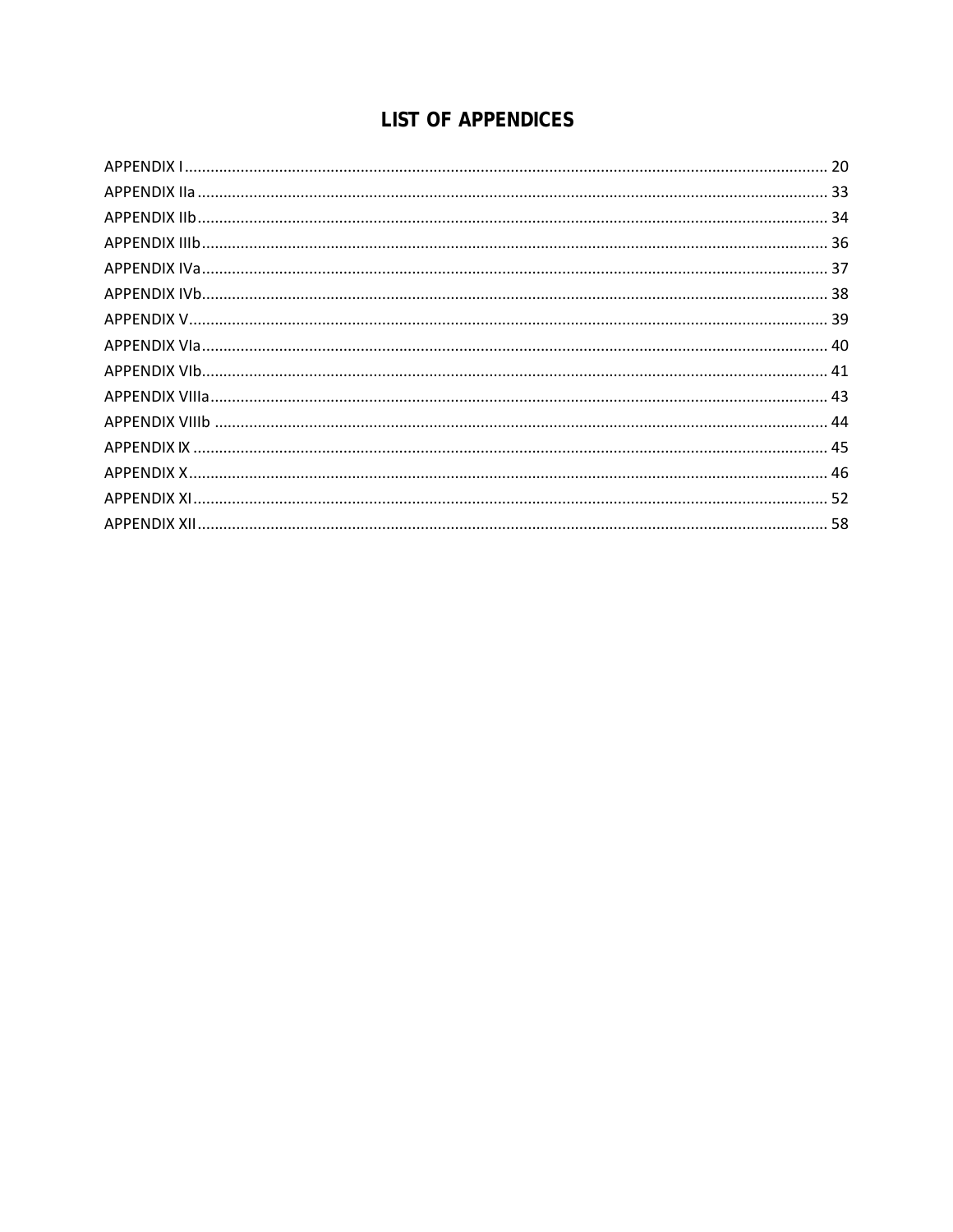## **UNDERGRADUATE DEGREE PROGRAMS**

#### <span id="page-6-0"></span>**1. INTRODUCTION**

Tamil Nadu Agricultural University (TNAU) rated as the best Agricultural University in India by Indian Council of Agricultural Research, New Delhi, is an institute of excellence for higher education in Agricultural and allied subjects.

The National Institutional Ranking Framework (NIRF) of Ministry of Human Resource Development (MHRD), GOI ranked TNAU as the first among the State Agricultural Universities in India. TNAU ranks  $17<sup>th</sup>$  among "Universities" category and  $28<sup>th</sup>$  among "Overall" category of academic institutions.

TNAU began as an Agricultural School at Saidapet, Chennai in 1876 and blossomed as a College in Coimbatore in 1906. In 1920, the college was affiliated to the University of Madras with the introduction of a three-year degree programme. Till 1946, the Agricultural College and Research Institute, Coimbatore was the only institute for agricultural education for the whole of South India. In 1958, it was recognized as a Postgraduate Centre for offering Masters and Doctoral degrees. The Agricultural College and Research Institute, Madurai was established in 1965. These two colleges formed the nucleus of the Tamil Nadu Agricultural University when it was established in 1971 to offer four years B.Sc. (Agriculture) degree programme.

In the year 1972, two more programs *i.e.,* B.Sc (Horticulture) and B.E (Agriculture) were started. In 1979, the faculty of Horticulture was established. To nurture the home grown innovations B.Sc (Home Science) was started at Madurai campus in 1980. This was later renamed as B.Sc. (Food, Nutrition and Dietetics) from 2017 onwards based on the recommendation of ICAR. The third Agricultural College was started at Killikulam in 1984 and the fourth at Navalur Kuttappattu, Tiruchirappalli in 1989. An exclusive B.Sc. (Forestry) program was started during 1985 at Coimbatore campus and later relocated to Forest College and Research Institute, Mettupalayam in 1991.

Later, B.Sc. (Horticulture) programme was shifted to Periyakulam (1990) and B.E. (Agriculture) was shifted to Agricultural Engineering College and Research Institute in Kumulur (1992). B.E (Agriculture) was later renamed as B.Tech (Agricultural Engineering) in 2002. A new Horticultural College and Research Institute for Women was established during 2011 at Navalur Kuttappattu, Tiruchirappalli offering B.Sc. (Horticulture). A unique programme, B.Sc. (Sericulture) was started during 2011 at Agricultural College and Research Institute, Coimbatore and is being offered now at Forest College and Research Institute, Mettupalayam.

In the backdrop of changing agricultural situation and developments in science and technology, TNAU introduced unique technology programs *viz.,* B.Tech (Food Process Engineering) during 1998, B.Tech (Biotechnology) and B.Tech.(Horticulture) during 2002, B.Tech (Energy and Environmental Engineering) during 2004 and B.Tech (Bioinformatics) during 2006. B.S (Agribusiness Management) and B.Tech (Agricultural Information Technology) were started during 2007 in order to capitalize the potential of developments in agricultural information sciences.

Three new agricultural colleges *viz.,* Agricultural College and Research Institute, Eachankottai, Thanjavur; Agricultural College & Research Institute, Valavachanur, Thiruvannamalai and Agricultural College & Research Institute Kudumianmalai, Pudukkottai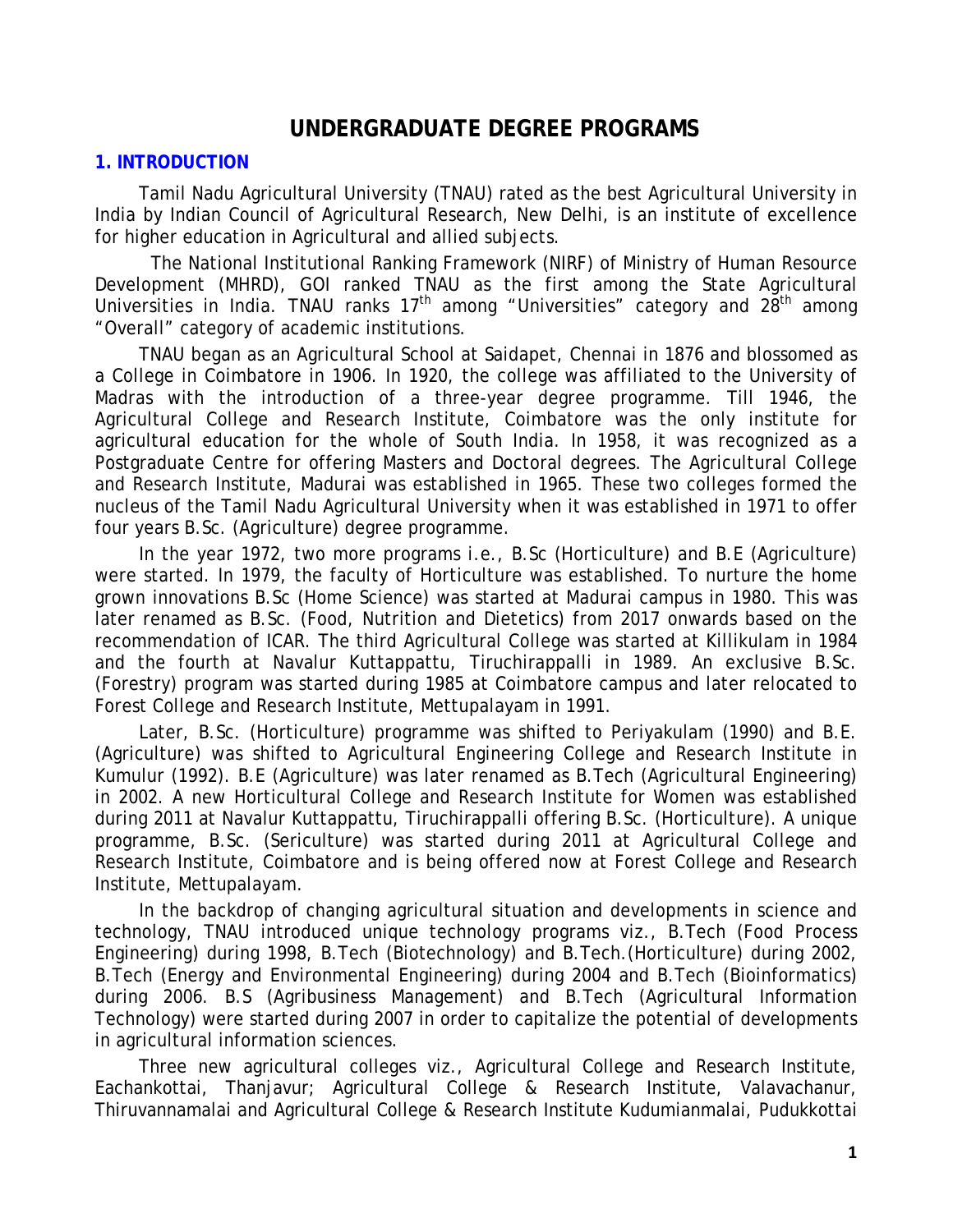were started during 2014. Moreover, 21 private colleges affiliated to TNAU offer B.Sc. (Ag.) and / or B.Sc. (Horti.) courses whose details are given in the following Table.

At present, TNAU is offering the following 13 Undergraduate degree programs of four year duration (eight semesters).

- 1. B.Sc.(Agriculture)
- 2. B.Sc.(Horticulture)
- 3. B.Sc.(Forestry)
- 4. B.Sc. (Food, Nutrition and Dietetics)
- 5. B.Tech. (Agricultural Engineering)
- 6. B.Sc.(Sericulture)
- 7. B.Tech. (Food Process Engineering)
- 8. B.Tech.(Biotechnology)
- 9. B.Tech.(Horticulture)
- 10.B.Tech.(Energy and Environmental Engineering)
- 11.B.Tech.(Bioinformatics)
- 12.B.S.(Agri-Business Management)
- 13.B.Tech.(Agricultural Information Technology)
- <span id="page-7-0"></span>**1.1 College Details**

| S No. | <b>College address</b>                                                                                                                                                         | <b>College Reference</b>                  |  |  |  |  |  |  |
|-------|--------------------------------------------------------------------------------------------------------------------------------------------------------------------------------|-------------------------------------------|--|--|--|--|--|--|
|       | <b>Constituent Colleges of TNAU</b>                                                                                                                                            |                                           |  |  |  |  |  |  |
| 1.    | Agricultural College and Research Institute,<br>Coimbatore - 641003.<br>Phone: 0422- 6611210, 6611322<br>e-mail : deanagri@tnau.ac.in                                          | AC & RI, Coimbatore                       |  |  |  |  |  |  |
| 2.    | Agricultural College and Research Institute,<br>Madurai - 625104.<br>Phone: 0452-2422956<br>e-mail: deanagrimdu@tnau.ac.in                                                     | AC & RI, Madurai                          |  |  |  |  |  |  |
| 3.    | Agricultural College and Research Institute,<br>Killikulam, Tuticorin District - 628252.<br>Phone: 04630-261226<br>e-mail: deanagrikkm@tnau.ac.in                              | AC & RI, Killikulam                       |  |  |  |  |  |  |
| 4.    | Anbil Dharmalingam Agricultural College and<br>Research Institute, NavalurKuttappattu,<br>Tiruchirappalli - 620009.<br>Phone: 0431 - 2906100<br>e-mail: deanagritry@tnau.ac.in | ADAC & RI, Navallur<br>Kuttapattu, Trichy |  |  |  |  |  |  |
| 5.    | Agricultural College and Research Institute<br>Vaazhavachanur, Thiruvannamalai dt.-606753<br>Phone: 04188 -245855<br>e-mail: deanagrithm@tnau.ac.in                            | AC & RI, Vaazhavachanur                   |  |  |  |  |  |  |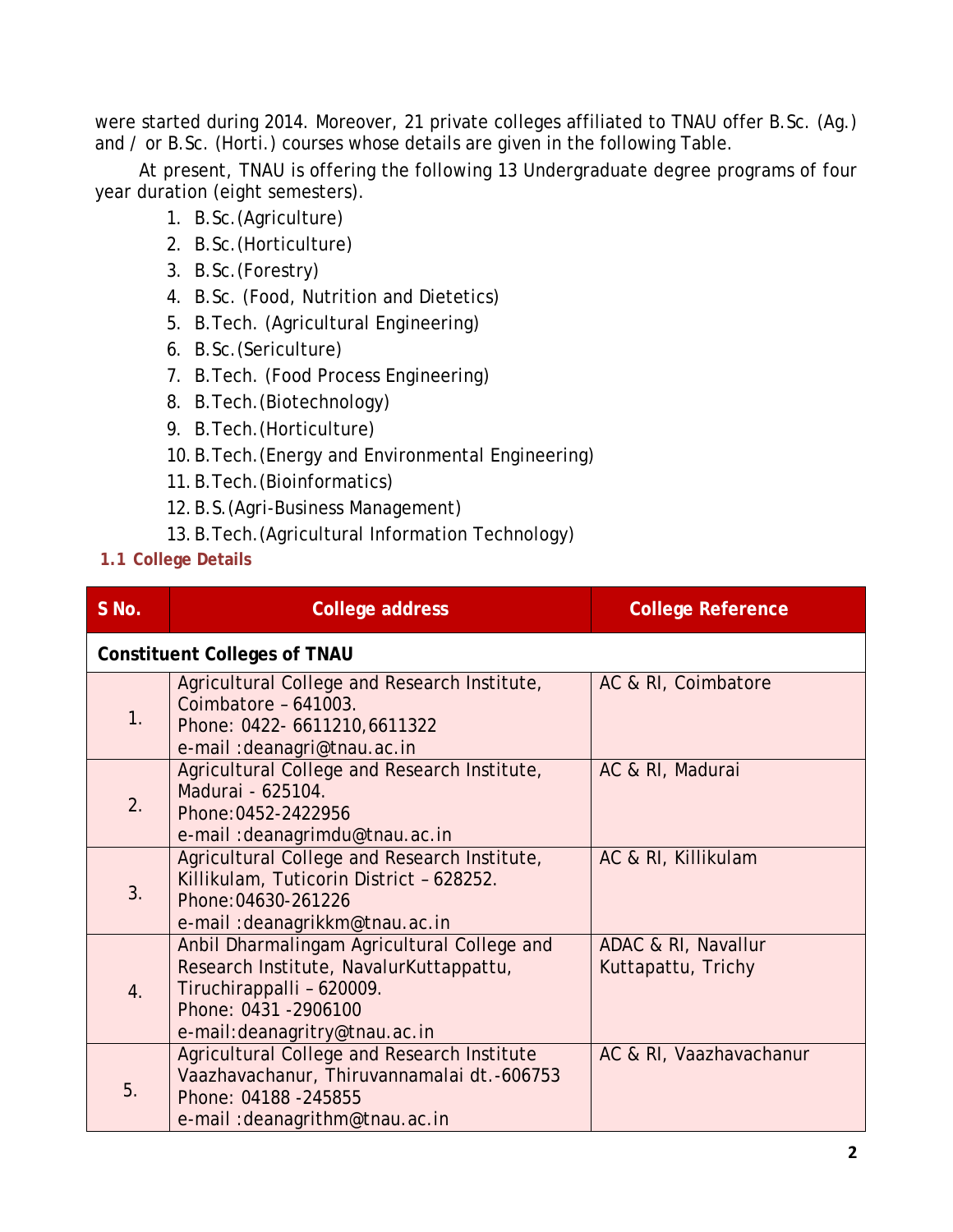| S No. | <b>College address</b>                                                                                                                                                          | <b>College Reference</b>                         |
|-------|---------------------------------------------------------------------------------------------------------------------------------------------------------------------------------|--------------------------------------------------|
| 6.    | Agricultural College and Research Institute<br>STAMIN Campus, Kudumiyanmalai, Pudukkottai<br>Dt. - 622104<br>Phone: 04339-241223, 224<br>e-mail: deanagripdk@tnau.ac.in         | AC & RI, Kudumiyanmalai                          |
| 7.    | Agricultural College and ResearchInstitute<br>Eachankottai, Orathanad Tk, Thanjavur dt.-<br>614902<br>Phone: 04362-268689,268687<br>e-mail: deanagritnj@tnau.ac.in              | AC & RI, Thanjavur                               |
| 8.    | Horticultural College and Research Institute,<br>Coimbatore - 641003.<br>Phone: 0422 -6611270<br>e-mail: deanhortcbe@tnau.ac.in                                                 | HC & RI, Coimbatore                              |
| 9.    | Horticultural College and Research Institute,<br>Periyakulam, Theni District - 625504.<br>Phone: 04546-231726<br>e-mail: deanhortpkm@tnau.ac.in                                 | HC & RI, Periyakulam                             |
| 10.   | Horticultural College and Research Institute for<br>Women, Navalur Kuttappattu,<br>Tiruchirappalli - 620009.<br>Phone: 0431-2918033;<br>e-mail:sohort@tnau.ac.in                | HC & RI for Women, Navalur<br>Kuttapattu, Trichy |
| 11.   | Agricultural Engineering College and Research<br>Institute,<br>Coimbatore - 641003.<br>Phone: 0422-6611255<br>e-mail: deancaecbe@tnau.ac.in                                     | AEC & RI, Coimbatore                             |
| 12.   | Agricultural Engineering College and Research<br>Institute, Kumulur, Pallapuram (PO),<br>Tiruchirappalli dt. - 621712.<br>Phone: 0431-2912359;<br>e-mail: deancaekum@tnau.ac.in | AEC & RI, Kumulur                                |
| 13.   | Forest College and Research Institute,<br>Mettupalayam - 641301.<br>Phone: 04254-222010;<br>e-mail: deanformtp@tnau.ac.in                                                       | FC & RI, Mettupalayam                            |
| 14.   | Home Science College and Research Institute,<br>Madurai - 625104.<br>Phone: 0452-2422684<br>e-mail: deanhscmdu@tnau.ac.in                                                       | HSC&RI, Madurai                                  |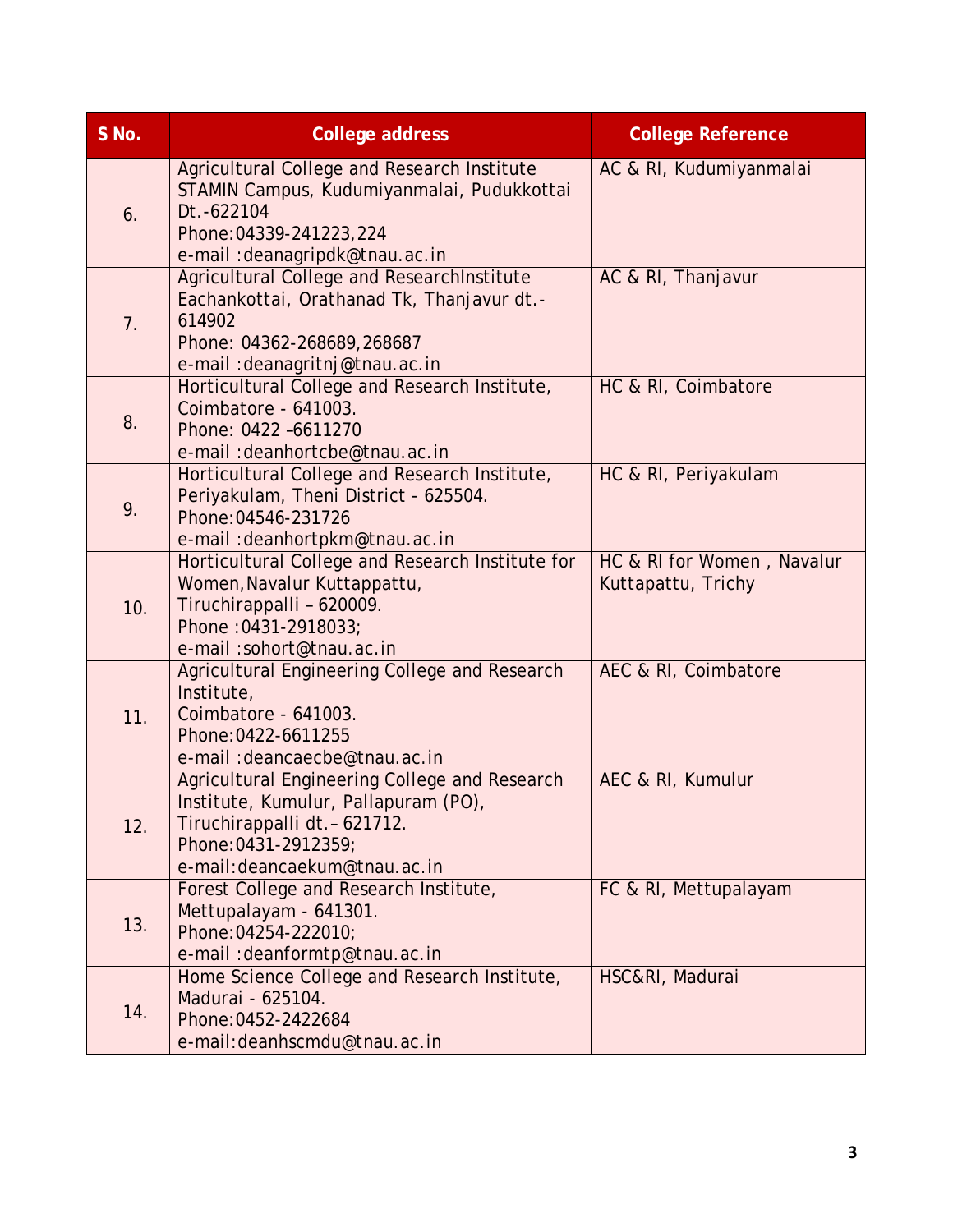| Courses and number of seats offered at Constituent Colleges of TNAU |
|---------------------------------------------------------------------|
|---------------------------------------------------------------------|

| S.No. | College                             | (Agriculture)<br>B.Sc.   | (Horticulture)<br>B.Sc.  | B.Sc. (Forestry)         | B.Sc. (Food<br>Nutrition<br>Dietetics)<br>pure | (Agricultural<br>Engineering)<br><b>B.Tech</b> | (Sericulture)<br>B.Sc.   | (Horticulture)<br>B. Tech. | B. Tech. (Food<br>Engineering)<br>Process | Environmental<br>Engineering)<br>(Energyand<br>B. Tech. | (Biotechnology)<br>B. Tech. | (Bio-informatics)<br>B. Tech. | Management)<br>B.S. (Agri-<br><b>Business</b> | (Agricultural<br>Technology)<br>Information<br>B. Tech. |
|-------|-------------------------------------|--------------------------|--------------------------|--------------------------|------------------------------------------------|------------------------------------------------|--------------------------|----------------------------|-------------------------------------------|---------------------------------------------------------|-----------------------------|-------------------------------|-----------------------------------------------|---------------------------------------------------------|
| 1.    | AC&RI, Coimbatore                   | 99                       |                          |                          |                                                |                                                | $\blacksquare$           | $\overline{\phantom{a}}$   |                                           |                                                         | 55                          | 35                            | 45                                            | 30                                                      |
| 2.    | AC&RI, Madurai                      | 119                      | $\overline{\phantom{0}}$ | $\sim$                   |                                                | $\blacksquare$                                 | ÷.                       | $\blacksquare$             | ٠                                         | $\blacksquare$                                          | $\overline{\phantom{a}}$    | $\overline{\phantom{a}}$      | L,                                            | $\blacksquare$                                          |
| 3.    | AC&RI, Killikulam                   | 101                      | $\overline{\phantom{0}}$ |                          |                                                |                                                | $\blacksquare$           | $\overline{\phantom{a}}$   | ÷                                         |                                                         | $\overline{\phantom{a}}$    | $\overline{\phantom{0}}$      |                                               |                                                         |
| 4.    | ADAC&RI, Trichy                     | 101                      | $\overline{a}$           |                          |                                                |                                                | $\overline{a}$           | $\overline{a}$             |                                           |                                                         | $\overline{\phantom{0}}$    | $\overline{a}$                |                                               |                                                         |
| 5.    | AC&RI,<br>Vaazhavachanur            | 60                       | $\overline{\phantom{a}}$ | $\blacksquare$           |                                                |                                                | $\blacksquare$           | $\blacksquare$             |                                           |                                                         |                             |                               |                                               |                                                         |
| 6.    | <b>AC&amp;RI,</b><br>Kudumiyanmalai | 60                       | $\overline{\phantom{a}}$ | $\overline{\phantom{a}}$ |                                                |                                                | $\blacksquare$           | $\blacksquare$             |                                           |                                                         |                             | $\overline{\phantom{a}}$      |                                               |                                                         |
| 7.    | AC&RI, Thanjavur                    | 60                       | $\overline{\phantom{a}}$ | $\sim$                   |                                                |                                                | $\overline{\phantom{a}}$ | $\blacksquare$             | $\blacksquare$                            | $\blacksquare$                                          | $\overline{\phantom{a}}$    | $\overline{\phantom{0}}$      |                                               |                                                         |
| 8.    | HC&RI, Coimbatore                   | $\overline{\phantom{a}}$ |                          |                          |                                                |                                                | $\blacksquare$           | 30                         |                                           |                                                         |                             |                               |                                               |                                                         |
| 9.    | HC&RI, Periyakulam                  | $\blacksquare$           | 80                       | $\overline{\phantom{a}}$ |                                                |                                                | $\blacksquare$           | $\overline{\phantom{a}}$   | ÷,                                        |                                                         | $\overline{\phantom{a}}$    | $\overline{\phantom{a}}$      |                                               |                                                         |
| 10.   | HC&RI (W), Trichy                   |                          | 45                       | $\sim$                   |                                                |                                                | $\blacksquare$           | $\blacksquare$             | L,                                        |                                                         | $\overline{\phantom{0}}$    | $\overline{\phantom{0}}$      |                                               |                                                         |
| 11.   | AEC&RI, Coimbatore                  | ÷,                       | ÷,                       | $\blacksquare$           | $\overline{\phantom{0}}$                       |                                                | $\blacksquare$           | $\blacksquare$             | 55                                        | 55                                                      | $\overline{\phantom{a}}$    | $\overline{\phantom{a}}$      |                                               | -                                                       |
| 12.   | AEC&RI, Kumulur                     |                          | $\overline{\phantom{0}}$ | $\blacksquare$           |                                                | 70                                             |                          | $\blacksquare$             | $\blacksquare$                            | $\overline{\phantom{a}}$                                | $\overline{\phantom{0}}$    | $\overline{\phantom{0}}$      | L,                                            | $\overline{\phantom{a}}$                                |
| 13.   | FC&RI,<br>Mettupalayam              |                          | $\overline{a}$           | 45                       |                                                |                                                | 30                       | $\blacksquare$             | $\overline{\phantom{a}}$                  |                                                         |                             | $\overline{a}$                |                                               |                                                         |
| 14.   | HSC&RI, Madurai                     |                          |                          |                          | 45                                             |                                                |                          |                            |                                           |                                                         |                             |                               |                                               |                                                         |
|       | <b>Totalseats</b>                   | 600                      | 125                      | 45                       | 45                                             | 70                                             | 30                       | 30                         | 55                                        | 55                                                      | 55                          | 35                            | 45                                            | 30                                                      |

Nativity requirement for the above seats refer Section **2.1.6**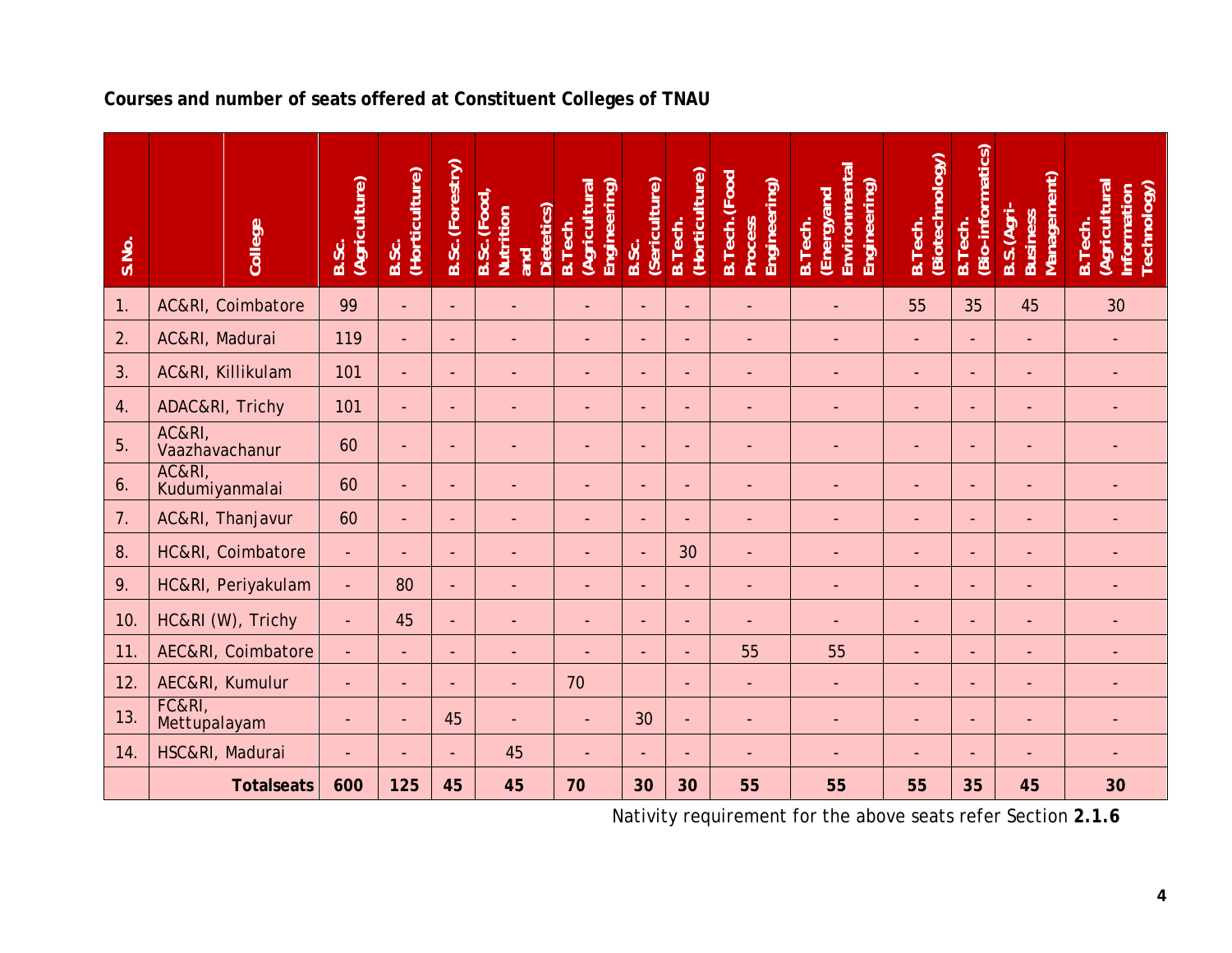**Supernumerary seats for ICAR, UT of Andaman & Nicobar, Students from state of Jammu & Kashmir, Non Resident Indians and Industrial sponsorship**

| Degree programs / Colleges                      | <b>ICAR</b>              | $UT$ of<br>Andaman&<br><b>Nicobar</b> | <b>Students from</b><br>state of Jammu<br>& Kashmir | <b>NRI</b> | <b>Industrial</b> |  |
|-------------------------------------------------|--------------------------|---------------------------------------|-----------------------------------------------------|------------|-------------------|--|
| B.Sc.(Agriculture)                              |                          |                                       |                                                     |            |                   |  |
| <b>AC&amp;RI, Coimbatore</b>                    |                          |                                       |                                                     | 10         | 10                |  |
| AC&RI, Madurai                                  |                          |                                       |                                                     | 10         | 10                |  |
| AC&RI, Killikulam                               |                          |                                       |                                                     | 10         | 10                |  |
| ADAC&RI, Trichy                                 | 90                       | 8                                     | $\overline{2}$                                      | 10         | 10                |  |
| <b>AC&amp;RI, Vaazhavachanur</b>                |                          |                                       |                                                     | 10         | 10                |  |
| AC&RI, Kudumiyanmalai                           |                          |                                       |                                                     | 10         | 10                |  |
| <b>AC&amp;RI, Thanjavur</b>                     |                          |                                       |                                                     | 10         | 10                |  |
| B.Sc.(Horticulture)                             |                          |                                       |                                                     |            |                   |  |
| HC&RI, Periyakulam                              | 12                       | 5                                     |                                                     | 10         | 10                |  |
| HC&RI (W), Trichy                               | $\overline{7}$           |                                       |                                                     | 10         | 10                |  |
| B. Tech. (Agricultural Engineering)             |                          |                                       |                                                     |            |                   |  |
| <b>AEC&amp;RI, Kumulur</b>                      | 11                       | ÷,                                    |                                                     | 10         | 10                |  |
| <b>B.Sc.(Forestry)</b>                          |                          |                                       |                                                     |            |                   |  |
| FC&RI, Mettupalayam                             | $\overline{7}$           |                                       |                                                     | 10         | 10                |  |
| B.Sc. (Food, Nutrition and Dietetics)           |                          |                                       |                                                     |            |                   |  |
| HSC&RI, Madurai                                 |                          |                                       |                                                     | 10         | 10                |  |
| B.Sc.(Sericulture)                              |                          |                                       |                                                     |            |                   |  |
| FC&RI, Mettupalayam                             | ÷,                       |                                       |                                                     | 10         | 10                |  |
| B. Tech. (Biotechnology)                        |                          |                                       |                                                     |            |                   |  |
| <b>AC&amp;RI, Coimbatore</b>                    |                          |                                       |                                                     | 10         | 10                |  |
| <b>B. Tech.</b> (Horticulture)                  |                          |                                       |                                                     |            |                   |  |
| <b>HC&amp;RI, Coimbatore</b>                    | $\overline{\phantom{a}}$ | L,                                    | $\overline{\phantom{0}}$                            | 10         | 10                |  |
| B. Tech. (Food Process Engineering)             |                          |                                       |                                                     |            |                   |  |
| <b>AEC&amp;RI, Coimbatore</b>                   |                          |                                       |                                                     | 10         | 10                |  |
| B. Tech. (Energy and Environmental Engineering) |                          |                                       |                                                     |            |                   |  |
| <b>AEC&amp;RI, Coimbatore</b>                   |                          |                                       |                                                     | 10         | 10                |  |
| <b>B. Tech. (Bioinformatics)</b>                |                          |                                       |                                                     |            |                   |  |
| AC&RI, Coimbatore                               |                          |                                       |                                                     | 10         | 10                |  |
| B. Tech. (Agricultural Information Technology)  |                          |                                       |                                                     |            |                   |  |
| <b>AC&amp;RI, Coimbatore</b>                    |                          |                                       |                                                     | 10         | 10                |  |
| B.S. (Agri-Business Management)                 |                          |                                       |                                                     |            |                   |  |
| AC&RI, Coimbatore                               | ۰                        |                                       |                                                     | 10         | 10                |  |

Nativity requirement (Section **2.1.6)** does not arise for the above seats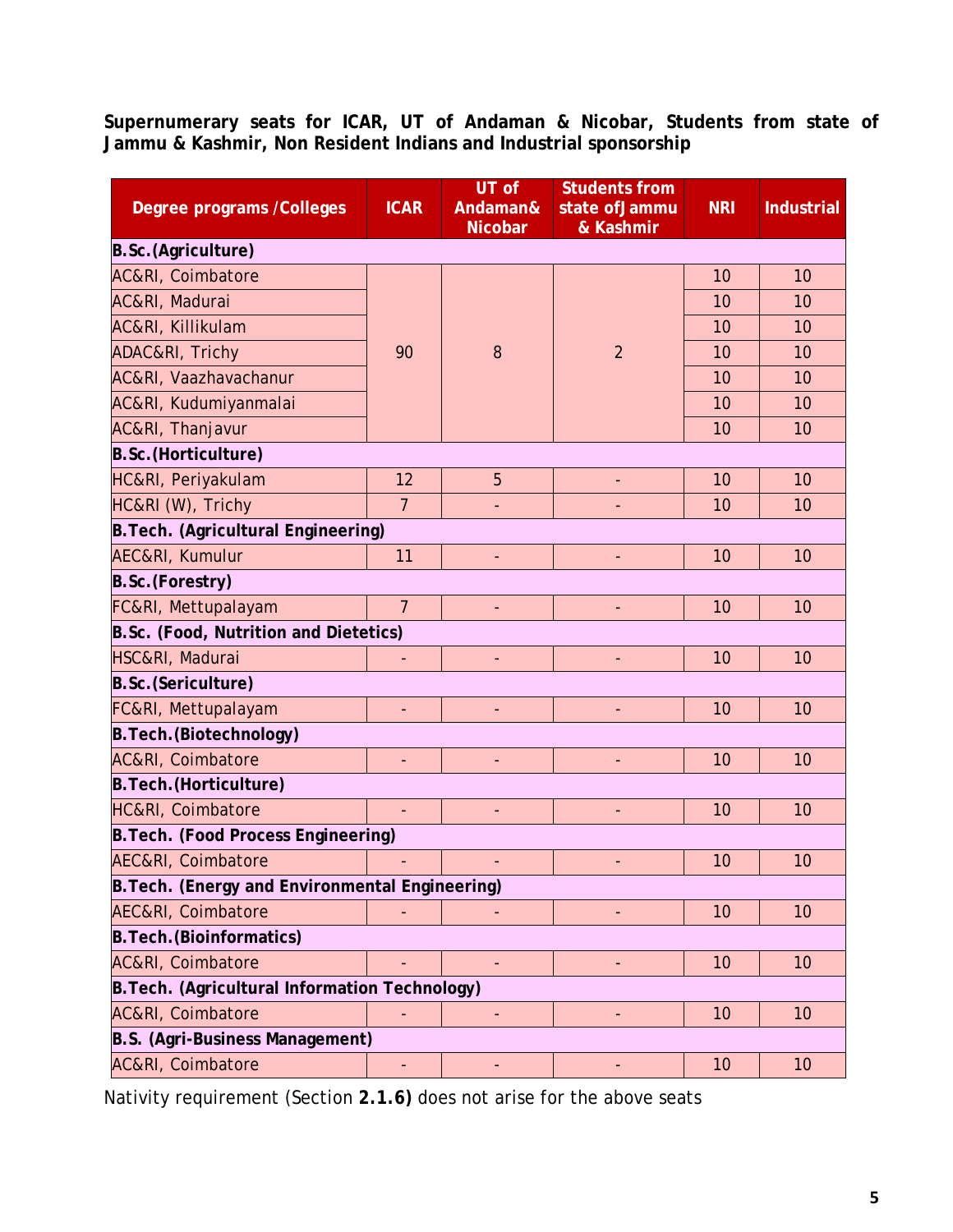**Courses offered at Affiliated Colleges of TNAU**

| S.No. | <b>Courses Offered</b>  | Name and Address of the College                                             |
|-------|-------------------------|-----------------------------------------------------------------------------|
| 1.    | B. Sc. (Agriculture)    | Adhiparasakthi Agricultural College,                                        |
|       |                         | Kalavai, Vellore District - 632 506                                         |
|       |                         | Phone: 04173-295050                                                         |
|       |                         | e-mail: deanapac@tnau.ac.in                                                 |
| 2.    | B. Sc. (Horticulture)   | Adhiparasakthi Horticultural College,                                       |
|       |                         | Kalavai, Vellore District - 632 506                                         |
|       |                         | Phone: 04173-295050                                                         |
|       |                         | e-mail: deanapac@tnau.ac.in                                                 |
| 3.    | B. Sc. (Agriculture) ** | Thanthai Roever Institute of Agriculture and Rural<br>Development (TRIARD), |
|       |                         | Perambalur - 621 212.                                                       |
|       |                         | Phone: 04328-291066, 325096                                                 |
|       |                         | e-mail: deantriard@tnau.ac.in                                               |
| 4.    | B. Sc. (Agriculture)    | Vanavarayar Institute of Agriculture,                                       |
|       |                         | Manakkadavu, Pollachi - 642 103.                                            |
|       |                         | Phone: 04253 290147/127                                                     |
|       |                         | e-mail: deanvia@tnau.ac.in                                                  |
| 5.    | B.Sc. (Agriculture)     | Imayam Institute of Agriculture and Technology,                             |
|       |                         | Kannanur, Thuraiyur Tk, Trichy Dt.-621 206                                  |
|       |                         | Phone: 04327-239515, 239815                                                 |
|       |                         | e-mail: deaniiat@tnau.ac.in                                                 |
| 6.    | B.Sc. (Agriculture)     | PGP College of Agricultural Sciences,                                       |
|       |                         | Palani Nagar, Namakkal - 637405                                             |
|       |                         | Phone: +91 9443211898                                                       |
|       |                         | e-mail: deanpgpcas@tnau.ac.in                                               |
| 7.    | B.Sc. (Agriculture)     | RVS Agriculture College,                                                    |
|       |                         | Thanjavur - 613 402                                                         |
|       |                         | Phone: 04362-293565, +91 9443930824                                         |
|       |                         | e-mail: deanrysac@tnau.ac.in                                                |
| 8.    | B.Sc. (Agriculture)     | College of Agricultural Technology,                                         |
|       |                         | Kullapuram, Theni District - 625 562.                                       |
|       |                         | Phone: 04546-252766                                                         |
|       |                         | e-mail: deancat@tnau.ac.in                                                  |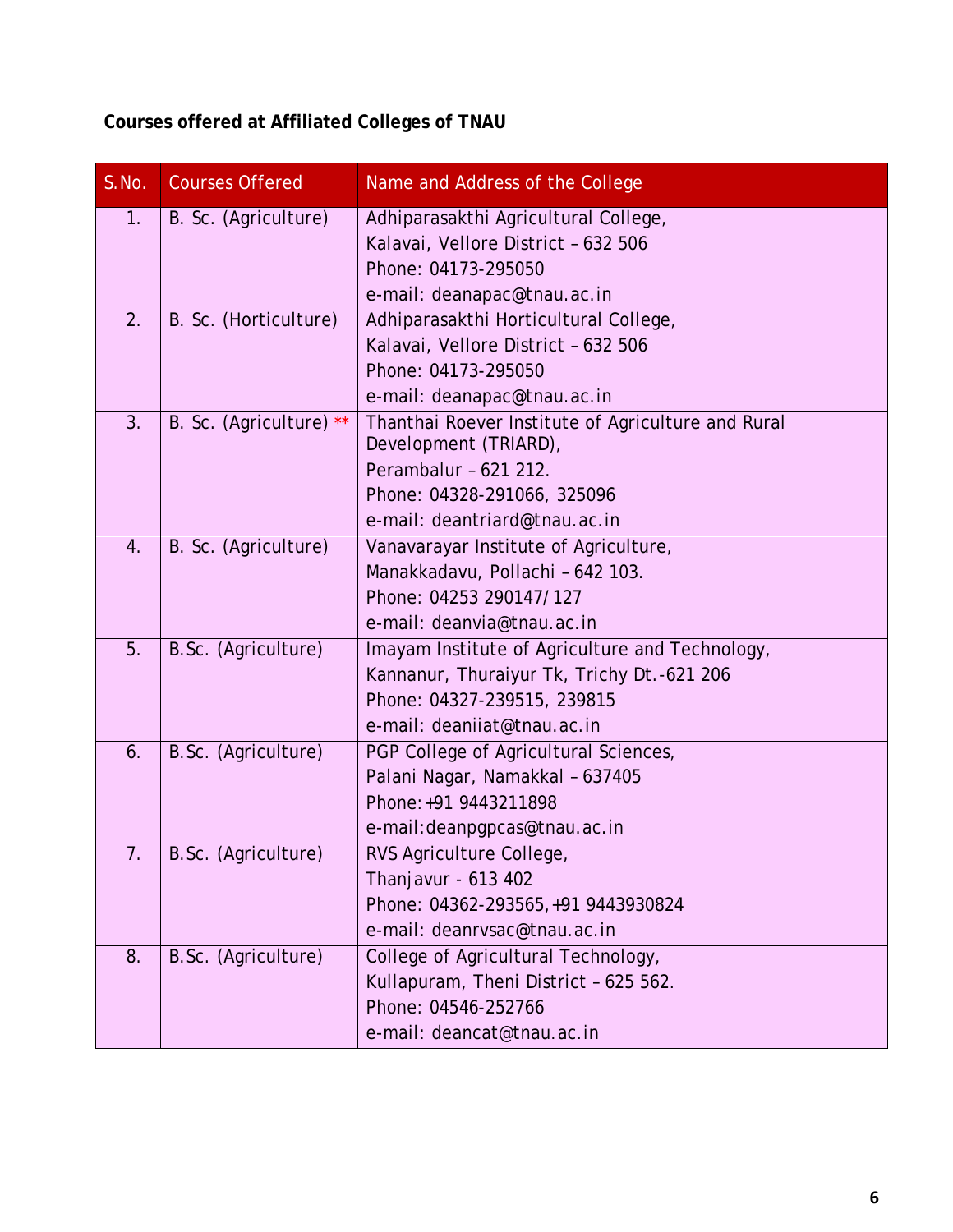| S.No. | <b>Courses Offered</b> | Name and Address of the College                                        |
|-------|------------------------|------------------------------------------------------------------------|
| 9.    | B.Sc. (Agriculture)    | Kumaraguru Institute of Agriculture,                                   |
|       |                        | Sakthi Nagar, Erode District - 638 315                                 |
|       |                        | Phone: 04256-247000, 247222                                            |
|       |                        | e-mail: deankia@tnau.ac.in                                             |
| 10.   | B.Sc. (Agriculture)    | J.K.K.Munirajah College of Agricultural Science,                       |
|       |                        | TN Palayam, Gobi (TK), Erode District - 638 506<br>Phone: 04285-260263 |
|       |                        | e-mail: deanjkkmcas@tnau.ac.in                                         |
|       |                        |                                                                        |
| 11.   | B.Sc. (Agriculture)    | Don Bosco College of Agriculture,                                      |
|       |                        | Takkolam, Arakonam (TK), Vellore District - 631151                     |
|       |                        | Phone: 044-27608029                                                    |
|       |                        | e-mail: deandbca@tnau.ac.in                                            |
| 12.   | B.Sc. (Horticulture)   | RVS Padmavathy Horticultural College, RVS Farm,                        |
|       |                        | S. Paraipatty Post, Oddanchatram Road,                                 |
|       |                        | Sembatti, Dindigul District - 624701                                   |
|       |                        | Phone: 04551-293220                                                    |
|       |                        | e-mail: deanryshc@tnau.ac.in                                           |
| 13.   | B.Sc. (Agriculture)    | JSA College of Agriculture and Technology,                             |
|       |                        | Ma. Podaiyur, Tittagudi Taluk, Cuddalore District - 606 108            |
|       |                        | Phone: +91 9443656369                                                  |
|       |                        | e-mail: deanjsacat@tnau.ac.in                                          |
| 14.   | B.Sc. (Agriculture)    | SRS Institute of Agriculture and Technology,                           |
|       |                        | Vedachandur, Dindigul District - 624 710<br>Phone: +91 7639 555 804    |
|       |                        | e-mail: deansrsiat@tnau.ac.in                                          |
|       |                        |                                                                        |
| 15.   | B.Sc. (Agriculture)    | S. Thangapazham Agricultural College (STAC),                           |
|       |                        | Vasudevanallur, Tirunelveli District - 627 760                         |
|       |                        | Phone: 9442892971, 04636 242344, 7402320001, 9942852100                |
|       |                        | e-mail: deanagristac@tnau.ac.in                                        |
|       |                        |                                                                        |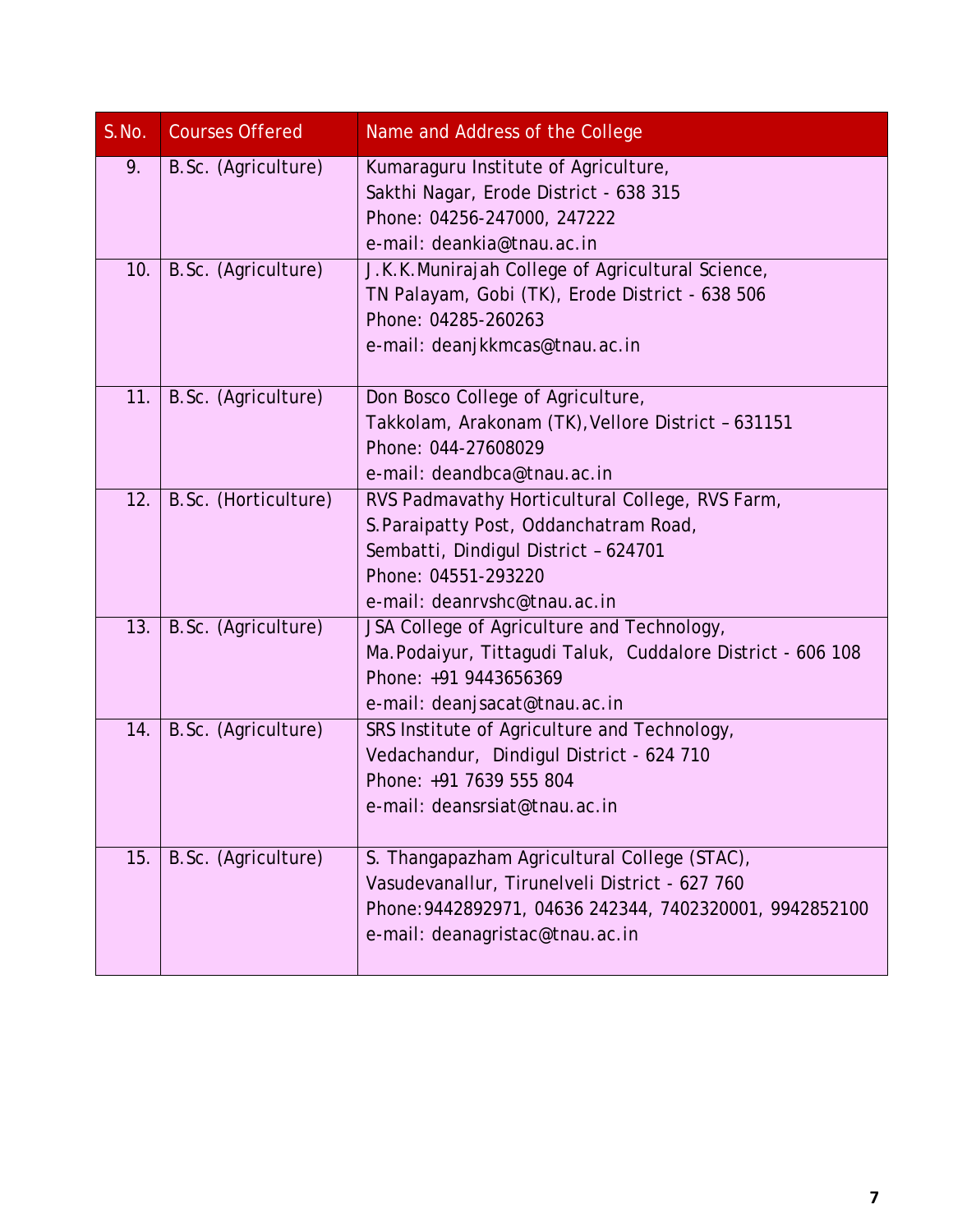| S.No. | <b>Courses Offered</b> | Name and Address of the College                                                                                                                                                                                                                    |
|-------|------------------------|----------------------------------------------------------------------------------------------------------------------------------------------------------------------------------------------------------------------------------------------------|
| 16.   | B.Sc. (Agriculture)    | Sethu Bhaskara Agricultural College and Research<br>Foundation, Sannavanam, Visalayankottai Village,<br>Kallupatti Post, 630 306 Karaikudi Taluk,<br>Sivagangai District - 627 760<br>Phone: +91 9443955444<br>e-mail: sethubhaskaracrf@qmail.com, |
| 17.   | B.Sc. (Agriculture) ** | sethubhaskara1988@gmail.com<br>Nammazhvar College of Agriculture and Technology,                                                                                                                                                                   |
|       |                        | Peraiyur Village, Peraiyur PO, Kamuthi Tk.,                                                                                                                                                                                                        |
|       |                        | Ramanathapuram District - 623 708                                                                                                                                                                                                                  |
|       |                        | Phone: 04576-292230, 292231, +91 9500799007                                                                                                                                                                                                        |
|       |                        | e-mail: deanncatkamuthy@tnau.ac.in                                                                                                                                                                                                                 |
| 18.   | B.Sc. (Agriculture)    | Adhiyamaan College of Agriculture and Research,                                                                                                                                                                                                    |
|       |                        | Agri Campus, Athimugam Village,                                                                                                                                                                                                                    |
|       |                        | Hosur - 635 109, Krishnagiri District                                                                                                                                                                                                              |
|       |                        | Phone: 04344-261034 / 261001                                                                                                                                                                                                                       |
|       |                        | e-mail: aeri_acen@yahoo.co.in                                                                                                                                                                                                                      |
| 19.   | B.Sc. (Agriculture)    | Krishna College of Agriculture and Technology (KRISAT),<br>Srirangapuram, Usilampatti - 625 532, Madurai District                                                                                                                                  |
|       |                        | Phone: 0451-2430790, +91 9848023797, +91 9842108695                                                                                                                                                                                                |
|       |                        | e-mail: arbolines@yahoo.com                                                                                                                                                                                                                        |
| 20.   | B.Sc. (Agriculture)    | The Indian Agricultural College,                                                                                                                                                                                                                   |
|       |                        | Raja Nagar, Radhapuram - 627 111, Thirunelveli District                                                                                                                                                                                            |
|       |                        | Phone: 7397605556, 04637-254027 / 254028                                                                                                                                                                                                           |
|       |                        | e-mail: deantiac@tnau.ac.in                                                                                                                                                                                                                        |
| 21.   | B.Sc. (Agriculture     | Nalanda College of Agriculture,                                                                                                                                                                                                                    |
|       |                        | Nedungur, Trichy 621 105                                                                                                                                                                                                                           |
|       |                        | Phone: 9842447286, 9859243000                                                                                                                                                                                                                      |
|       |                        | e-mail: deanagrinalanda@ tnau.ac.in                                                                                                                                                                                                                |

All the seats in the affiliated colleges are for academic stream candidates only. Sixty five per cent seats in the affiliated colleges are filled by TNAU in General Counseling. Nativity requirement for these seats, please refer Section **2.1.6**

Thirty five per cent seats in the affiliated colleges are filled by the respective Management. However, *the candidate must have applied through TNAU online admission procedure*. Nativity requirement (Section **2.1.6)** does not arise for these seats.

**\*\*** For minority institutions, fifty per cent seats are filled in through TNAU counseling and fifty per cent by management.

All seats filled in under management quota are subject to TNAU approval.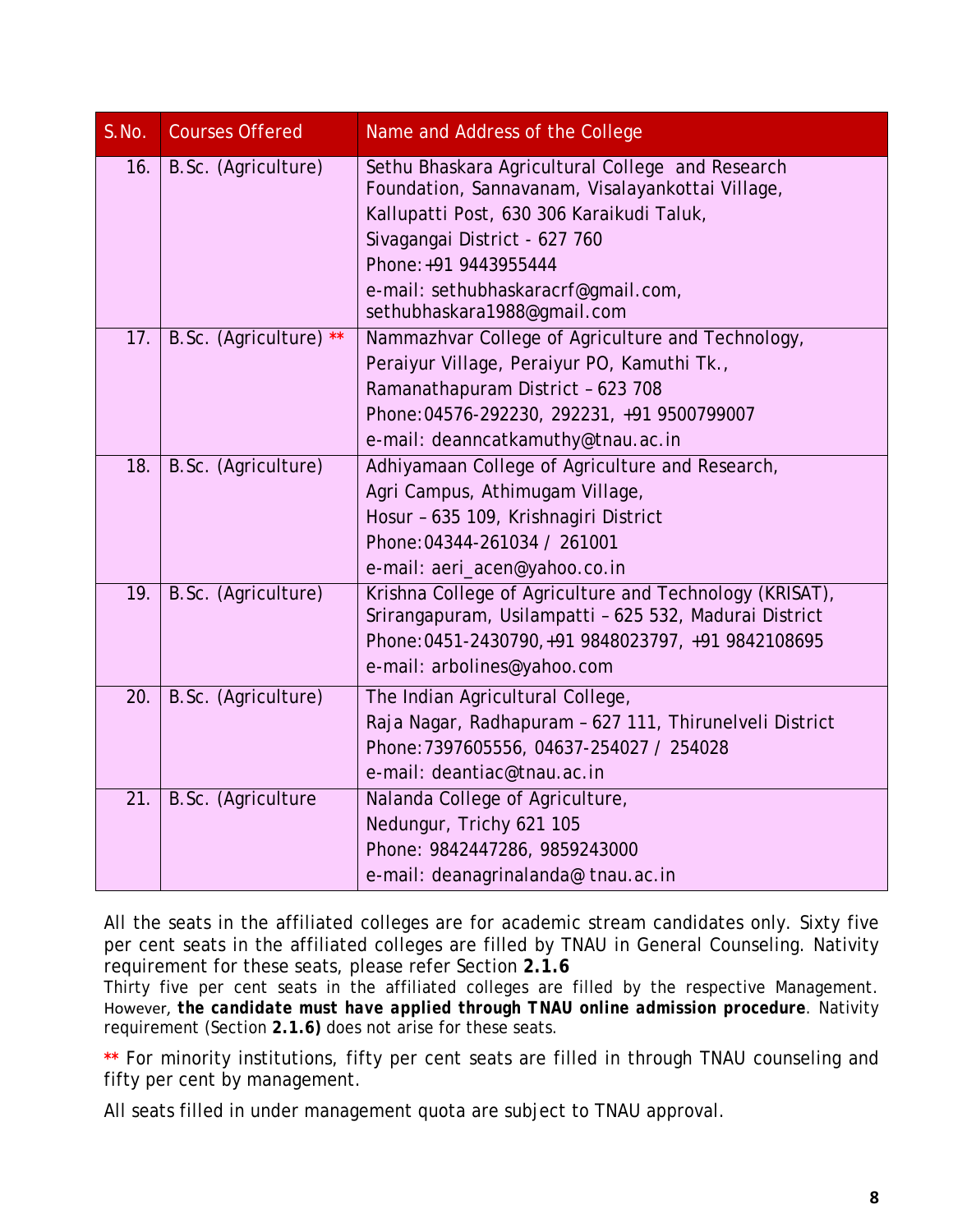#### <span id="page-14-0"></span>**2. ADMISSION DETAILS**

#### <span id="page-14-1"></span>**2.1 ELIGIBILITY FOR ADMISSION TO ALL UNDERGRADUATE PROGRAMS**

#### <span id="page-14-2"></span>**2.1.1 Educational Qualifications – Academic Stream**

Candidates should have passed ALL the subjects in Academic stream of the Qualifying Examination with 10+2 years of schooling under Board of Higher Secondary Education of Government of Tamil Nadu / Central Board of Secondary Education / Council for the Indian School Certificate Examinations / other State Government Boards / other International Boards that are recognized (Attach proof for recognition) are eligible for the following degree programs:

- 1. B.Sc. (Agriculture)
- 2. B.Sc. (Horticulture)
- 3. B.Sc. (Forestry)
- 4. B.Sc. (Food, Nutrition and Dietetics)
- 5. B.Tech. (Agricultural Engineering)
- 6. B.Sc. (Sericulture)
- 7. B.Tech. (Food Process Engineering)
- 8. B.Tech. (Biotechnology)
- 9. B.Tech. (Horticulture)
- 10.B.Tech. (Energy and Environmental Engineering)
- 11.B.Tech. (Bioinformatics)
- 12.B.S. (Agri-Business Management)
- 13.B.Tech. (Agricultural Information Technology)

**Eligible Subjects of study in the Qualifying Examination**

| S. No. | <b>Degree</b>                            | [+2] Subject requirements                                            |
|--------|------------------------------------------|----------------------------------------------------------------------|
|        | <b>CATEGORY la</b>                       |                                                                      |
| 1.     | B.Sc. (Agriculture)                      | Group I:<br>Mathematics, Physics,                                    |
| 2.     | B.Sc. (Horticulture)                     | <b>Chemistry and Biology</b><br>OR.                                  |
| 3.     | B.Sc. (Forestry)                         | Group II:                                                            |
| 4.     | B.Sc. (Food, Nutrition and<br>Dietetics) | Physics, Chemistry, Biology with<br>a fourth (elective) subject viz. |
| 5.     | B.Sc. (Sericulture)                      | Biotechnology, Microbiology,<br>Biochemistry and Home Science.       |
| 6.     | B. Tech. (Biotechnology)                 | OR.                                                                  |
| 7.     | B. Tech. (Horticulture)                  | Group II (A):<br>Physics, Chemistry, Botany and Zoology              |
| 8.     | B. Tech. (Bioinformatics)                |                                                                      |
| 9.     | B.S. (Agribusiness Management)           |                                                                      |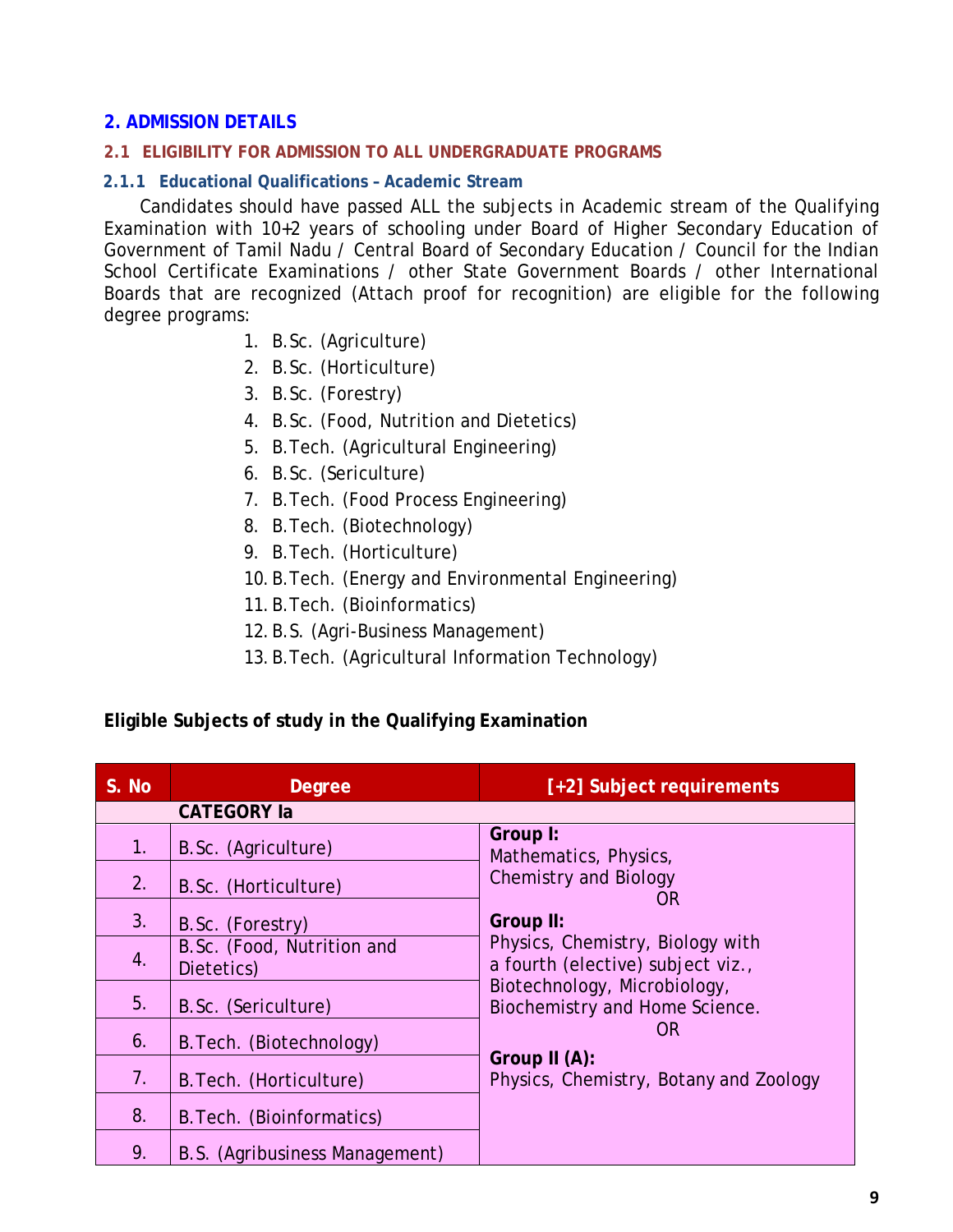| S. No | <b>Degree</b>                                      | [+2] Subject requirements                                                                                                                                                                                                                                                                                                                             |  |  |  |
|-------|----------------------------------------------------|-------------------------------------------------------------------------------------------------------------------------------------------------------------------------------------------------------------------------------------------------------------------------------------------------------------------------------------------------------|--|--|--|
|       | <b>CATEGORY Ib</b>                                 |                                                                                                                                                                                                                                                                                                                                                       |  |  |  |
| 1.    | B.Sc. (Food, Nutrition and<br>Dietetics)           | Group I: Mathematics, Physics, Chemistry<br>and Biology<br><b>OR</b><br>Group II: Physics, Chemistry, Biology with<br>fourth<br>(elective)<br>subject<br>viz.<br>a<br>Biotechnology, Microbiology, Biochemistry<br>and Home<br>Science / Nutrition<br>and<br><b>Dietetics</b><br><b>OR</b><br>Group II (A): Physics, Chemistry, Botany<br>and Zoology |  |  |  |
|       | <b>CATEGORY Ic</b>                                 |                                                                                                                                                                                                                                                                                                                                                       |  |  |  |
| 2.    | B. Tech. (Agricultural Information<br>Technology)  | <b>Group III:</b><br>Mathematics,<br>Physics,<br>Chemistry<br>and<br><b>Biology</b><br><b>OR</b><br>Group II:<br>Physics, Chemistry, Biology and Computer<br>Science                                                                                                                                                                                  |  |  |  |
|       | <b>CATEGORY II</b>                                 |                                                                                                                                                                                                                                                                                                                                                       |  |  |  |
| 1.    | B. Tech. (Agricultural Engineering)                | <b>Group III:</b><br>Mathematics,<br>Physics, Chemistry<br>and                                                                                                                                                                                                                                                                                        |  |  |  |
| 2.    | B. Tech. (Food Process<br>Engineering)             | <b>Biology</b><br><b>OR</b><br>Mathematics, Physics, Chemistry and                                                                                                                                                                                                                                                                                    |  |  |  |
| 3.    | B. Tech. (Energy and<br>Environmental Engineering) | <b>Computer Science</b>                                                                                                                                                                                                                                                                                                                               |  |  |  |

## <span id="page-15-0"></span>*a. Ranking Procedure*

Aggregate Mark is calculated as follows

Aggregate Mark = Sum of ((marks obtained in each subject /maximum mark for that subject) X 50) all the four subjects considered under Group I, II, II (A) & III.

In the case of qualifying examination other than Tamil Nadu Higher Secondary (HSC) Examination, normalization procedure as ordered in the Tamil Nadu Admission in Professional Educational Institutions Act, 2006 (Tamil Nadu Act 3 of 2007), G.O. M.S.190 Agriculture (AP.6) Department dt. 16.5.2007 and G.O. M.S.191 Agriculture (AP.6) Department dt. 16.5.2007 shall be adopted for computing minimum eligibility and ranking.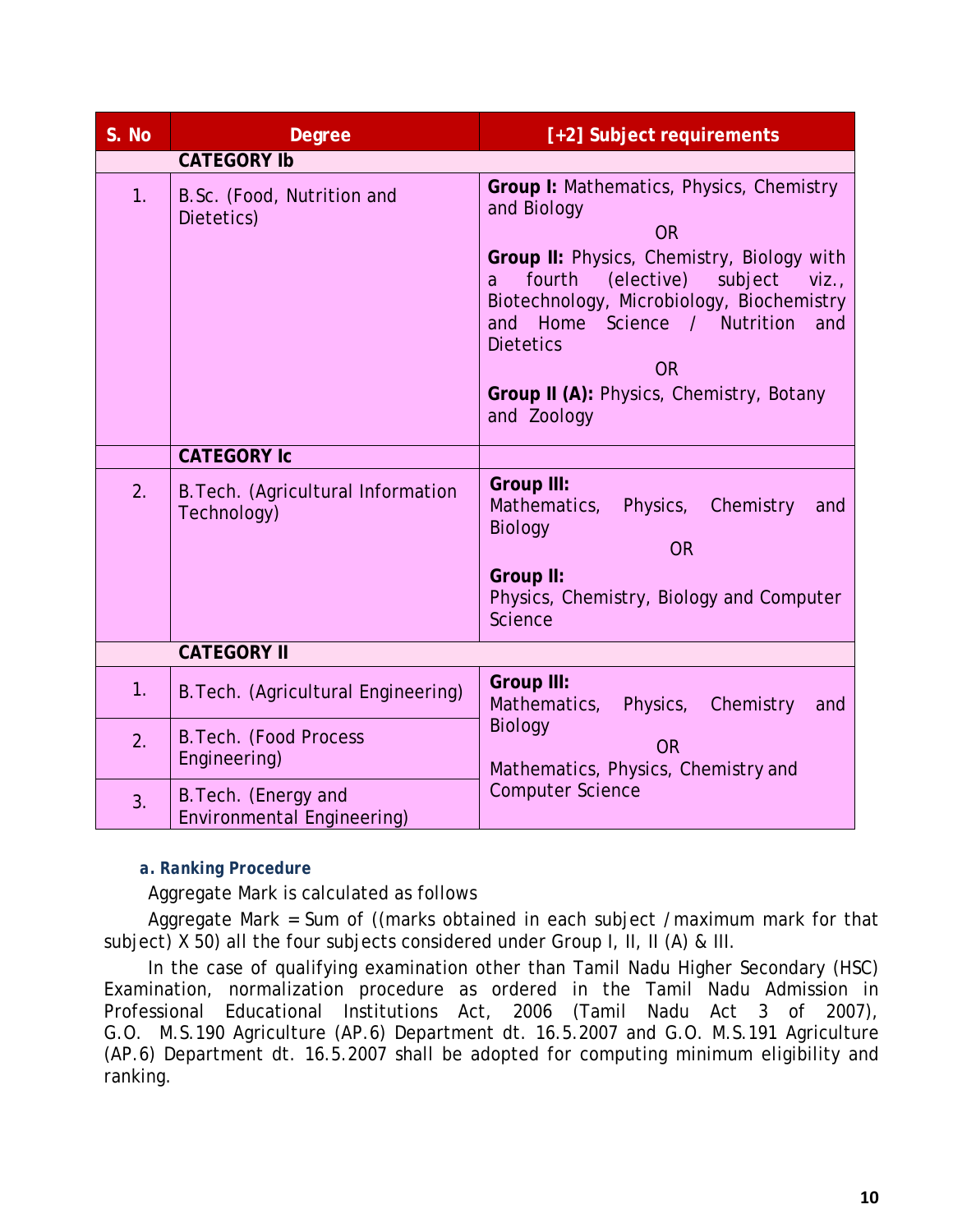#### *b. Determination of the inter se merit*

<span id="page-16-0"></span>In cases where more than one student have got the same aggregate marks in the common merit list, the *inter se* merit among such students shall be determined in the order of priority as specified below:

- **(i). Marks out of 50 in Mathematics. If a student has not studied Mathematics marks out of 50 in Biology or(Botany+Zoology)**
- **(ii). Marks out of 50 in Physics**
- **(iii). Marks out of 50 in Chemistry**
- **(iv). Date of Birth – Eldest first**

#### <span id="page-16-1"></span>**2.1.2 Higher Secondary Course (HSC) – Vocational Stream**

Five per cent of seats of B.Sc. (Agriculture), B.Sc. (Horticulture), B.Sc. (Forestry) and B.Tech. (Agricultural Engineering) programmes in TNAU Constituent colleges are exclusively reserved for candidates who have qualified under Vocational Stream and therefore they shall not be considered under general merit and any other reservation categories. Vocational group candidates are eligible only for the degree programs indicated below:

- **I. Candidates who passed Higher Secondary Course (HSC) under Vocational stream and studied Biology and Agricultural Practices as vocational subject including theory and practical are eligible to apply for the degrees, B.Sc. (Agriculture), B.Sc. (Horticulture), B.Sc. (Forestry) and B.Tech. (Agricultural Engineering).**
- **II. Candidates who passed HSC under vocational stream and studied any one of the subjects, namely, Biology or Mathematics or Physics and vocational subjects including theory and practical of Agricultural Practices are eligible to apply for the degree B.Tech. (AgriculturalEngineering).**
- <span id="page-16-2"></span>**2.1.3 Eligible Minimum Qualifying Marks (Academic Stream / VocationalStream)**

| Open Competition(OC)                                    | 55 % aggregate of all the four required<br>subjects             |
|---------------------------------------------------------|-----------------------------------------------------------------|
| Backward Class (BC) and Backward<br>Class Muslim (BCM)  | 50 % aggregate of all the four required<br>subjects             |
| Most Backward Class and Denotified<br>Communities (MBC) | 45 % aggregate of all the four required<br>subjects             |
| Scheduled Caste (SC/SCA)                                | A pass in qualifying examination with four<br>required subjects |
| Scheduled Tribe(ST)                                     | A pass in qualifying examination with four<br>required subjects |

#### <span id="page-16-3"></span>**2.1.4 Number of Attempts to Pass**

The maximum number of permissible attempts to pass in the qualifying examination is as follows:

- **Scheduled Castes / Scheduled Tribes: Three**
- **All other Communities: Two**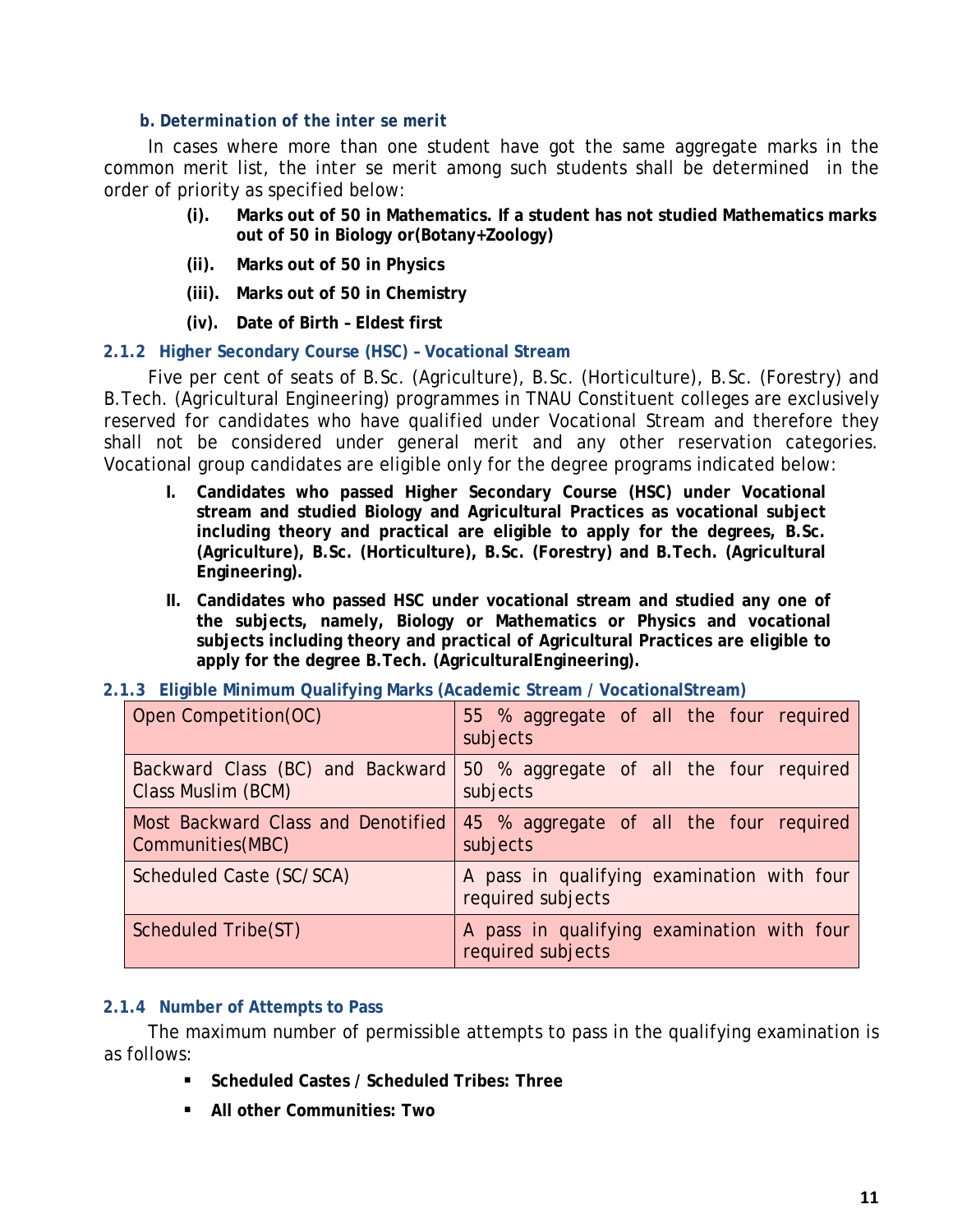#### <span id="page-17-0"></span>**2.1.5 Age Limit**

Candidates should not have completed the age of 21 years on the first day of July of the admission year (*i.e.* as on 01.07.2017). However, for Scheduled Castes (SC), Scheduled Caste-Arunthathiars (SCA)and Scheduled Tribes (ST) there is no agelimit.

#### <span id="page-17-1"></span>**2.1.6 Nativity**

Candidates of Tamil Nadu Nativity only will be considered for admission.

However, candidates who have studied X, XI, XII Standards in Tamil Nadu will be considered for admission, on proof of having studied X, XI, XII Standards in Schools located at TamilNadu.

The candidates who have not studied X, XI and XII standards in Tamil Nadu should produce the Certificate of Permanent Residence in Tamil Nadu in the prescribed proforma (Appendix VII) issued by the competent authorities. Candidates possessing community certificate issued by Government of Tamil Nadu need not submit Appendix VII.

#### <span id="page-17-2"></span>**2.1.7 Physical Fitness**

A certificate regarding the physical standards prescribed shall be obtained from the Medical Officer of Tamil Nadu Agricultural University, Coimbatore at the time of admission. **Candidates, who aspire for Indian Forest Service (IFS) examination, please check the physical standard requirement with appropriate agency.**

#### <span id="page-17-3"></span>**2.1.8 Discontinuing from Tamil Nadu Agricultural University (TNAU)**

A student of Tamil Nadu Agricultural University who discontinues a course in the undergraduate program is not eligible for admission again to any undergraduate program of this University.

#### <span id="page-17-4"></span>**2.2 RESERVATIONS**

#### <span id="page-17-5"></span>**2.2.1 Category-Wise Reservation**

The reservations will be followed as per the orders of the Government of Tamil Nadu in vogue at the time of admission.

| Category                                           | Per cent Allotted |
|----------------------------------------------------|-------------------|
| Open Competition (OC)                              | 31.0              |
| Backward Class (BC)                                | 26.5              |
| Backward Class Muslim (BCM)                        | 3.5               |
| Most Backward Class & Denotified Communities (MBC) | $20.0*$           |
| Scheduled Caste (SC)                               | $15.0**$          |
| Scheduled Caste (Arunthathiyars) (SCA)             | $3.0**$           |
| Scheduled Tribes (ST)                              | 1.0               |

Tamil Nadu Ordinance No. 4 of 2007 published in the Tamil Nadu Government Gazette extraordinary No. 262 dt. 15.09.2007 provides for reservation in respect of annual permitted strength in each branch or faculty for admission into educational institutions in the State including private educational institutions. For the Backward Class Muslims it shall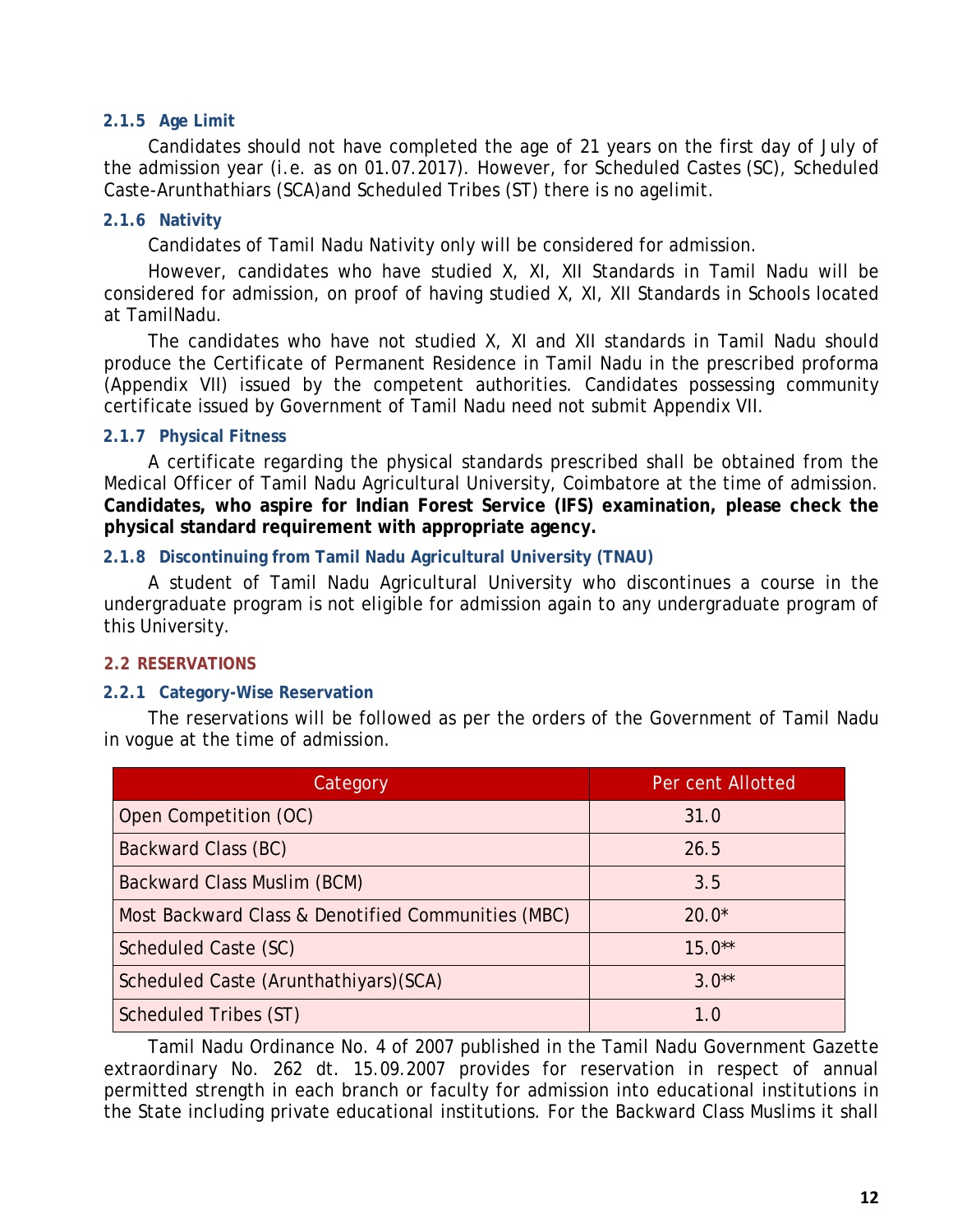be three and a half percent within the thirty percent reservation for Backward Class as provided in the 1994 Act and in 2006Act.

\*\* G.O. Ms. No. 50, Adi Dravidar and Tribal Welfare (TD-2) 29.04.2009. (16% seat offered to Arunthathiyars within the seats reserved for scheduled castes for admission in Educational Institutions).

\* G.O. Ms. No.28 dated 06.04.2015 (Inclusion of Transgender / Eunuch (Thirunangai / Aravani) in the list of Most Backward Classes)

#### <span id="page-18-0"></span>**2.2.2 Special Reservations**

Certain number of seats is also reserved for the following categories, as prescribed by the Government of Tamil Nadu G.O. Ms. No. 167 dt. 25.4.2008. A separate certificate with necessary details issued by the competent authority concerned has to be produced at the time of certificate verification. A special processing fee of Rs.100/- is included with application fee.

The four special reservation categories (2.2.2.1 to 4 as shown below) are mutually exclusive and a candidate can opt for only one reservation category though the candidate may be eligible under more than one category.

Since the special reservation applications require processing by separate committees, candidates are instructed to produce Joint Declaration Form (generated on submission of online application) along with necessary documents and Appendices concerned in personto the Dean (Agriculture) and Chairman (Admission), Tamil Nadu Agricultural University, Coimbatore-3. If appropriate certificates or supporting documents for special reservation claim are not produced at the time of certificate verification, their claim under such categories will not beconsidered. The scheduled dates of certificate verification will be published online.

#### <span id="page-18-1"></span>*2.2.2.1 Differently Abled*

Three percent of the seats in the B.Sc. (Agriculture) degree program are reserved for differently abled candidates. (1% - Hearing impaired; 1% - Orthopaedically Differently Abled and 1% - Visually impaired). The applicant should fulfil all qualifying requirements. However, the maximum age limit is relaxed to 26 years.

Candidates seeking admission against this reservation set apart for Hearing impaired / Orthopaedically Differently Abled / Visually Impaired should produce the certificate from the Medical Board of the District concerned certifying the nature and extent of disability in percentage. Certificates obtained from an individual Doctor will not be considered. Further, a separate TNAU Medical Team will examine the candidates with reference to their certificatesand his/her suitability for admission to TNAU. Candidates have to produce Joint Declaration Form along with Appendix V (generated on submission of online application) and Medical Certificate.

#### *2.2.2.2 Ex-servicemen*

<span id="page-18-2"></span>Six seats in B.Sc. (Ag.), one seat in B.Sc. (Hort.) and one seat in B.Tech. (Agricultural Engineering) degree programs are reserved for the son / daughter of Ex-servicemen. The applicants should possess all qualifying requirements and should attach the proof of evidence issued by competent authority. Candidates have to produce Appendix IIIa and Exserviceman ID cards of their parents. Candidates claiming admission against the reservation of seats under this category, should produce the certificate in the format furnished in Appendix IIIb from an officer of the Department of Ex-servicemen's Welfare of Tamil Nadu not below the rank of Assistant Director of Ex-servicemen's Welfare of the district in which the dependent is a native.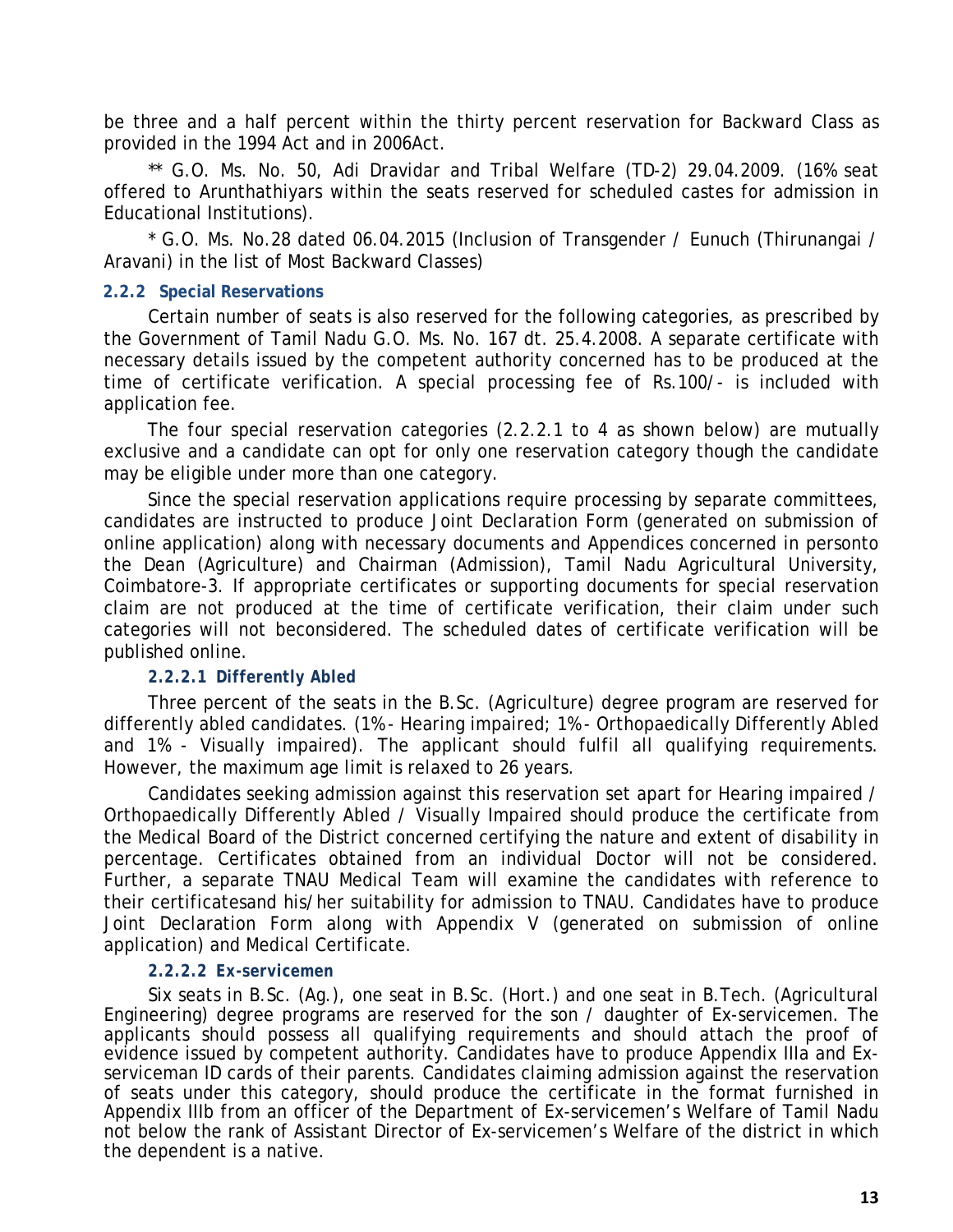#### *2.2.2.3 Descendants of Freedom Fighter*

<span id="page-19-0"></span>One Seat is reserved in B.Sc. (Ag.) for the descendants of freedom fighters. The applicants should fulfill all qualifying requirements. Candidates have to produce Appendix IVa and necessary certificate issued by the Tahsildar of the respective Taluk (Appendix IVb).

#### *2.2.2.4 Eminent Sports Person*

<span id="page-19-1"></span>Four seats in B.Sc. (Ag.) and one seat in B.Sc. (Hort.) are reserved under sports quota for eminent sports persons. (Lr.No.20658/AU/2001-1 dt.12.6.2001 of the Deputy Secretary to Government, Agriculture (AU), Department Government of Tamil Nadu). The applicants should fulfill all qualifying requirements and produce the proof of evidence and copies of the certificate issued by the Sport Development Authority of Tamil Nadu.

**Certificates obtained at National /State / District / Divisional level alone will be considered** on the order of merit. The purpose of this quota is to recognize the sports eminence of the candidates and hence marks for sports achievements alone will be considered in ranking the candidates. The candidates are expected to continue good performance in sports, after admission to Tamil Nadu AgriculturalUniversity.Candidates seeking admission against the special reservation of seats under eminent sports person should produce Appendices VIa and VIb.

**Only one highest achievement in a year for the last four years will be entertained. A candidate can list maximum of FOUR highest achievements. Selection of the candidate will be based on the marks obtained by the candidate following the guidelines given in Appendix X.**

#### <span id="page-19-2"></span>**2.2.3 INDIAN COUNCIL OF AGRICULTURAL RESEARCH (ICAR) QUOTA**

Fifteen percent seats are reserved for candidates selected by Indian Council of Agricultural Research, New Delhi through the National Level Entrance Examination for B.Sc. (Agriculture), B.Sc. (Horticulture), B.Sc. (Forestry) and B.Tech. (Agricultural Engineering).

#### <span id="page-19-3"></span>**2.2.4 INDUSTRY SPONSORSHIP AND NON RESIDENT INDIAN (NRI) QUOTA**

Any candidate satisfying minimum mark requirement and maximum age limit can apply for NRI or Industry Sponsorship quota. Ten seats each for the Industry sponsorship and Non-Resident Indian quota in each of the undergraduate program at all the constituent colleges of TNAU are allotted on merit basis. There will be a separate counseling for this quota.

The candidates should have minimum educational qualification as prescribed in Section 2.1.3. The upper age limit is 21 years.

Since the applications require processing by separate committees, candidates are instructed to produce Joint Declaration Form (generated on submission of online application) along with necessary documents and Appendices concerned in person to the Dean (Agriculture) and Chairman (Admission), Tamil Nadu Agricultural University, Coimbatore-3. If appropriate certificates or supporting documents for special reservation claim are not produced at the time of certificate verification, their claim under such categories will not be considered. The scheduled dates of certificate verification will be published online.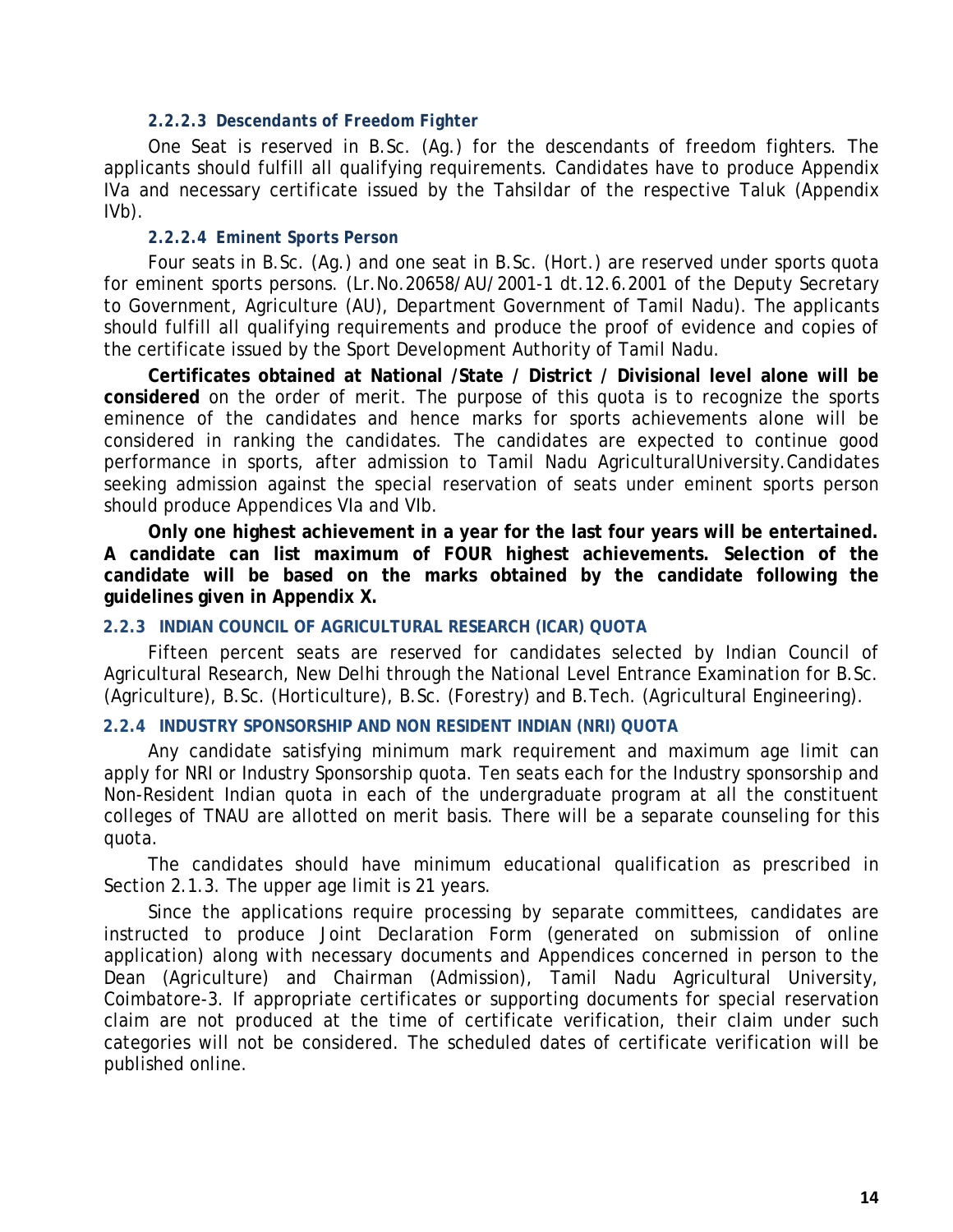#### <span id="page-20-0"></span>*2.2.4.1 Industry Sponsorship*

A member of the Agribusiness Consortium of TNAU can nominate only one candidate for admission to Undergraduate Program. **Candidates of Indian Nationality alone are eligible to apply**.

Any public / private limited industry related to agriculture can sponsor **one candidate once in four years** by becoming a member of Agri Business Consortium (ABC) of Tamil Nadu Agricultural University, Coimbatore-3.

The industry willing to sponsor the candidate must be registered under Companies Act and produce the followingdocuments:

- 1. A letter expressing willingness to become a member in ABC addressed to The Secretary (Agri Business Consortium) and Chairman (Admission), Tamil Nadu Agricultural University, Coimbatore-3.
- 2. Photocopy of Sales Tax Registration certificate (TNGST/CST)
- 3. Photocopy of PAN card of the sponsoring company
- 4. Photocopy of PAN card of the authorized signatory
- 5. Photocopy of Audited Balance Sheet for the last three years
- 6. Photocopy of Income tax return statement for the last three years
- 7. Photocopy of Certificate of Incorporation
- 8. Photocopy of Article of Association/Memorandum of Association
- 9. Sponsorship letter (Sponsoring one candidate for admission to Under Graduate degree program indicating the degree sponsored).

Originals must be produced for verifying the photocopies of the documents. Photocopies must be attested by authorized person of the industry.

At the time of admission the Industry should enter into MoU with TNAU by signing an agreement in Rs.100/- stamp paper and remit a non-refundable ABC membership fee of Rs.6.00 lakhs in the form of Demand Draft drawn in favour of "The Dean (Agriculture), Tamil Nadu Agricultural University, Coimbatore", payable at Coimbatore. MoU Signing will be done only after the selection in counseling and verification of necessarydocuments. MoU should be signed IN PERSON by the authorized signatory of the industry.

*2.2.4.2 Non Resident Indian (NRI)Quota*

<span id="page-20-1"></span>The candidate can be a Non Resident Indian or close direct relative of a Non Resident Indian (NRI). The Fee for students joining under NRI Quota is US Dollar(\$)2100 per semester.

The following documents should be furnished for seeking admission under NRIquota

- 1. A letter sponsoring the candidate for admission to UG program
- 2. Attested copy of Passport with Visa details of the sponsor
- 3. Proof for NRI (to be obtained from Indian Embassy of the respective country) or copy of the Overseas Citizen of India card of the sponsor. Resident card / Green card / Permanent Resident card / Residence proof / Employment certificate are not accepted as proof of NRI.
- 4. Proof of Relationship to the Candidate issued in the form of Notarized affidavit.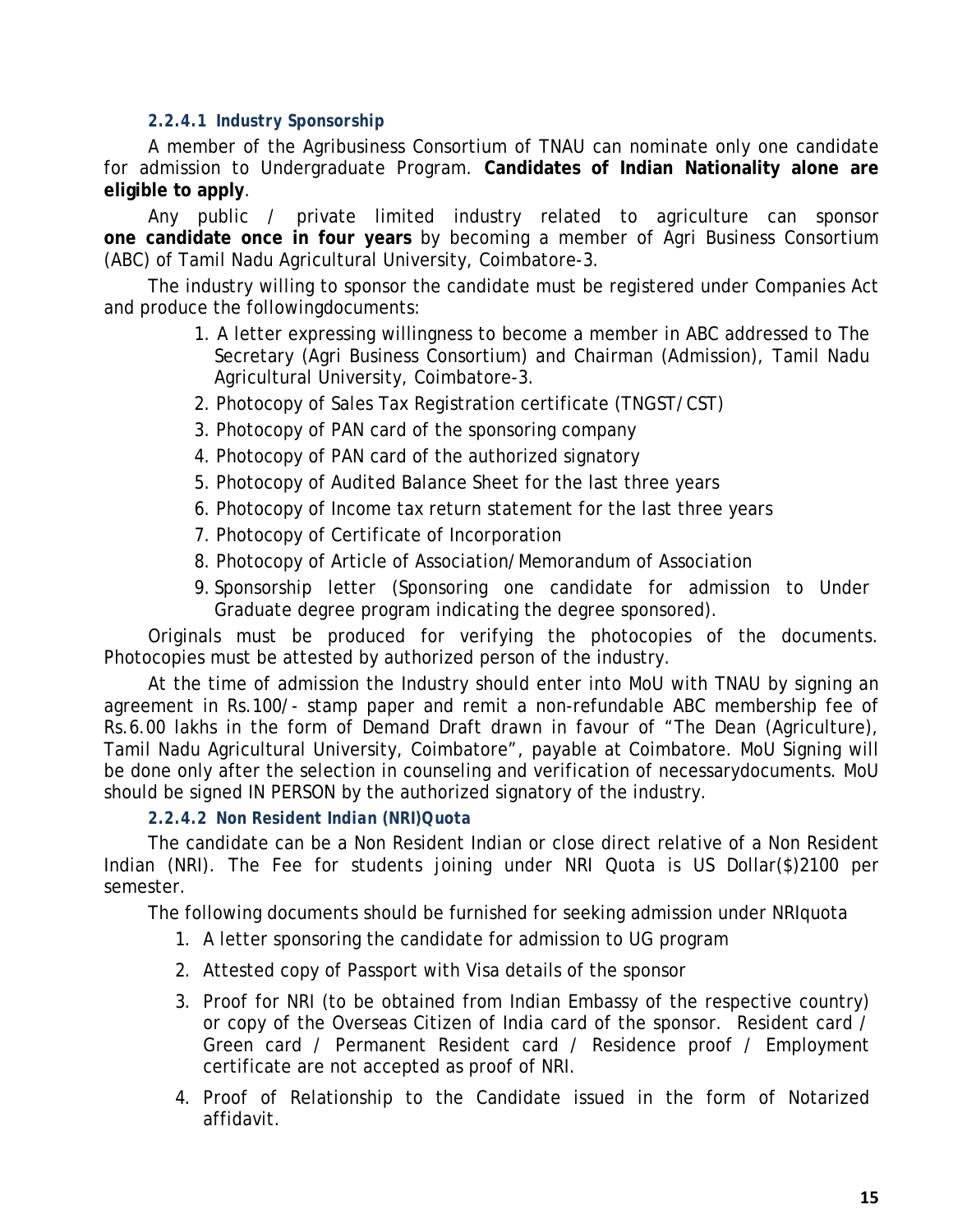#### <span id="page-21-0"></span>**3 MODE OF SELECTION**

Application is common for all the degree programs and candidates can choose any eligible program against vacancy duringcounseling.

#### <span id="page-21-1"></span>**3.1 COUNSELING**

Candidates will be selected on MERIT, based on the marks in their qualifying examination and ranked as per the procedure given in Section 2.1.1. **If the marks are to be updated or corrected, the candidates need to report to TNAU Admission Cell, Tamil Nadu Agricultural University, Coimbatore in person with relevant mark sheet, well before the counseling date. UPDATION OF MARKS WILL NOT BE ENTERTAINED AT THE TIME OF COUNSELING.** 

**Single window counseling system is being followed for all degree programs and campus allotment**. **Separate counseling will be held for academic and vocational streams.**

Candidates are called for counseling in the order of merit. Based on the merit and communal reservation, allotment of the degree and college chosen by the candidate will be made. Candidates have to opt for a degree and college available at the time of counseling. **DEGREE AND COLLEGE CHOICE ONCE MADE IS FINAL AND CANNOT BE CHANGED.**

| Option            | Implication                                                                                         | <b>Remarks</b>                                                                      |
|-------------------|-----------------------------------------------------------------------------------------------------|-------------------------------------------------------------------------------------|
| 1. Selection      | A candidate selects a seat<br>in any constituent or<br>affiliated college                           | No chance for further<br>counseling                                                 |
| 2. Not opted      | A candidate is not<br>interested in any of the<br>available seat at the time<br>of counseling       | No chance for further<br>counseling                                                 |
| 3. Not got chance | A candidate has no seats to<br>select in any of the<br>degree/college at the time<br>of counseling. | The candidate will be<br>called for subsequent<br>counseling, if vacancy<br>arises. |

The following options exist for the candidate at the time of counseling

#### **Note: THERE IS NO WAIT LIST OPTION IN THE COUNSELING PROCESS**

The date, time and venue for counseling will be intimated through registered e-mail ID and mobile number. The information will be made available at [www.tnau.ac.in/admission.html.](http://www.tnau.ac.in/admission.html) **Request for change in date/time of attending counseling is not permitted**. Authorities are not responsible for any communication delay or non-receipt of intimation for counseling. All candidates called for counseling must pay a non-refundable counseling fee of Rs. 2000/- (Rs.1000/- for SC/SCA/ST categories) online to generate and download Counseling Letter.

Counseling letter should be signed by the candidate and produced for entering counseling hall. **Without the counseling letter, candidate will not be entertained for counseling. The ratio of 'number of vacant seats' : 'number of candidates invited for counseling' will be normally 1:3 and revised during counseling period depending upon**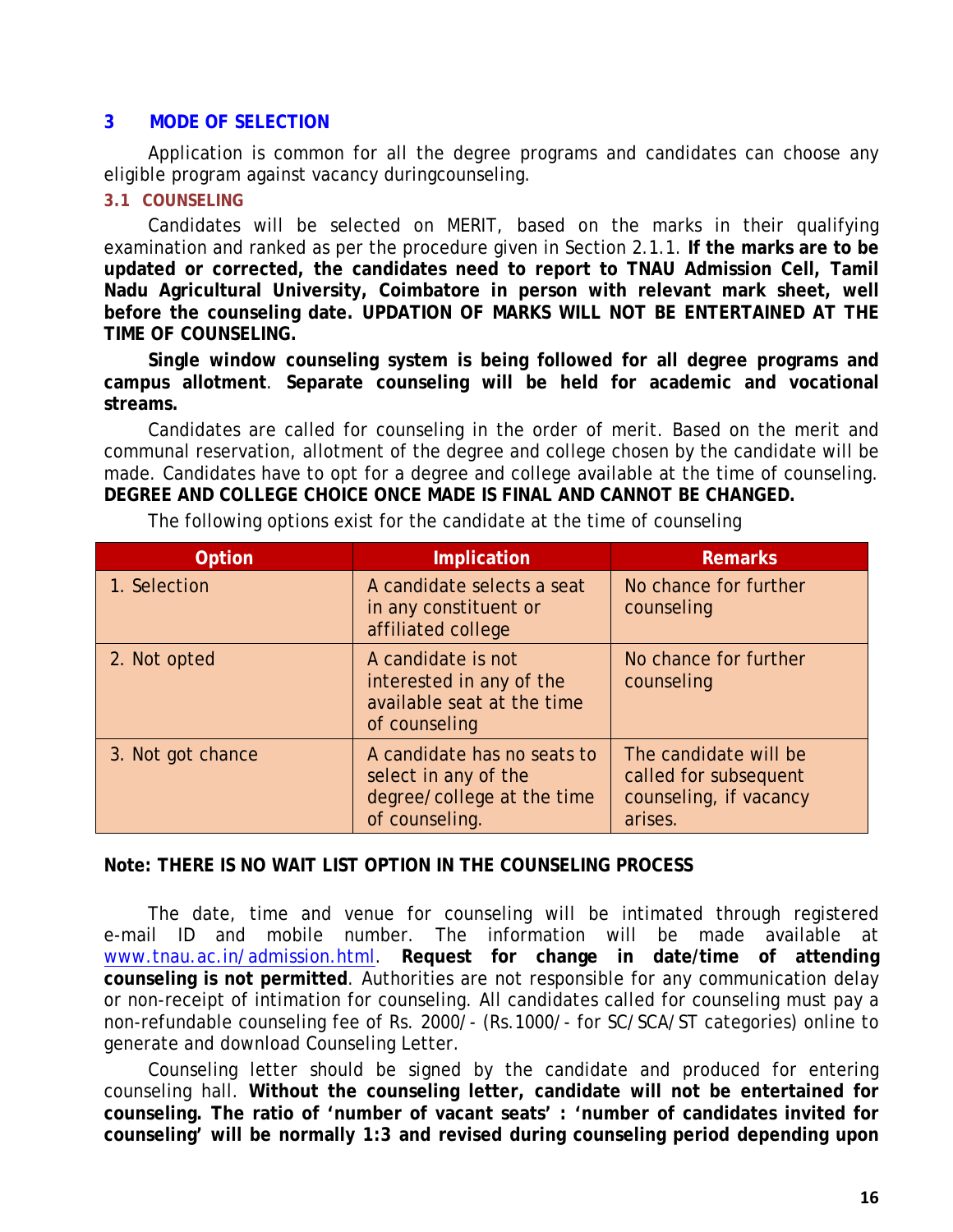**the response for the earlier session(s). Calling for counseling is not a guarantee for admission. No TA and DA will be given for attending counseling.**

Candidates who fail to attend the counseling at the specified date and time will forfeit their right to admission. However, due to unforeseen and unavoidable reasons, if a candidate is unable to attend the counseling on the specified date and time, the candidate can authorize their parent / guardian on their behalf and the parent's / guardian's decision will be binding and final. Such authorization letter should bear photo of the person (candidate's parent / guardian) and signed by both thecandidate and parent/guardian. The authorized person attending the counseling on behalf of the candidate should carry the counseling letter and photo ID proof.

Candidates who joined in other institutions and unable to bring the originals at the time of counseling, should produce a bonafide certificate from the institution where they have joined already and attested photocopies of the original certificates. Candidates those who carry downloaded 12<sup>th</sup> marksheet should get it attested by the Head Master of the School studied.

An **Admit Card** will be issued to the candidates duly mentioning the degree and campus selected by the candidates. All original certificates and documents as mentioned in the Admit Card should be submitted to TNAU Admission Cell, Coimbatore within the stipulated date. The required fee (as mentioned in Section 6.1) should be paid before the stipulated date mentioned in the admit card. Any delay in submission of certificates / documents and payment of fees will result in cancellation of seat. The Admit Card has to be produced at the time of joining in the respective colleges.

#### <span id="page-22-0"></span>**4 SYSTEM OF EDUCATION**

The pattern of instruction and evaluation in the University is the "Semester Course Credit System" in the medium of English. All Undergraduate Programs are of eight Semesters (4 years) duration. An enrolled student in order to earn a Bachelor's Degree should complete the course credits prescribed from time to time and should have earned a minimum Overall Grade Point Average (OGPA) of 6.50 out of 10.00.

The e-learning initiatives in TNAU necessitate use of laptop for learning as well as for assignments. Admitted candidates may preferably have Laptop throughout theircourses.

#### <span id="page-22-1"></span>**5 RAGGING**

Ragging in any form, place or time is a cognizable offence that will attract severe punishment including summarily expulsion from the institution. (Tamil Nadu Government Gazette Extraordinary dt.29.01.97, Bill No. 8 of 1997, Tamil Nadu Publication of RaggingAct.)

#### <span id="page-22-2"></span>**6 FEES AND DEPOSITS**

Each admitted candidate is required to pay fees according to the institute and degree program to which they are selected.

#### <span id="page-22-3"></span>**6.1 Fee Structure for Constituent Colleges of TNAU**

#### **A1. Science Programs**

The following six undergraduate degree programs, namely, B.Sc. (Agriculture), B.Sc. (Horticulture), B.Sc. (Forestry), B.Sc. (Food, Nutrition and Dietetics), B.Tech. (Agricultural Engineering) and B.Sc. (Sericulture) are treated as Agricultural Science programs for the purposes of fees.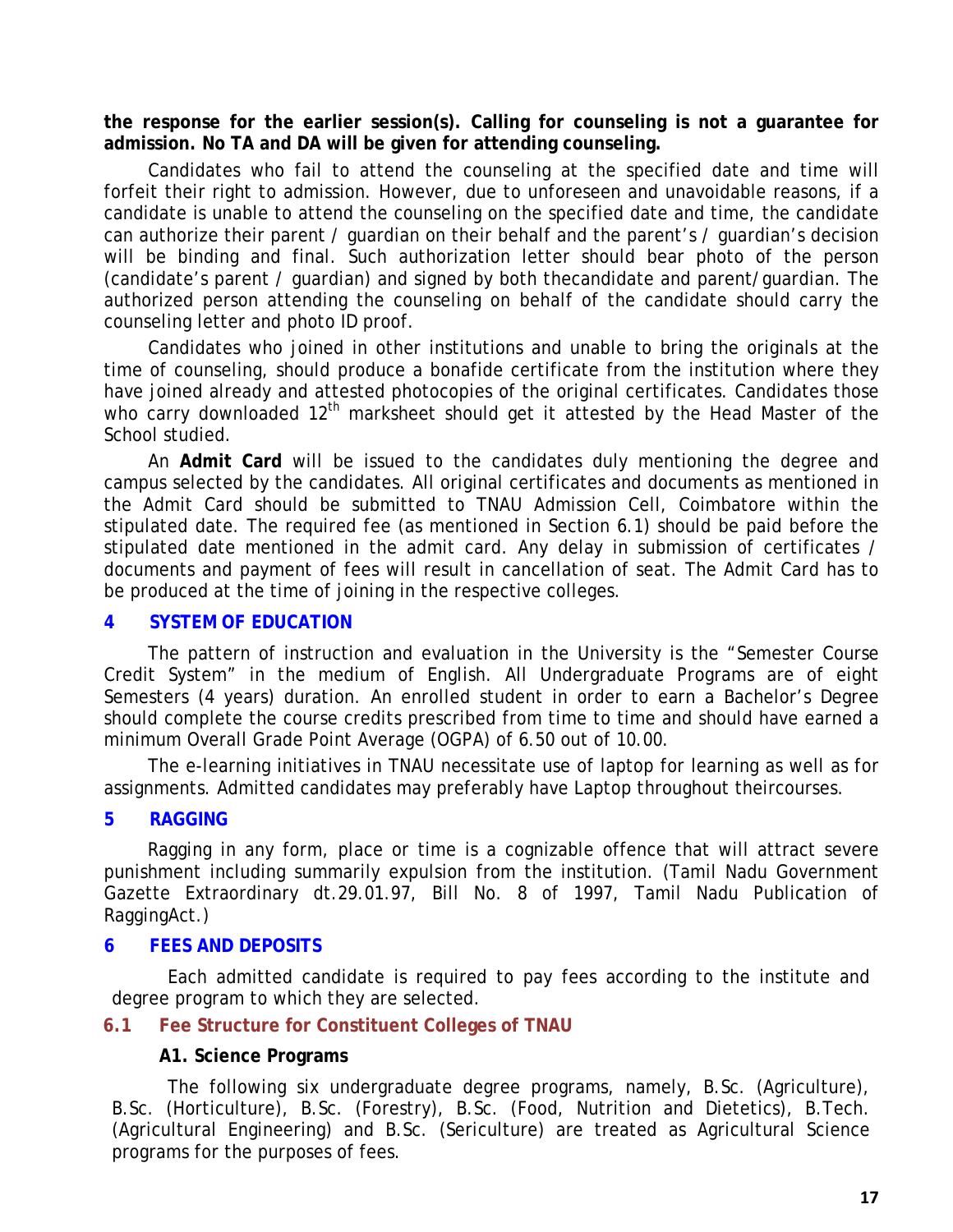#### **A2. Technology Programs**

The following seven undergraduate degree programs, namely, B.Tech. (Food Process Engineering), B.Tech. (Biotechnology), B.Tech. (Horticulture), B.Tech. (Energy and Environmental Engineering), B.Tech. (Bioinformatics), B.S. (Agribusiness and Environmental Engineering), B.Tech. (Bioinformatics), B.S. Management) and B.Tech. (Agricultural Information Technology) are treated as Agricultural Technology programs for the purposes of fees. *The Fee Structure for Constituent Colleges of TNAU is shown in the following Table.*

|  |  |  | TOTAL FEES TO BE PAID AT THE TIME OF ADMISSION IN CONSTITUENT COLLEGES |  |
|--|--|--|------------------------------------------------------------------------|--|
|  |  |  |                                                                        |  |

| S.No             | <b>Particulars</b>                                  | Programs       |            |  |  |  |  |  |  |
|------------------|-----------------------------------------------------|----------------|------------|--|--|--|--|--|--|
|                  |                                                     | <b>Science</b> | Technology |  |  |  |  |  |  |
|                  | Semester Fee (in Rupees)                            |                |            |  |  |  |  |  |  |
| 1 <sub>1</sub>   | Tuition Fee*                                        | 4000           | 4000       |  |  |  |  |  |  |
|                  | Self-supporting fee                                 |                | 40000      |  |  |  |  |  |  |
| 2.               | Lodging Fee**                                       | 1500           | 1500       |  |  |  |  |  |  |
| 3.               | <b>Special Fee</b>                                  | 1400           | 1400       |  |  |  |  |  |  |
| 4.               | <b>Library Fee</b>                                  | 1000           | 1000       |  |  |  |  |  |  |
| 5.               | <b>Examination Fee</b>                              | 4250           | 4250       |  |  |  |  |  |  |
| 6 <sub>1</sub>   | <b>Sports Fee</b>                                   | 750            | 750        |  |  |  |  |  |  |
| 7.               | Computer Lab Fee                                    | 1750           | 1750       |  |  |  |  |  |  |
| 8.               | <b>Electricity Charges</b>                          | 1400           | 1400       |  |  |  |  |  |  |
| 9.               | <b>Placement Fee</b>                                | 200            | 200        |  |  |  |  |  |  |
| 10.              | Academic Calendar (every odd semester)              | 100            | 100        |  |  |  |  |  |  |
| 11.              | Study Tour and outdoor classes (every odd semester) | 2000           | 2000       |  |  |  |  |  |  |
| 12               | Valarum velanmai                                    | 100            | 100        |  |  |  |  |  |  |
|                  | <b>Semester FeeTotal</b>                            | 18450          | 58450      |  |  |  |  |  |  |
|                  | One-time payment (in Rupees)                        |                |            |  |  |  |  |  |  |
| 1.               | <b>Blazer and sportsuniform</b>                     | 3600           | 3600       |  |  |  |  |  |  |
| 2.               | <b>Caution moneydeposit</b>                         | 4800           | 4800       |  |  |  |  |  |  |
| 3.               | Smart Card / IdentityCard                           | 200            | 200        |  |  |  |  |  |  |
| $\overline{4}$ . | Rules & SyllabusBook/CD                             | 100            | 100        |  |  |  |  |  |  |
| 5.               | <b>NCC Corpusfund</b>                               | 10             | 10         |  |  |  |  |  |  |
| 6.               | <b>YRC AnnualMembership</b>                         | 15             | 15         |  |  |  |  |  |  |
| 7.               | <b>TNAU Corpusfund</b>                              | 200            | 200        |  |  |  |  |  |  |
| 8.               | Mark sheet verification Higher Secondary TNHSC CBSE | 100            | 100        |  |  |  |  |  |  |
|                  | or ISCE equivalent                                  | 150            | 150        |  |  |  |  |  |  |
|                  | <b>Total for TNHSC</b>                              | 9025           | 9025       |  |  |  |  |  |  |
|                  | Total for CBSE or ISCE equivalent                   | 9075           | 9075       |  |  |  |  |  |  |
|                  | Total Fees to be paid at the time of admission      | 27475/         | 67475      |  |  |  |  |  |  |
|                  |                                                     | 27525          | 67525      |  |  |  |  |  |  |

\* Not collected from First Graduate in a family

\*\* Only for Hostellers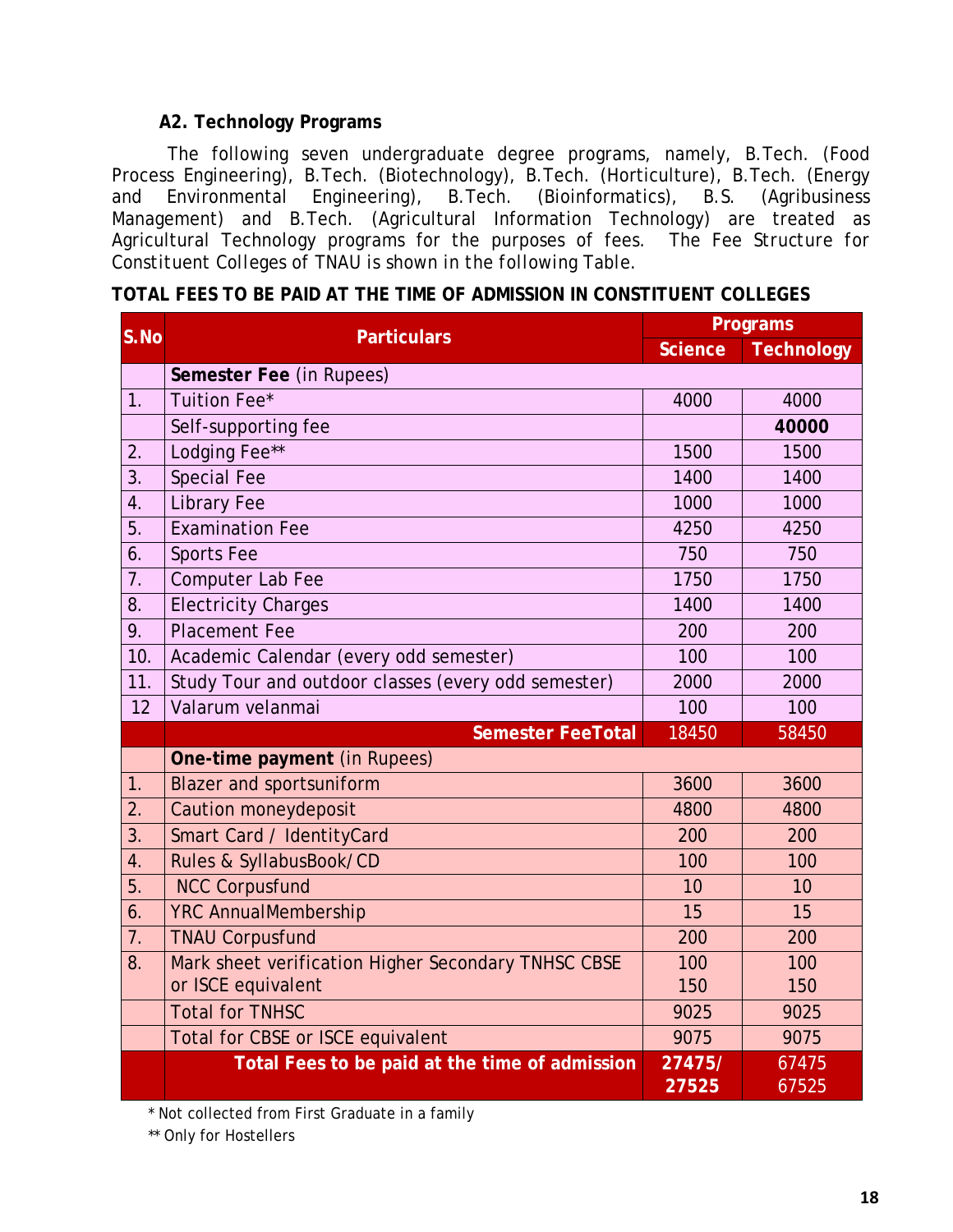#### <span id="page-24-0"></span>**6.2 Fees for Affiliated Private Management Colleges**

All-inclusive Tuition Fees of Rs. 40,000/- per year is to be paid as fixed by the Government of Tamil Nadu.Tuition fee of Rs. 20,000/- per year is waived for First Graduate in a family. Candidates who have selected seats in the affiliated colleges shall remit the fees in the concerned colleges.

#### <span id="page-24-1"></span>**6.3 Refund of Fees**

**Students discontinuing the program before registration are eligible to get full refund. Those who discontinue after registration are eligible to get refund of caution money deposit only.**

#### <span id="page-24-2"></span>**7 SCHOLARSHIPS**

Fee concessions and scholarships such as Adi Dravida welfare scholarships, Central Government scholarships, State Government free education for student from non-graduate family, Periyar Endowment scholarships and fellowships and scholarships from the Indian Council of Agricultural Research, New Delhi and other agencies are available for the benefit of deserving enrolled candidates. These may vary according to the degree / college to which candidates are admitted and respective fundingagencies.

#### <span id="page-24-3"></span>**8 FACILITIES AND RESTRICTIONS**

- Separate hostels for men and women are available in each campus with WiFi Internet connectivity.
- Students run messes on a dividing system basis.
- All students are expected to reside in the hostel attached to the respective colleges. In exceptional cases, the Dean is empowered to permit students to be day-scholars.
- A Students' Centre with canteen is available in each campus to provide stationary and essential items.
- Infrastructure facilities exist in all colleges for extra-curricular activities.
- Library and sports facilities are available in all campuses.
- Students are not allowed to drive motor cycles / car in the campus. Mobile phones are banned in the classroom.
- Specified uniform is mandatory.

## <span id="page-24-4"></span>**9 REPORTING TO ADMITTED COLLEGES**

Newly admitted students should report to the allotted college in time as given in the admission letter, failing which their admission will be cancelled. No exemption or permission will be entertained in this regard.

#### <span id="page-24-5"></span>**10 DISPUTE REDRESSAL**

With regard to the interpretation of the provisions of any matter not covered in this information brochure, the decision of the University shall be final and binding on all the partiesconcerned. Any complaints, grievances *etc.,* related to UG admissions and academic matters must be first referred to the Dean, Agricultural College and Research Institute, Coimbatore who will be the appellate authority with respect to such complaints /disputes. The Courts having their jurisdiction a Coimbatore alone can adjudicate on all matters and disputes related to admissions and academic matters.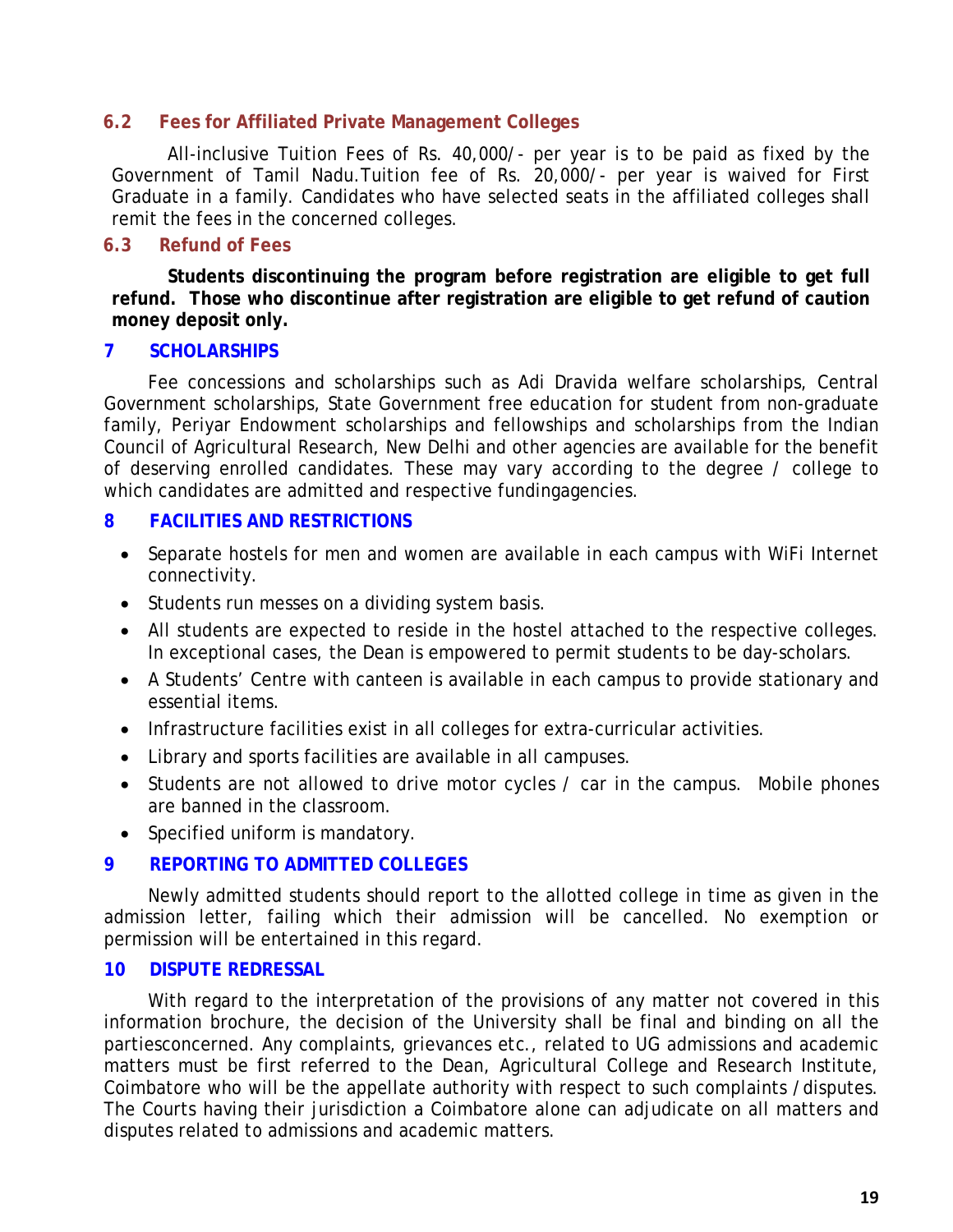#### APPENDIX I

<span id="page-25-0"></span>**G.O. (Ms). No. 28 BC, MB & MW Department, Dated 06.04.2015, G.O. (Ms).No. 85 BC, MB & MW Department, Dated 29.7.2008, G.O. (Ms).No. 96 BC, MB & MW Department (BCC), Dated 08.9.2008, G.O. (Ms).No. 97 BC, MB & MW Department (BCC), Dated 11.9.2008, G.O. (Ms).No. 37 BC, MB & MW Department (BCC), Dated 21.05.2009 and G.O. (Ms). No.98 BC, MB & MW Department (BCC), Dated 5.11.2009.** 

**CASTE CODE NO. AND NAME OF CASTE**

#### **BACKWARD CLASSES (BC)**

- 001 Agamudayar including Thozhu or Thuluva Vellala
- 002 Agaram Vellan Chettiar
- 003 Alwar, Azhavar and Alavar (in Kanniyakumari District and Shencottah Taluk of Tirunelveli District.)
- 004 Servai (except Tiruchirapalli, Karur, Perambalur and Pudukottai Districts.)
- 005 Nulayar (in Kanniyakumari District and Shencottah Taluk of Tirunelveli District)
- 006 Archakarai Vellala
- 007 Aryavathi (in Kanniyakumari District and Shencottah Taluk of Tirunelveli District)
- 008 Ayira Vaisyar
- 009 Badagar
- 010 Billava
- 011 Bondil
- 012 Boyas (except Tiruchirapalli, Karur, Perambalur, Pudukottai, The Nilgiris, Salem, Namakkal Dharmapuri and Krishnagiri Districts) Pedda Boyar (except Tiruchirapalli, Karur, Perambalur and Pudukottai Districts) Oddars (except Thanjavur, Nagapattinam, Tiruvarur, Tiruchirapalli, Karur, Perambalur, Pudukottai, Madurai,Theni and Dindigul Districts) Kaloddars (except Kancheepuram, Tiruvallur, Ranathapuram, Sivaganga, Viruthunagar, Madurai, Theni, Dindigul, Pudukottai, Tiruchirappalli, Karur, Perambalur, Tirunelveli, Thoothukudi, Salem and Namakkal Districts) Nellorepet oddars (except Vellore and Tiruvannamalai Districts) Sooramari oddars( except Salem and Namakkal Districts)
- 013 Chakkala (except Sivaganga, Virudhunagar, Ramanathapuram, Thanjavur, Nagapattinam, Tiruvarur, Pudukottai, Tiruchirapalli, Karur, Perambalur, Madurai, Theni, Dindigul and the Nilgiris Districts)
- 014 Chavalakarar (in Kanniyakumari District and Shencottah Taluk of Tirunelveli District)
- 015 Chettu or Chetty (including Kottar Chetty, Elur Chetty, Pathira Chetty, Valayal Chetty,Pudukadai Chetty ) (in Kanniyakumari District and Shencottah Taluk of Tirunelveli District)
- 016 Chowdry
- 016(A) Converts to Christianity from Scheduled Castes irrespective of the generation of conversion for the purpose of reservation of seats in Educational Institutions and for seats in Public Services.
- 016(B) C.S.I formerly S.I.U.C (in Kanniyakumari District and Shencottah Taluk of Tirunelveli District)
- 017 Donga Dasaris (except Kancheepuram, Tiruvallur, Trichirapalli, Karur, Perambalur, Pudukottai, Chennai, Salem and Namakkal Districts).
- 018 Devangar, Sedar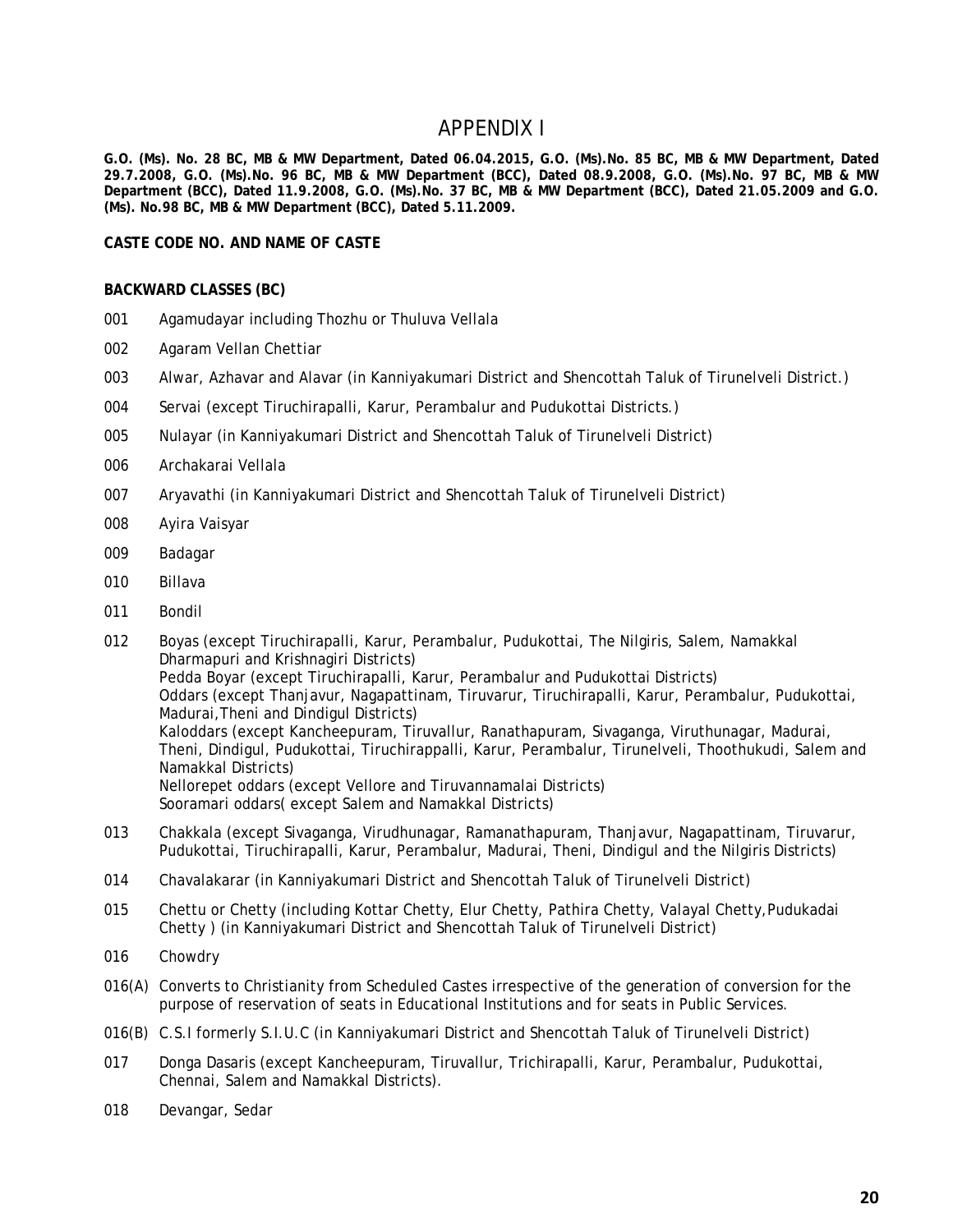- Dombs (except Pudukottai, Tiruchirapalli, Karur and Perambalur Districts) Dommars (except Thanjavur, Nagapattinam, Tiruvarur, Pudukottai, Vellore and Thiruvannamalai Districts)
- Enadi
- Ezhavathy (in Kanniyakumari District and Shencottah Taluk of Tirunelveli District)
- Ezhuthachar (in Kanniyakumari District and Shencottah Taluk of Tirunelveli District)
- Ezhuva (in Kanniyakumari District and Shencottah Taluk of Tirunelveli District)
- Gangavar
- Gavara, Gavarai and Vadugar (Vaduvar) (other than Kamma, Kapu, Balija and Reddi)
- Gounder
- Gowda (including Gammala, Kalali and Anuppa Gounder)
- Hegde
- Idiga
- IllathuPillaimar, Illuvar, Ezhuvar and Illathar
- Jhetty
- Jogis (Except Kancheepuram, Tiruvallur, Madurai, Theni,Dindigul, Cuddalore, Villupuram, Vellore and Tiruvannamalai Districts)
- Kabbera
- Kaikolar, Sengunthar
- Kaladi (except Sivaganga, Virudhunagar, Ramanathapuram, Madurai, Theni, Dindigul, Thanjavur, Nagapattinam, Tiruvarur, Pudukottai, Tiruchirapalli, Karur and Perambalur Districts)
- Kalari Kurup including Kalari Panicker (in Kanniyakumari District and Shencottah Taluk of Tirunelveli District)
- Kalingi
- Kallar, Easanattu Kallar, Gandharva Kottai Kallars (except Thanjavur, Nagapattinam, Tiruvarur and Pudukottai Districts) Kootappal Kallars (except Pudukottai, Tiruchirapalli, Karur and Perambalur Districts) Piramalai Kallars (except Sivaganga, Virudhunagar, Ramanathapuram, Madurai, Theni, Dindigul, Pudukottai, Thanjavur, Nagapattinam and Tiruvarur Districts), Periyasooriyur Kallars (except Tiruchirapalli, Karur, Perambalur and Pudukottai Districts)
- Kallar Kula Thondaman
- Kalveli Gounder
- Kambar
- Kammalar or Viswakarma, Viswakarmala (including Thattar, Porkollar, Kannar, Karumar, Kollar, Thacher, Kal Thacher, Kamsala and Viswa brahmin)
- Kani, Kanisu, Kaniyar Panicker
- Kaniyala Vellalar
- Kannada Saineegar, Kannadiyar (Through out the State) and Dapalanjika (Coimbatore, Erode and The Nilgiris Districts)
- Kannadiya Naidu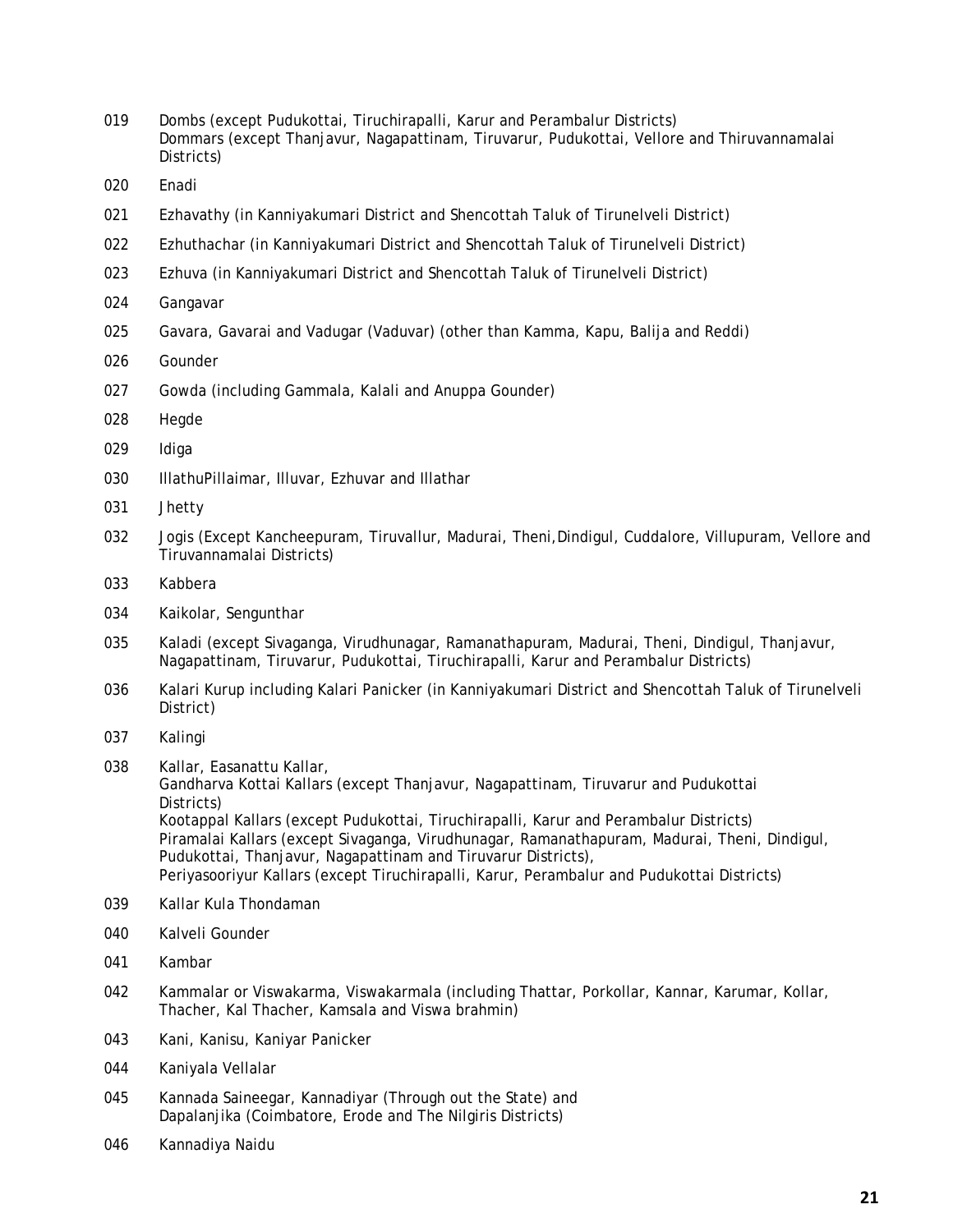- Karpoora Chettiar
- Karuneegar (Seer Karuneegar, Sri Karuneegar, Sarattu Kaneegar, Kaikatti Karuneegar, Mathuvazhi Kanakkar, Sozhi Kanakkar, and Sunnambu Karuneegar)
- Kasukkara Chettiar
- Katesar, Pattamkatti
- Kavuthiyar
- Kerala Mudali
- Kharvi
- Khatri
- Kongu Vaishnava
- Kongu Vellalars (including Vellala Gounder, Nattu Gounder, Narambukkatti Gounder, Tirumudi Vellalar, Thondu Vellalar, Pala Gounder, Poosari Gounder, Anuppa Vellala Gounder, Padaithalai Gounder, Chendalai Gounder, Pavalankatti Vellala Gounder, Palavellala Gounder, Sanku Vellala Gounder and Rathinagiri Gounder)
- KoppalaVelama
- Koteyar
- Krishnanvaka (in Kanniyakumari District and Shencottah Taluk of Tirunelveli District)
- Kudikara Vellalar
- Kudumbi (in Kanniyakumari District and Shencottah Taluk of Tirunelveli District)
- Kuga Vellalar
- Kunchidigar
- 063(A) Latin Catholics except Latin Catholic Vannar in Kanniyakumari District
- 063(B) Latin Catholics in Shencottah Taluk of Tirunelveli District
- Lambadi
- Lingayat (Jangama)
- Mahratta (Non-Brahmin) (including Namdev Mahratta)
- Malayar
- Male
- Maniagar
- Maravars (except Thanjavur, Nagapattinum, Tiruvarur, Pudukottai, Ramanathapuram, Sivaganga, Virudhunagar, Tirunelveli and Toothukudi Districts) Karumaravars Appanad Kondayam kottai Maravar (except Sivaganga,Virudhunagar, Ramanathapuram, Madurai, Theni and Dindigul Districts) Sembanad Maravars (except Sivaganga, Virudhunagar, and Ramanathapuram Districts)
- Moondrumandai Enbathunalu (84) Ur Sozhia Vellalar
- Mooppan
- Muthuraja, Muthuracha, Muttiriyar, Mutharaiyar
- Nadar, Shanar and Gramani
- Nagaram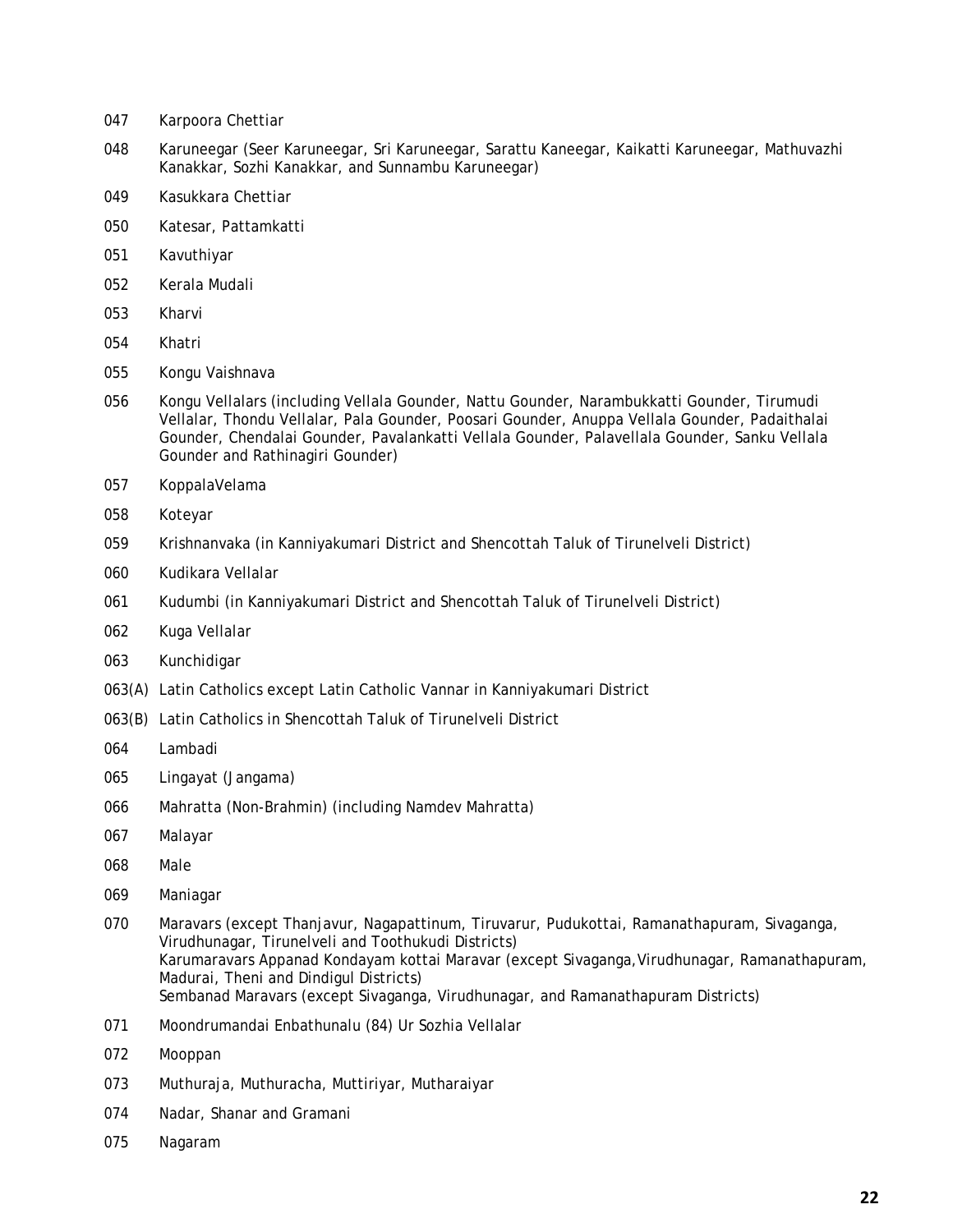- Naikkar (in Kanniyakumari District and Shencottah Taluk of Tirunelveli District)
- Nangudi Vellalar
- Nanjil Mudali (in Kanniyakumari District and Shencottah Taluk of Tirunelveli District)
- Odar (in Kanniyakumari District and Shencottah Taluk of Tirunelveli District)
- Odiya
- Oottruvalanattu Vellalar
- O.P.S Vellalar
- Ovachar
- Paiyur Kotta Vellalar
- Pamulu
- Panar (except in Kanniyakumari District and Shencottah Taluk of Tirunelveli District where the community is a Scheduled Caste)
- 086(A) Pandiya Vellalar
- OMITTED -
- Kathikarar in Kanniyakumari District
- Pannirandam Chettiar or Uthama Chettiar
- Parkavakulam (including Surithimar, Nathamar, Malayamar, Moopanar and Nainar)
- Perike (including Perike Balija)
- Perumkollar (in Kanniyakumari District and Shencottah Taluk of Tirunelveli District)
- Podikara Vellalar
- Pooluva Gounder
- Poraya
- Pulavar (in Coimbatore and Erode Districts)
- Pulluvar or Pooluvar
- Pusala
- Reddy (Ganjam)
- Sadhu Chetty (including Telugu Chetty, Twenty four Manai Telugu Chetty)
- Sakkaravar or Kavathi (in Kanniyakumari District and Shencottah Taluk of Tirunelveli District)
- Salivagana
- Saliyar, Padmasaliyar, Pattusaliyar, Pattariyar, and Adhaviyar
- Savalakkarar
- Senaithalaivar, Senaikudiyar and Illaivaniar
- 105(A) Serakula Vellalar
- Sourashtra (Patnulkarar)
- Sozhiavellalar (including Sozha Vellalar, Vetrilaikarar, Kodikalkarar and Keeraikarar)
- Srisayar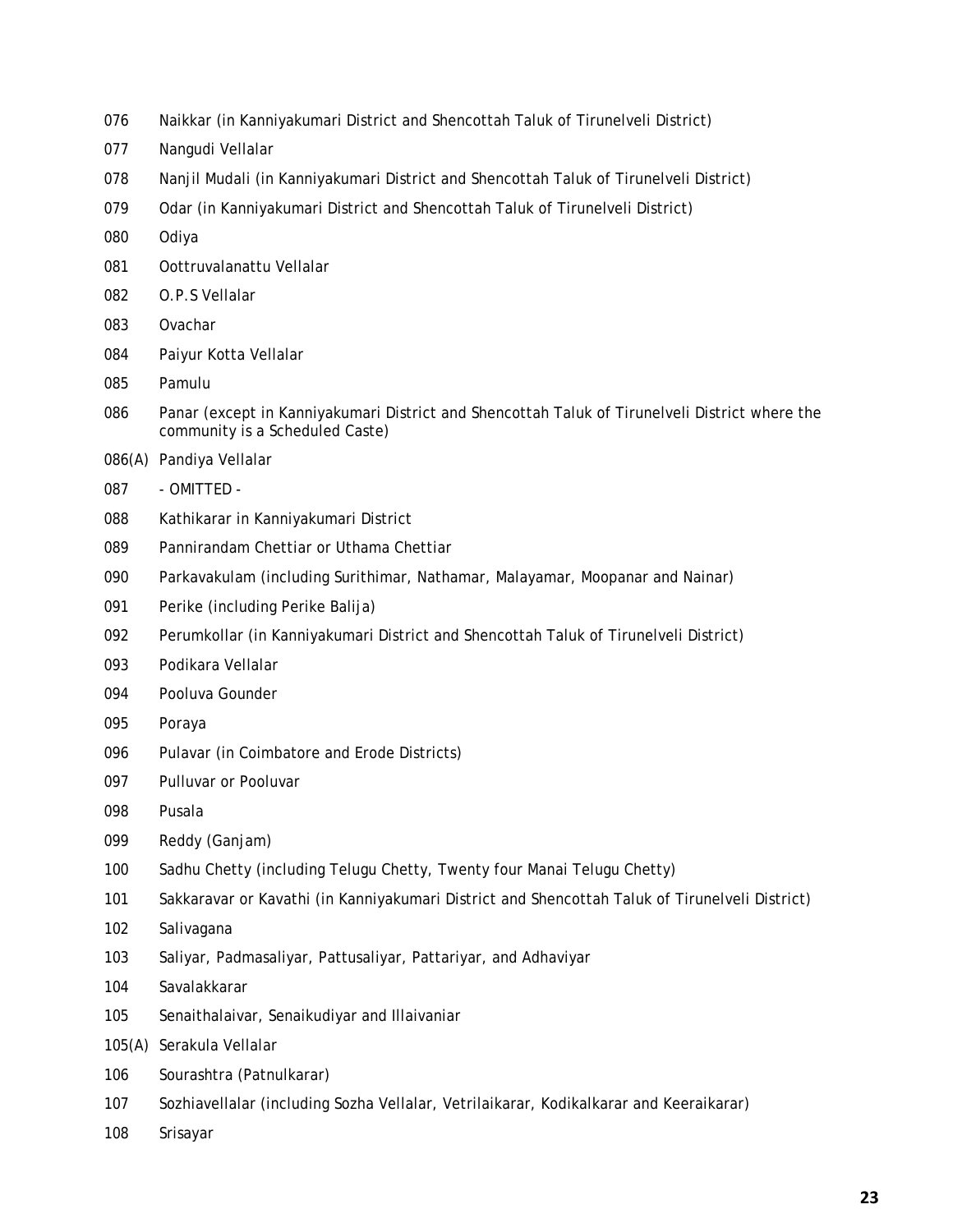- Sundaram Chetty
- Thogatta Veerakshatriya
- Tholkollar (in Kanniyakumari District and Shencottah Taluk of Tirunelveli District)
- Tholuva Naicker and Vetalakara Naicker
- Thoraiyar
- Thoriyar
- Ukkirakula Kshatriya Naicker
- Uppara, Uppillia and Sagara
- Urali Gounder (except Tiruchirapalli, Karur, Perambalur and Pudukottai District) and Orudaya Gounder or Oorudaya Gounder (in Madurai, Theni, Dindigul, Coimbatore, Erode, Tiruchirapalli, Karur, Perambalur, Pudukottai, Salem and Namakkal Districts)
- Urikkara Nayakkar
- 118(A) Virakodi Vellala
- Vallambar
- 119(A) Vallanattu Chettiar
- Valmiki
- Vaniyar, Vania Chettiar (including Gandla, Ganika, Telikula and Chekkalar)
- Veduvar and Vedar (except in Kanniyakumari District and Shencottah Taluk of Tirunelveli District where the community is a Scheduled Castes)
- Veerasaiva (in Kanniyakumari District and Shencottah Taluk of Tirunelveli District)
- Velar
- Vellan Chettiar
- Veluthodathu Nair (in Kanniyakumari District and Shencottah Taluk of Tirunelveli District)
- Vokkaligar (including Vakkaligar, Okkaligar, Kappiliyar, Kappiliya, Okkaliga Gowda, Okkaliya- Gowda, Okkaliya- Gowder
- Wynad Chetty (The Nilgiris District)
- Yadhava (including Idaiyar, Telugu Speaking Idaiyar known as Vaduga Ayar or Vaduga Idaiyar or Golla and Asthanthra Golla )
- Yavana
- Yerukula
- Orphans and destitute children who have lost their parents before reaching the age of ten and are destitutes; and who have nobody else to take care of them either by law or custom; and also who are admitted into any of the schools or orphanages run by the Government or recognized by the Government.
- 369A Converts to Christianity from any Hindu Backward Classes Community or Most Backward Classes Community (except the Converts to Christianity from Meenavar, Parvatharajakulam, Pattanavar, Sembadavar, Mukkuvar or Mukayar and Paravar) or Denotified Communities

#### **BACKWARD CLASSES MUSLIMS (BCM)**

- Ansar
- Dekkani Muslims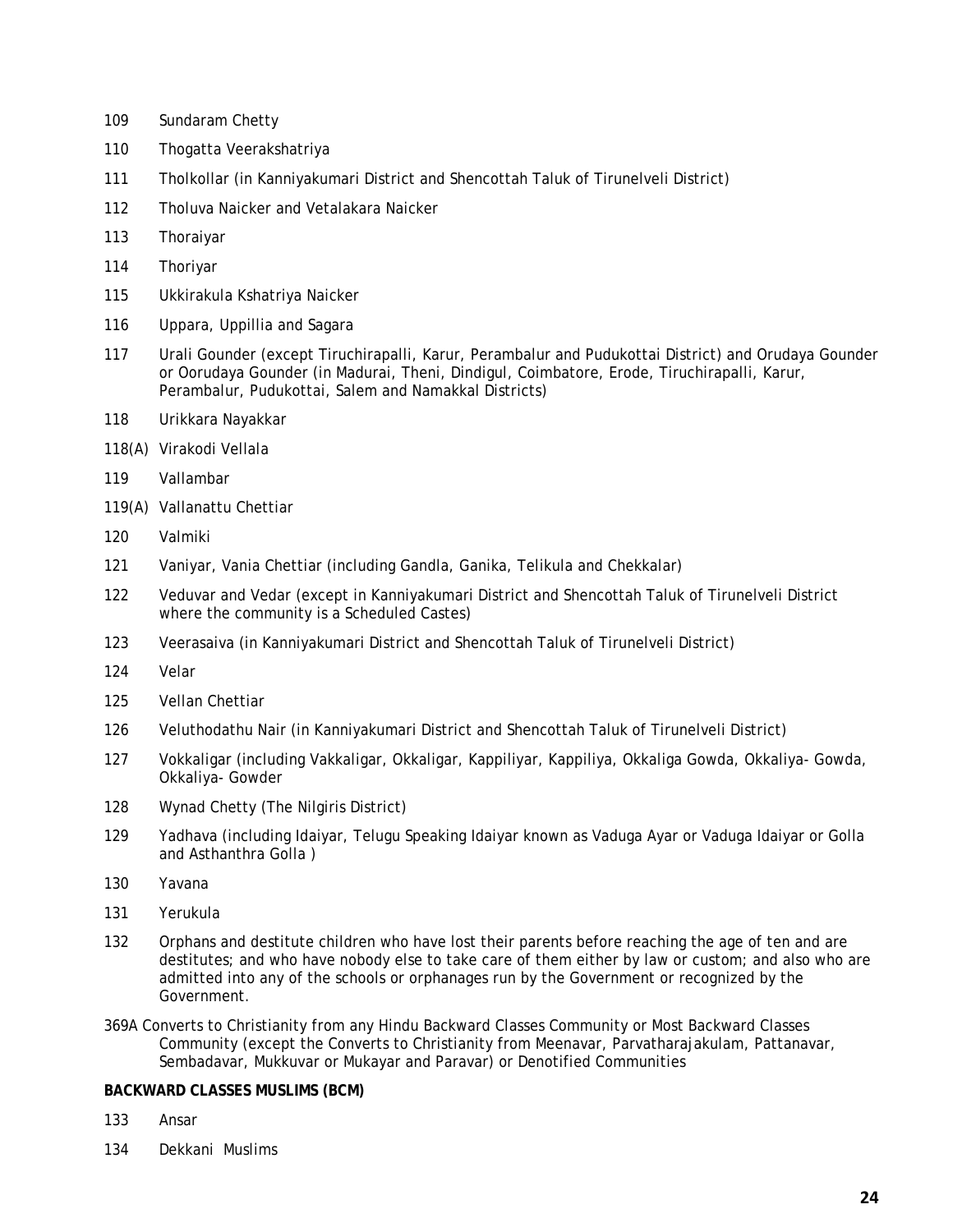- Dudekula
- Labbais including Rowthar and Marakayar (whether their spoken language is Tamil or Urdu)
- Mapilla
- Sheik
- Syed

#### **MOST BACKWARD CLASSES (MBC)**

- Ambalakarar
- Andipandaram
- 002(A) Arayar (in Kanniyakumari District)
- Bestha, Siviar
- Bhatraju (other than Kshatriya Raju)
- Boyar, Oddar
- Dasari
- Dommara
- Eravallar (except in Kanniyakumari District and Shencottah Taluk of Tirunelveli District where the community is a Scheduled Tribe)
- Isaivellalar
- Jambuvanodai
- Jangam
- Jogi
- Kongu Chettiar (in Coimbatore and Erode Districts only)
- Koracha
- Kulala (including Kuyavar and Kumbarar)
- Kunnuvar Mannadi
- Kurumba
- Kuruhini Chetty
- 018(A) Latin Catholic Christian Vannar (in Kanniyakumari District)
- Maruthuvar, Navithar, Mangala, Velakattalavar, Velakatalanair and Pronopakari
- Mond Golla
- Moundadan Chetty
- Mahendra, Medara
- Mutlakampatti
- Narikoravar
- Nokkar
- 025(A) Panisaivan / Panisivan
- Vanniakula Kshatriya (including Vanniyar, Vanniya, Vannia Gounder, Gounder or Kander, Padayachi, Palli and Agnikula Kshatriya )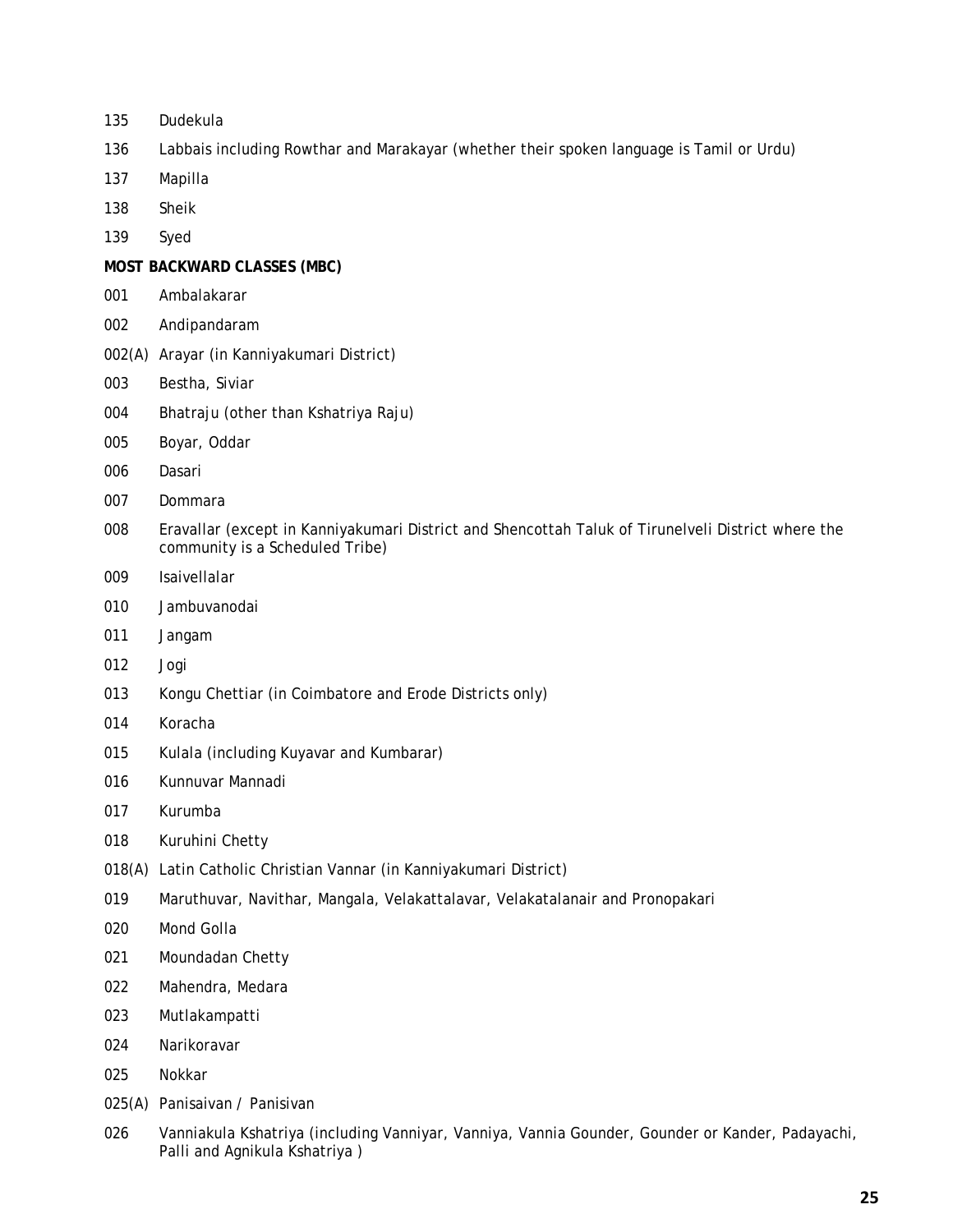- 027 Paravar (except in Kanniyakumari District and Shencottah Taluk of Tirunelveli District where the Community is a Scheduled Caste)
- 027(A) Paravar converted to Christianity including the Paravar converts to Christianity of Kanniyakumari District and Shencottah Taluk in Tirunelveli District
- 028 Meenavar (Parvatharajakulam, Pattanavar, Sembadavar) (including converts to Christianity)
- 029 Mukkuvar or Mukayar (including converts to Christianity)
- 030 Punnan Vettuva Gounder
- 031 Pannayar (other than Kathikarar in Kanniyakumari District)
- 032 Sathatha Srivaishnava (including Sathani, Chattadi and Chattada Srivaishnava )
- 033 Sozhia Chetty
- 034 Telugupatty Chetty
- 035 Thottia Naicker (including Rajakambalam, Gollavar, Sillavar, Thockalavar, Thozhuva Naicker and Erragollar)
- 036 Thondaman
- 036(A) Thoraiyar (The Nilgiris)
- 036(B) Thoraiyar (Plains)
- 036(C) Transgender or Eunuch (Thirunangai or Aravani)
- 037 Valaiyar (including Chettinad Valayars)
- 038 Vannar (Salavai Thozhilalar) (including Agasa, Madivala, Ekali, Rajakula, Veluthadar and Rajaka) (except in Kanniyakumari District and Shencottah Taluk of Tirunelveli District where the community is a Scheduled Caste)
- 039 Vettaikarar
- 040 Vettuva Gounder
- 041 Yogeeswarar

#### **DENOTIFIED COMMUNITIES (DNC)**

- 042 Attur Kilnad Koravars (Salem, Namakkal, Cuddalore, Villupuram, Ramanathapuram, Sivaganga and Virudhunagar Districts)
- 043 Attur Melnad Koravars (Salem and Namakkal District)
- 044 Appanad Kondayam kottai Maravar (Sivaganga, Virudhunagar, Ramanathapuram,Madurai, Theni and Dindigul Districts)
- 045 Ambalakarar (Thanjavur, Nagapattinam, Tiruvarur, Tiruchirapalli, Karur, Perambalur and Pudukottai Districts)
- 046 Ambalakkarar (Suriyanur, Tiruchirapalli District)
- 047 Boyas (Tiruchirapalli, Karur, Perambalur, Pudukottai, The Nilgiris, Salem, NamakkalDharmapuri and Krishnagiri Districts)
- 048 Battu Turkas
- 049 C.K Koravars (Cuddalore and Villupuram Districts)
- 050 Chakkala (Sivaganga, Virudhunagar, Ramanathapuram, Thanjavur, Nagapattinam, Tiruvarur, Pudukottai, Tiruchirapalli, Karur, Perambalur, Madurai, Theni, Dindigul and The Nilgiris Districts)
- 051 Changyampudi Koravars (Vellore and Tiruvannamalai Districts)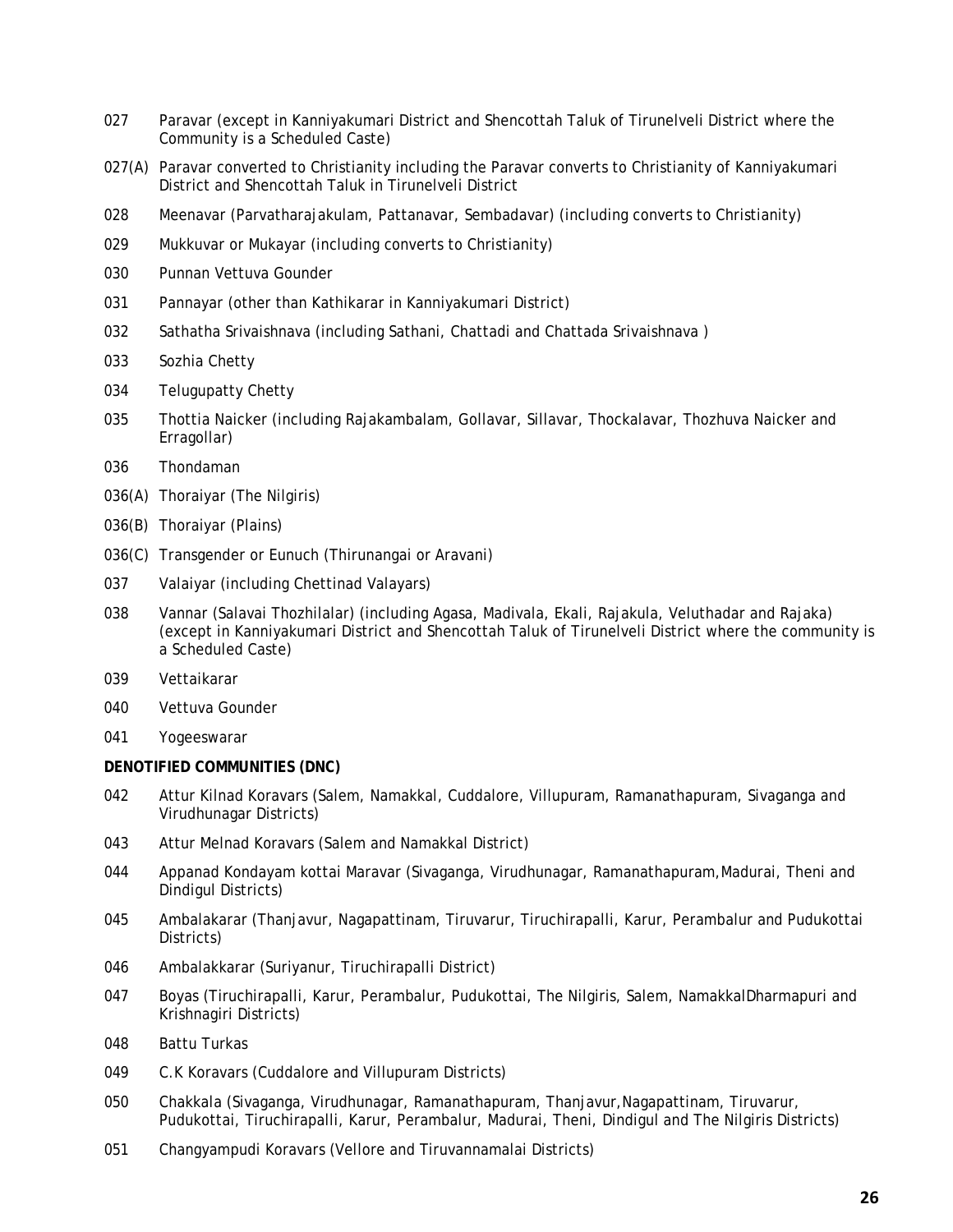- Chettinad Valayars (Sivaganga, Virudhunagar and Ramanathapuram Districts)
- Dombs (Pudukottai, Tiruchirapalli, Karur and Perambalur Districts)
- Dobba Koravars (Salem and Namakkal Districts)
- Dommars (Thanjavur, Nagapattinam, Tiruvarur, Pudukottai, Vellore and Tiruvannamalai Districts)
- Donga Boya
- Donga Ur.Korachas
- Devagudi Talayaris
- Dobbai Korachas (Tiruchirapalli, Karur, Perambalur and Pudukottai Districts)
- Dabi Koravars (Thanjavur, Nagapattinam, Tiruvarur, Tiruchirapalli, Karur, Perambalur, Pudukottai, Vellore and Tiruvannamalai Districts)
- Donga Dasaris (Kancheepuram, Tiruvallur, Tiruchirapalli, Karur, Perambalur, Pudukottai, Chennai, Salem and Namakkal Districts)
- Gorrela Dodda Boya
- Gudu Dasaris
- Gandarvakottai Koravars (Thanjavur, Nagapattinam, Tiruvarur, Tiruchirapalli, Karur, Perambalur, Pudukottai Cuddalore and Villupuram Districts)
- Gandarvakottai Kallars (Thanjavur, Nagapattinam, Tiruvarur and Pudukottai Districts)
- Inji Koravars (Thanjavur, Nagapattinam, Tiruvarur, Tiruchirapalli, Karur, Perambalur and Pudukottai Districts)
- Jogis (Kancheepuram, Tiruvallur, Chennai, Cuddalore, Villupuram, Vellore and Tiruvannamalai Districts)
- Jambavanodai
- Kaladis (Sivaganga, Virudhunagar, Ramanathapuram, Madurai, Theni, Dindigul, Thanjavur, Nagapattinam, Tiruvarur, Pudukottai, Tiruchirapalli, Karur and Perambalur Districts)
- Kal Oddars (Kancheepuram, Tiruvallur, Ramanathapuram, Sivaganga, Virudhunagar, Madurai, Theni, Dindigul, Pudukottai, Thanjavur, Nagapattinam, Tiruvarur, Tiruchirapalli, Karur, Perambalur, Tirunelveli, Thoothukudi, Salem and Namakkal Districts)
- Koravars (Kancheepuram, Tiruvallur, Ramanathapuram, Sivaganga, Virudhunagar, Pudukottai, Thanjavur, Nagapattinam, Thiravarur,Tiruchirapalli, Karur, Perambalur, Tirunelveli, Thoothukudi, Chennai, Madurai, Theni, Dindigul and The Nilgiris Districts)
- Kalinji Dabikoravars (Thanjavur, Nagapattinam, Tiruvarur and Pudukottai Districts)
- Kootappal Kallars (Tiruchirapalli, Karur, Perambalur and Pudukottai Districts)
- Kala Koravars (Thanjavur, Nagapattinam, Tiruvarur, Tiruchirapalli, Karur, Perambalur and Pudukottai Districts)
- Kalavathila Boyas
- Kepmaris (Kancheepuram, Tiruvallur, Pudukottai, Tiruchirapalli, Karur and Perambalur Districts)
- Maravars (Thanjavur, Nagapattinam, Tiruvarur, Pudukottai, Ramanathapuram, Sivaganga, Virudhunagar, Tirunelveli and Toothukudi Districts)
- Monda Koravars
- Monda Golla (Salem and Namakkal Districts)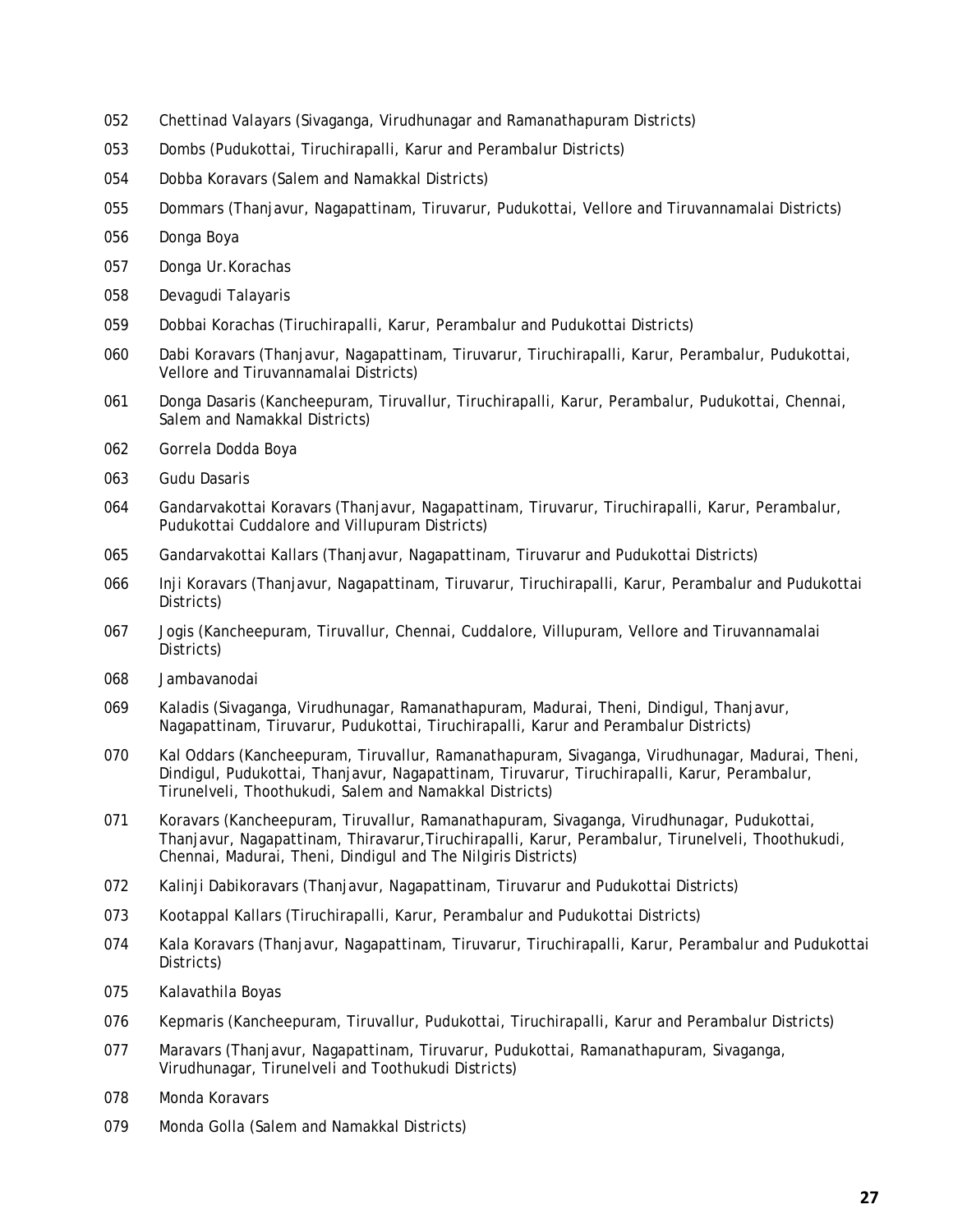- Mutlakampatti (Tiruchirapalli, Karur, Perambalur and Pudukottai Districts)
- Nokkars (Tiruchirapalli, Karur, Perambalur and Pudukottai Districts)
- Nellorepet Oddars (Vellore and Tiruvannamalai Districts)
- Oddars (Thanjavur, Nagapattinam, Tiruvarur, Tiruchirapalli, Karur, Perambalur, Pudukottai, Madurai, Theni and Dindigul Districts)
- Pedda Boyas (Tiruchirapalli, Karur, Perambalur and Pudukottai Districts)
- Ponnai Koravars (Vellore and Tiruvannamalai Districts)
- Piramalai Kallars (Sivaganga, Virudhunagar, Ramanathapuram, Madurai, Theni, Dindigul, Pudukottai, Thanjavur, Nagapattinam and Tiruvarur Districts)
- Peria Suriyur Kallars (Tiruchirapalli, Karur, Perambalur and Pudukottai Districts)
- Padayachi (Vellayan Kuppam in Cuddalore District and Tennore in Tiruchirapalli District)
- Punnan Vettuva Gounder (Tiruchirapalli, Karur, Perambalur and Pudukottai Districts)
- Servai (Tiruchirapalli, Karur, Perambalur and Pudukottai Districts)
- 091 Salem Melnad Koravars (Madurai, Theni, Dindigul, Coimbatore, Erode, Pudukottai, Tiruchirapalli, Karur, Perambalur, Salem, Namakkal, Vellore and Tiruvannamalai Districts)
- Salem Uppu Koravars (Salem and Namakkal Districts)
- Sakkaraithamadai Koravars (Vellore and Tiruvannamalai Districts)
- Saranga Palli Koravars
- Sooramari Oddars (Salem and Namakkal Districts)
- Sembanad Maravars (Sivaganga, Virudunagar and Ramanathapuram Districts)
- Thalli Koravars (Salem and Namakkal Districts)
- Telungapattti Chettis (Tiruchirapalli, Karur, Perambalur and Pudukottai Districts)
- Thottia Naickers (Sivaganga, Virudunagar, Ramanathapuram, Kancheepuram, Tiruvallur, Thanjavur, Nagapattinam, Tiruvarur, Tiruchirapalli, Karur, Perambalur, Pudukottai, Tirunelveli, Thoothukudi, Salem, Namakkal, Vellore, Tiruvannamalai, Coimbatore and Erode Districts)
- Thogamalai Koravars or Kepmaris (Tiruchirapalli, Karur, Perambalur and Pudukottai Districts)
- Uppukoravars or Settipalli Koravars (Thanjavur, Nagapattinam, Tiruvarur, Pudukottai, Madurai, Theni, Dindigul, Vellore and Tiruvannamalai Districts)
- Urali Gounders (Tiruchirapalli, Karur, Perambalur and Pudukottai Districts)
- Wayalpad or Nawalpeta Korachas
- Vaduvarpatti Koravars (Madurai, Theni, Dindigul, Ramanathapuram, Sivaganga, Virudunagar, Tirunelveli, Thoothukudi, Tiruchirapalli, Karur, Perambalur and Pudukottai Districts)
- Valayars (Madurai, Theni, Dindigul, Tiruchirapalli, Karur, Perambalur, Pudukottai, Erode and Coimbatore Districts)
- Vettaikarar (Thanjavur, Nagapattinam, Tiruvarur and Pudukottai Districts)
- Vetta Koravars (Salem and Namakkal Districts)
- Varaganeri Koravars (Tiruchirapalli, Karur, Perambalur and Pudukottai Districts)
- Vettuva Gounder (Tiruchirapalli, Karur, Perambalur and Pudukottai Districts)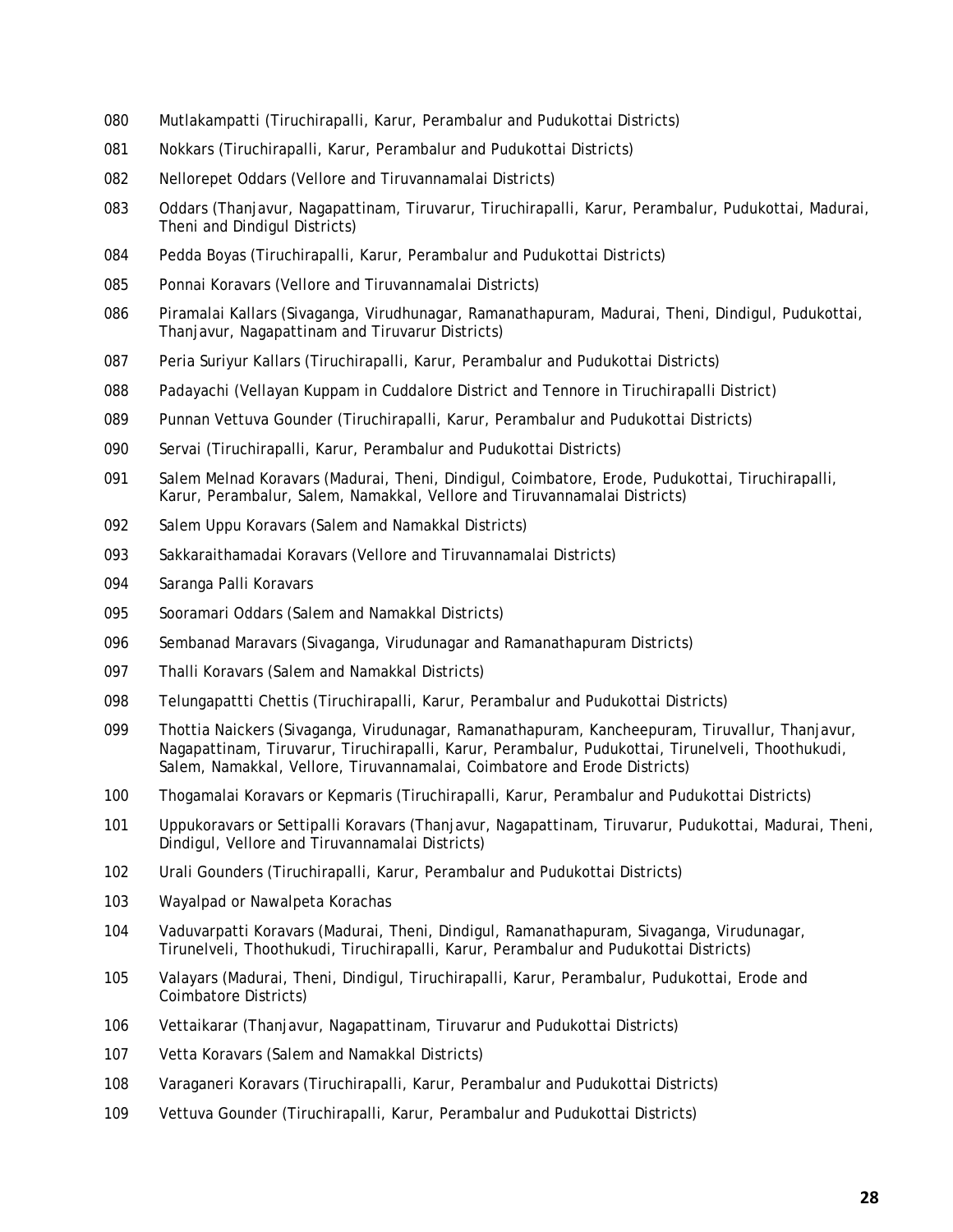#### **SCHEDULED CASTES (SC)**

- **Adi Andhra : SCA**
- Adi Dravida
- Adi Karnataka
- Ajila
- **Arunthathiyar: SCA**
- Ayyanavar in Kanyakumari District and Shencottah Taluk of Tirunelveli District)
- Baira
- Bakude
- Bandi
- Bellara
- Bharatar (in Kanyakumari District and Shencottah Taluk of Tirunelveli District)
- **Chakkilliyan : SCA**
- Chalavadi
- Chamar, Muchi
- Chandala
- Cheruman
- Devendrakulathan
- Dom, Dombara, Paidi, Pane
- Domban
- Godagali
- Godda
- Gosangi
- Holeya
- Jaggali
- Jambuvulu
- Kadaiyan
- Kakkalan (in Kanyakumari District and Shencottah Taluk of Tirunelveli District)
- Kalladi
- Kanakkan Padanna (The Nilgiris District)
- Karimpalan
- Kavara (Kanyakumari District and Shencottah Taluk of Tirunelveli District)
- Koliyan
- Koosa
- Koottan, Koodan (Kanyakumari District and Shencottah Taluk of Tirunelveli District)
- Kudumban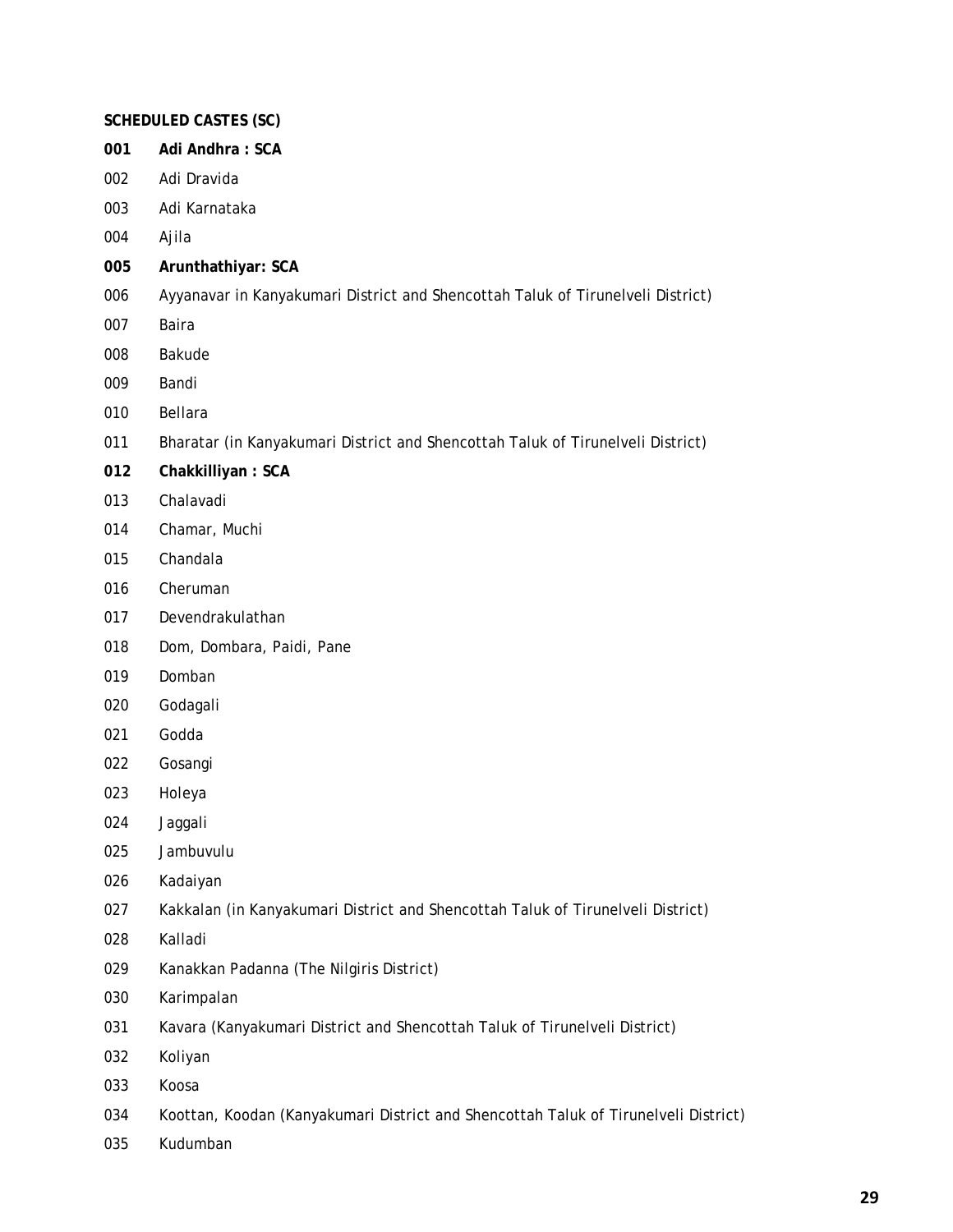| 036 | Kuravan, Sidhanar                                                            |
|-----|------------------------------------------------------------------------------|
| 037 | Madari: SCA                                                                  |
| 038 | Madiga: SCA                                                                  |
| 039 | Maila                                                                        |
| 040 | Mala                                                                         |
| 041 | Mannan (Kanyakumari District and Shencottah Taluk of Tirunelveli District)   |
| 042 | Mavilan                                                                      |
| 043 | Moger                                                                        |
| 044 | Mundala                                                                      |
| 045 | Nayakeyava                                                                   |
| 046 | Nayadi                                                                       |
| 047 | Padanan (Kanyakumari District and Shencottah Taluk of Tirunelveli District)  |
| 048 | Pagadai: SCA                                                                 |
| 049 | Pallan                                                                       |
| 050 | Palluvan                                                                     |
| 051 | Pambada                                                                      |
| 052 | Panan (Kanyakumari District and Shencottah Taluk of Tirunelveli District)    |
| 053 | Panchama                                                                     |
| 054 | Pannadi                                                                      |
| 055 | Panniandi                                                                    |
| 056 | Paraiyan, Parayan, Sambavar                                                  |
| 057 | Paravan (Kanyakumari District and Shencottah Taluk of Tirunelveli District)  |
| 058 | Pathiyan, Kanyakumari District and Shencottah Taluk of Tirunelveli District) |
| 059 | Pulayan, Cheramar                                                            |
| 060 | Puthirai Vannan                                                              |
| 061 | Raneyar                                                                      |
| 062 | Samagara                                                                     |
| 063 | Samban                                                                       |
| 064 | Sapari                                                                       |
| 065 | Semman                                                                       |
| 066 | Thandan (Kanyakumari District and Shencottah Taluk of Tirunelveli District)  |
| 067 | Thoti: SCA                                                                   |
| 068 | Tiruvalluvar                                                                 |
| 069 | Vallon                                                                       |
| 070 | Valluvan                                                                     |
| 071 | Vannan (Kanyakumari District and Shencottah Taluk of Tirunelveli District)   |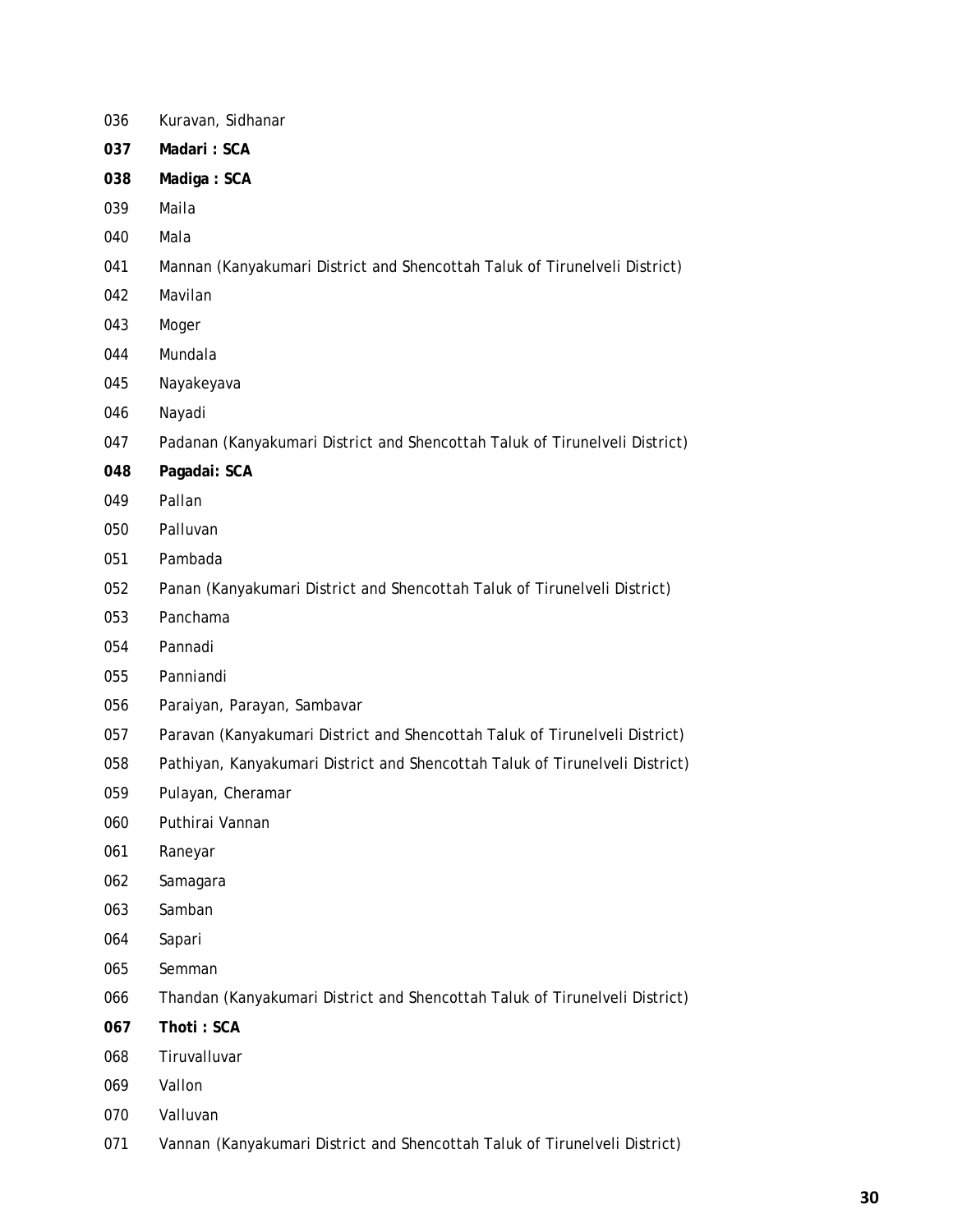- Vathiriyan
- Velan
- Vetan (Kanyakumari District and Shencottah Taluk of Tirunelveli District)
- Vettiyan
- Vettuvan (Kanyakumari District and Shencottah Taluk of Tirunelveli District)

#### **SCHEDULED TRIBES (ST)**

- Adiyan
- Aranadan
- Eravallan
- lrular
- Kadar
- Kammara (excluding Kanyakumari District and Shencottah Taluk of Tirunelveli District)
- Kanikaran, Kanikkar (Kanyakumari District and Shencottah Taluk of Tirunelveli District)
- Kaniyan, Kanyan
- Kattunayakan
- Kochu Velan
- Konda Kapus
- Kondareddis
- Koraga
- Kota (excluding Kanyakumari District and Shencottah Taluk of Tirunelveli District)
- Kudiya, Melakudi
- Kurichchan
- Kurumbas (The Nilgiris District)
- Kurumans
- Maha Malasar
- Malai Arayan
- Malai pandaram
- Malai Vedan
- Malakkuravan
- Malasar
- Malayali (Dharmapuri, North Arcot, Pudukottai, Salem, South Arcot and Tiruchirapalli Districts)
- Malayekani
- Mannan
- Mudugar, Muduvan
- Muthuvan
- Pallayan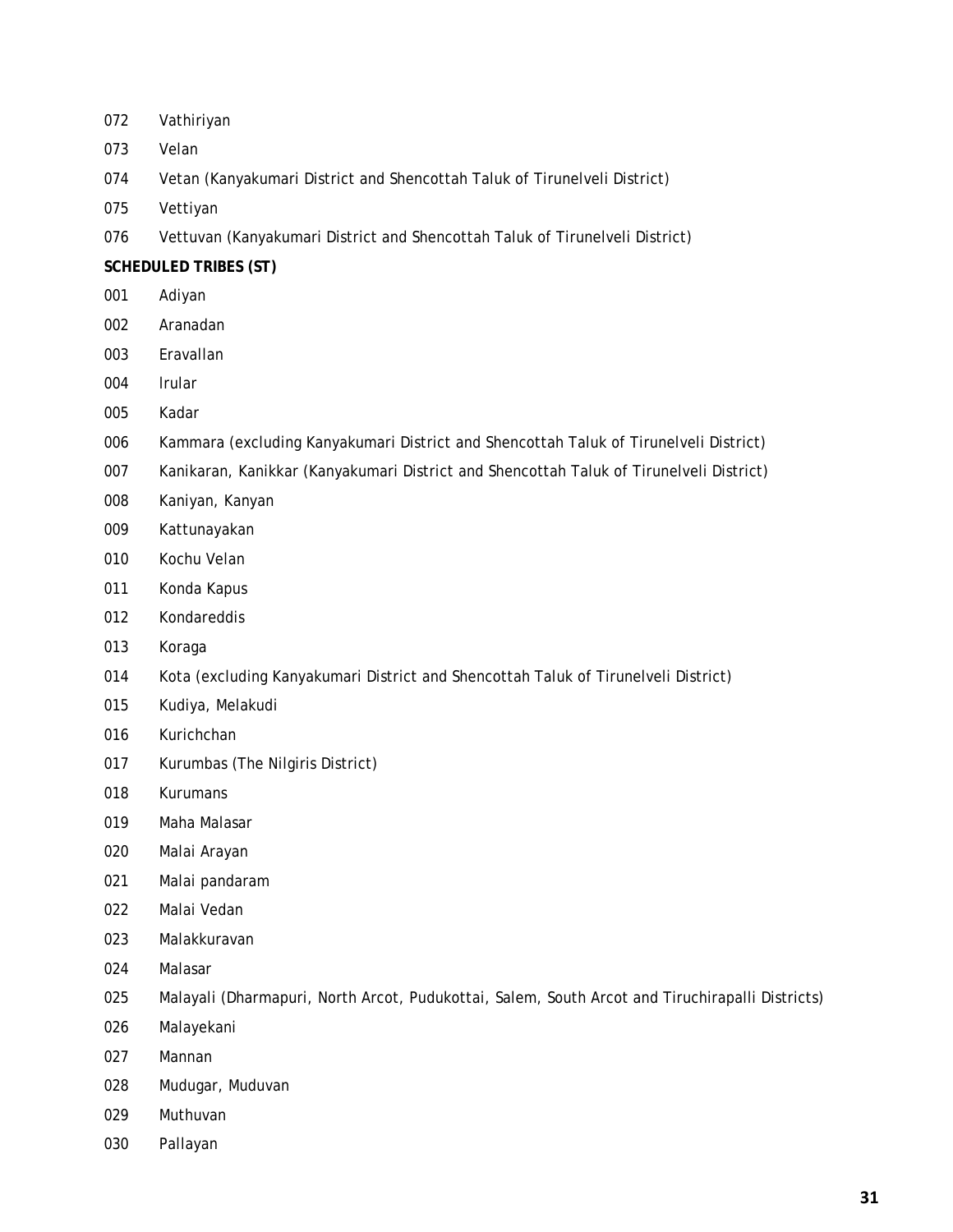- Palliyan
- Palliyar
- Paniyan
- Sholaga
- Toda (excluding Kanyakumari District and Shencottah Taluk of Tirunelveli District)
- Uraly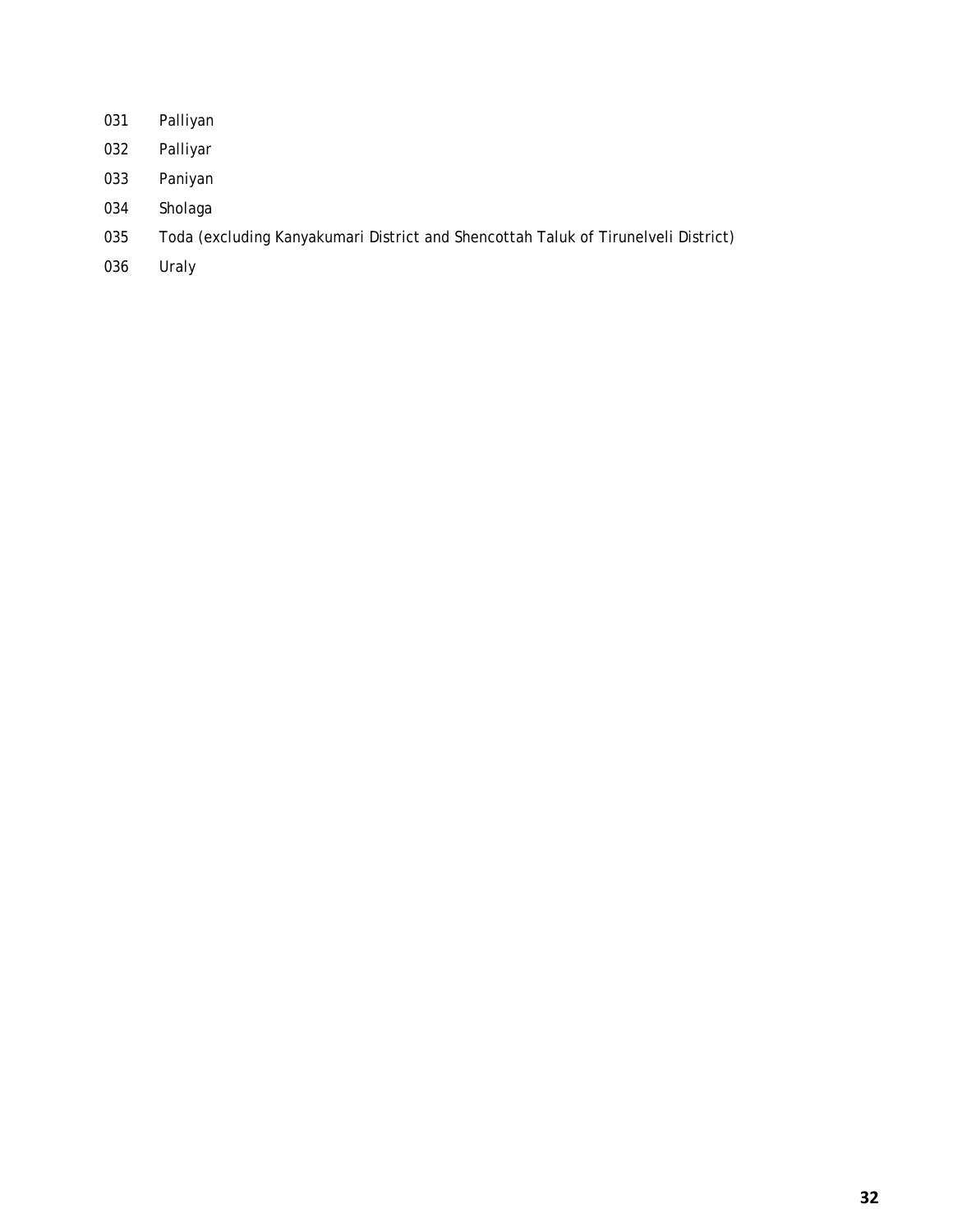

## APPENDIX IIA

#### <span id="page-38-0"></span>TAMIL NADU AGRICULTURAL UNIVERSITY UNDERGRADUATE ADMISSIONS 2017

## **CHECKLIST OF DOCUMENTS TO BE SUBMITTED FOR INDUSTRIAL SPONSOR CATEGORY**

The industry willing to sponsor the candidate must be registered under Companies Act and produce the following documents:

- 1. A letter expressing willingness to become a member in ABC addressed to: The Secretary (Agri Business Consortium) and Chairman (Admission) Agricultural College & ResearchInstitute, Tamil Nadu Agricultural University, Coimbatore-641003.
- 2. Photocopy of Sales Tax Registration certificate (TNGST/CST)
- 3. Photocopy of PAN card of the sponsoring company
- 4. Photocopy of PAN card of the authorized signatory
- 5. Photocopy of Audited Balance Sheet for the last three years
- 6. Photocopy of Income tax return statement for last three years
- 7. Photocopy of Certificate of Incorporation
- 8. Photocopy of Article of Association/Memorandum of Association
- 9. Sponsorship letter (Sponsoring one candidate for admission to Under Graduate degree program indicating the degree sponsored).

Photocopies must be attested by authorized person of the industry

**Note: JOINT DECLARATION FORM** along with above documents **should be personally handed over** to Dean (Agriculture) &Chairman (Admission), TNAU, Coimbatore during June **5, 6 and 7, 2017.** Originals must be produced for verifying the photocopies of the documents.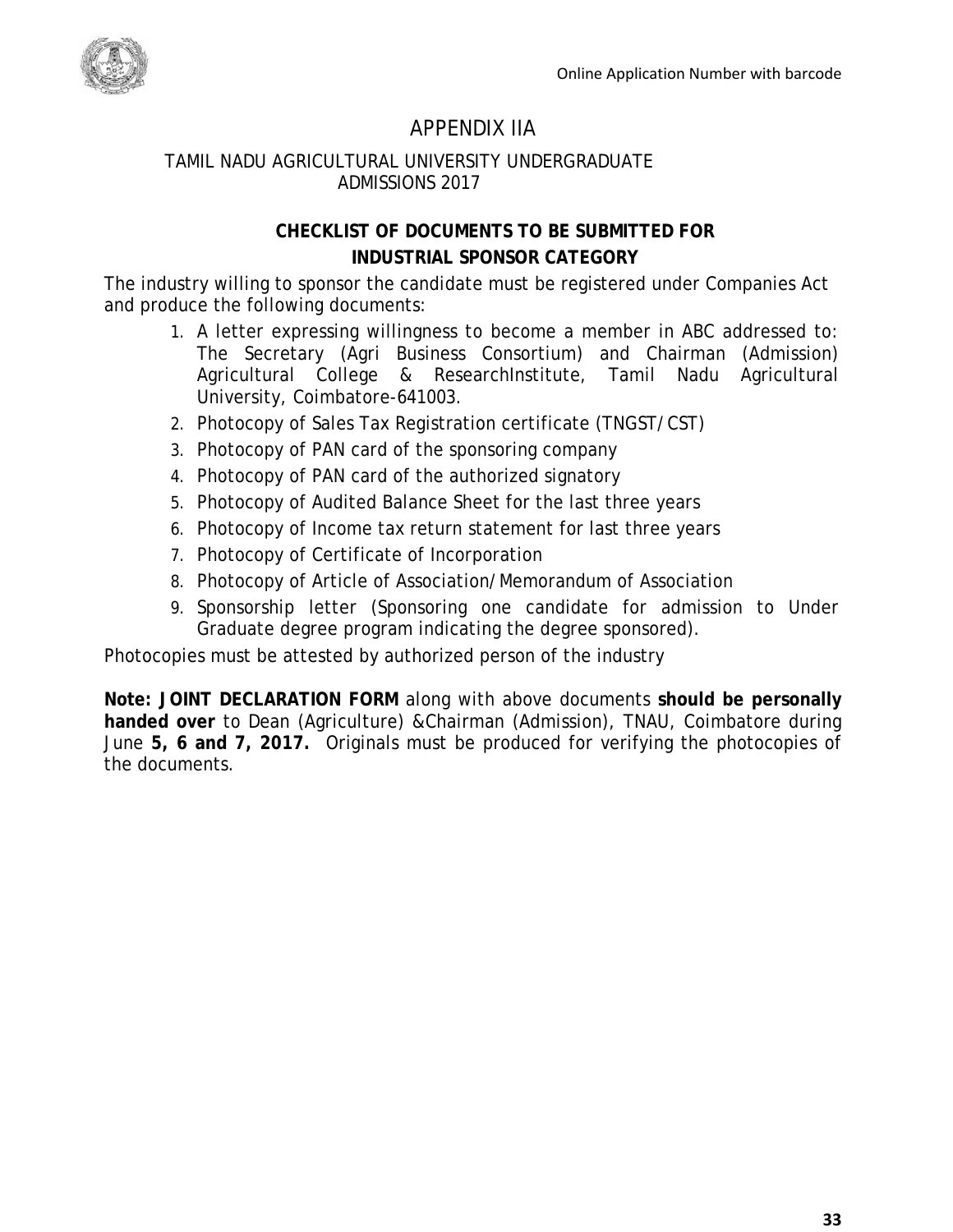

## APPENDIX IIB

#### <span id="page-39-0"></span>TAMIL NADU AGRICULTURAL UNIVERSITY UNDERGRADUATE ADMISSIONS 2017

#### **CHECKLIST OF DOCUMENTS TO BE SUBMITTED FOR NON-RESIDENT INDIAN (NRI) CATEGORY**

- 1. A letter sponsoring the candidate for admission to UG program
- 2. Attested copy of Passport with Visa details of the sponsor.
- 3. Proof for NRI (to be obtained from Indian Embassy of the respective country) or copy of the Overseas Citizen of India card of the sponsor.
- 4. Proof of Relationship to the Candidate Notarized affidavit, property document or any other valid document**.**

**Note: JOINT DECLARATION FORM** along with above documents **should be personally handed over** to Dean (Agriculture) &Chairman (Admission) during June 5, 6 and 7, 2017**.** Originals must be produced for verifying the photocopies of the documents.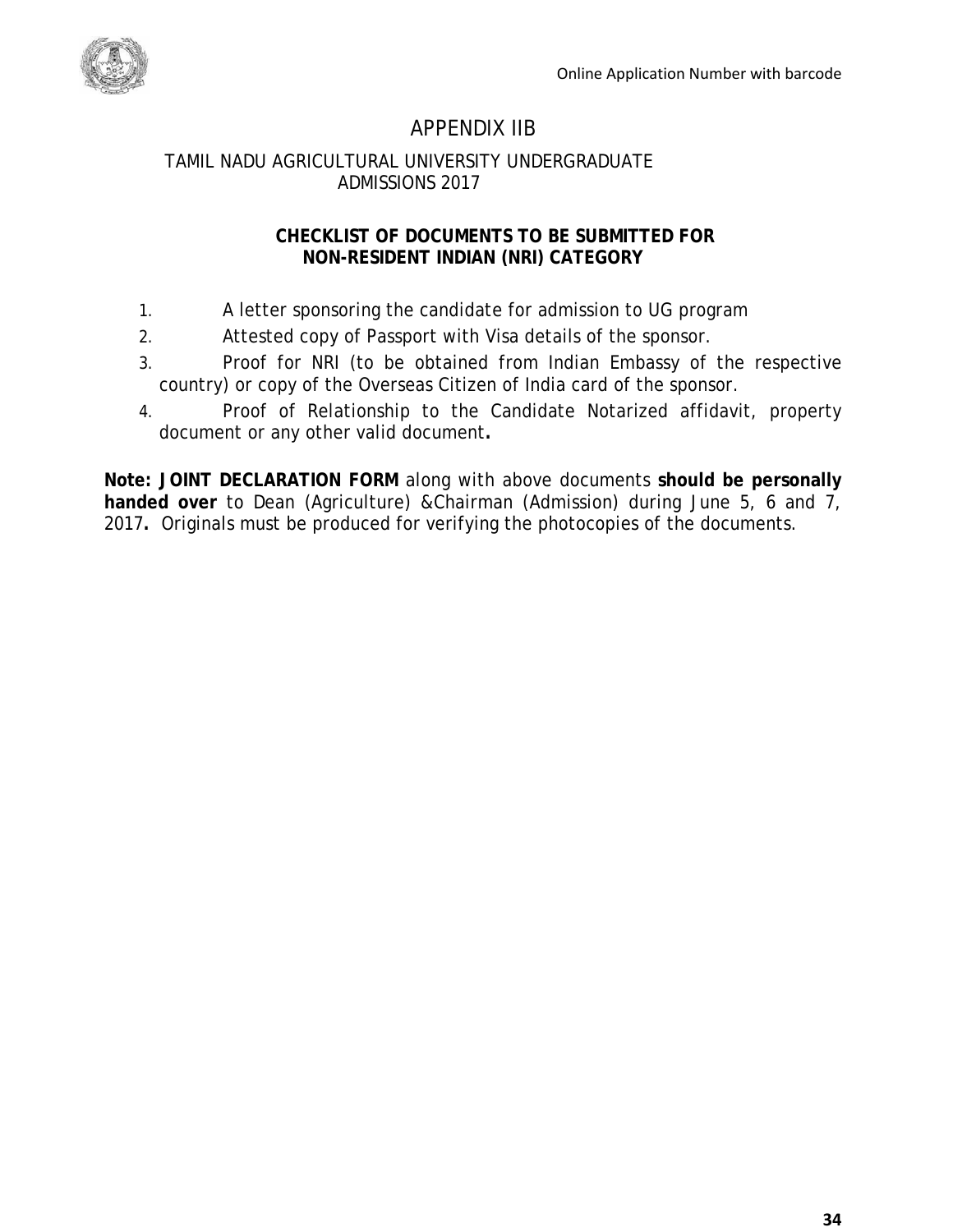

## **APPENDIX IIIa**

## TAMIL NADU AGRICULTURALUNIVERSITY UNDERGRADUATE ADMISSIONS 2017 **ADDITIONAL INFORMATION TO BE PROVIDED BY SON / DAUGHTER OF EX-SERVICEMEN**

Note: **JOINT DECLARATION FORM** along with **Appendix IIIa** and **Appendix IIIb should be personally handed over** to Dean (Agriculture) &Chairman (Admission), TNAU, Coimbatore during **5th and 6th June 2017.** 

Date:

Place: Place: Signature of Candidate:

Signature ofParent: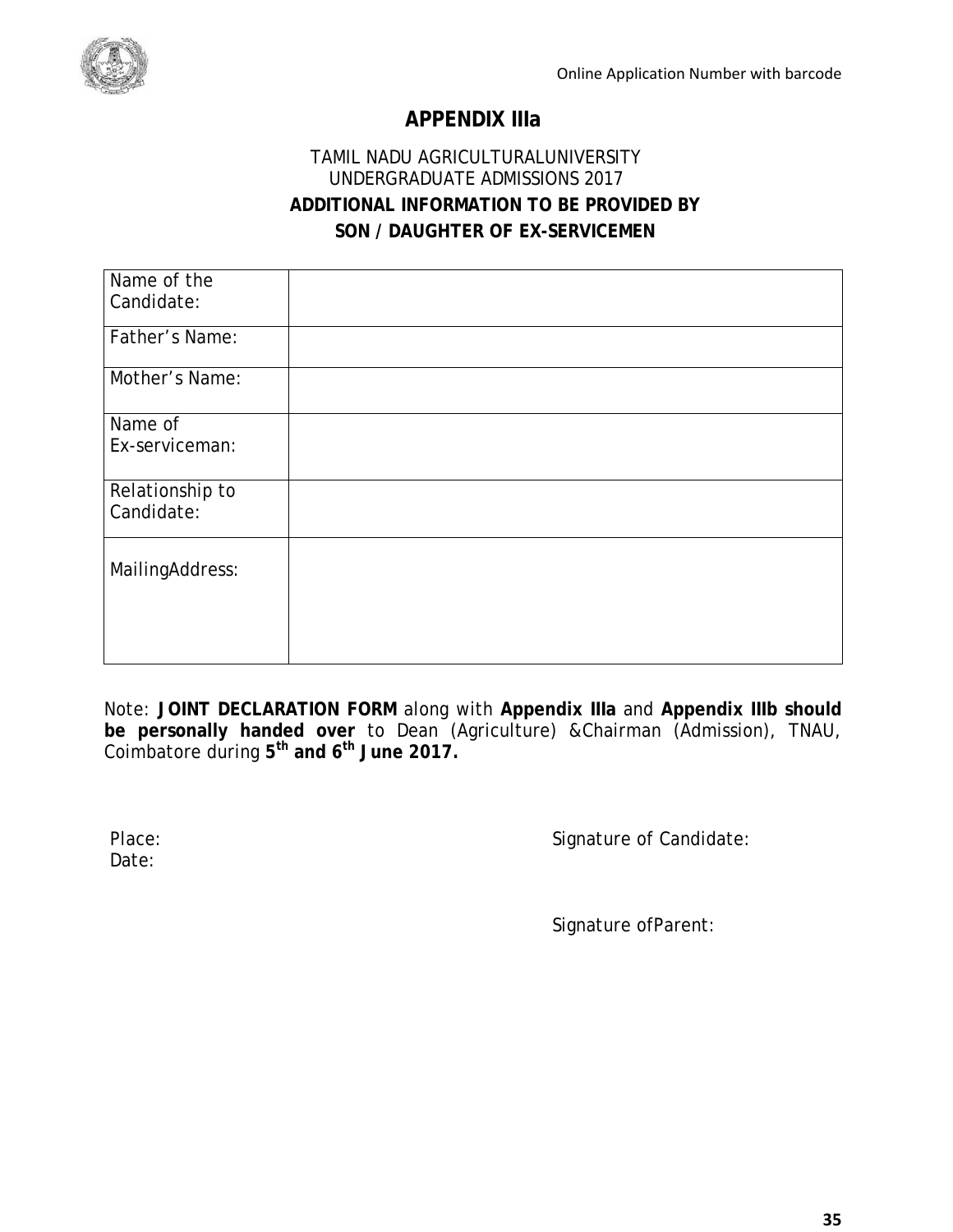Online Application Number with barcode

<span id="page-41-0"></span>

#### APPENDIX IIIB TAMIL NADU AGRICULTURALUNIVERSITY

## **CERTIFICATE OF DEPENDENCY ON EX-SERVICEMEN**

No.. . .. . .. . .. . .. . .. . .. . .. . .. . .. . .. . .. . .. . .. .. . .Dated:. . .. . ..

Office of the Assistant Director of Ex-Servicemen's Welfare Board of Tamil Nadu, District Soldiers', Sailors' and Airmen's Board...

....................................................................................(Name of District)

This is to certify that Mr. / Ms ..................................................is the son/ unmarried daughter solely dependent on the Ex-Serviceman whose particulars are furnished below.He / She is eligible for consideration for admission to professional courses in Tamil Nadu Agricultural University against the reservation of seats for Children of Ex-Servicemen / Children of Ex- Servicemen died / disabled in war / peace time / died in KargilWar.

Signature of the Candidate: Signature: Signature:

Designation:

### **ARMY / NAVY / AIR FORCE SERVICE PARTICULARS OFEX-SERVICEMAN**

Regimental No.:

Name:

Name of the Unit in which last Served:

Date of Enrollment:

Date of Discharge:

Cause of Discharge:

Whether died / disabled in service:

Character assessed at the time of discharge:

Office Seal:

Station: Station: Signature: Signature: Signature: Signature: Signature: Signature: Signature: Signature: Signature: Signature: Signature: Signature: Signature: Signature: Signature: Signature: Signature: Signature: Signat Date: Designation:

#### ------------------------------------------------------------------------------------------------------------- Note:

This Certificate shall be certified by an Officer of the Department of Ex-servicemen's Welfare Board of Tamil Nadu not below the rank of Assistant Director of Ex-Servicemen's Welfare Board of the District in which the dependent is a NATIVE. This reservation is applicable only to Tamil Nadu Native Candidates. Certificate obtained in any government approved format is also acceptable.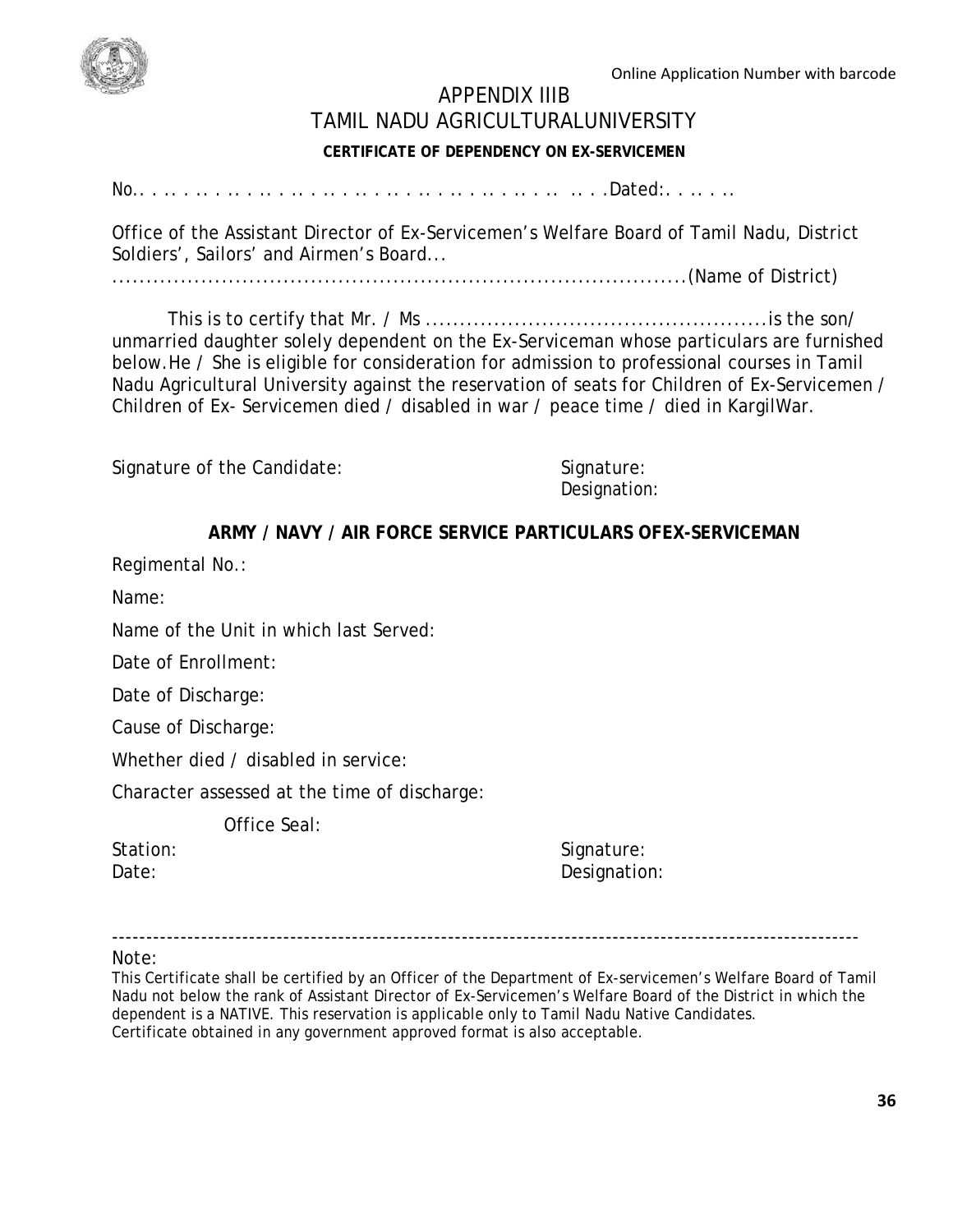<span id="page-42-0"></span>

## APPENDIX IVA

#### TAMIL NADU AGRICULTURALUNIVERSITY UNDERGRADUATE ADMISSIONS 2017 **ADDITIONAL INFORMATION TO BE PROVIDED FOR SEATS UNDER DESCENDANTS OF FREEDOMFIGHTER**

| <b>Online Application</b><br>Number: |  |
|--------------------------------------|--|
| Name of the<br>Candidate:            |  |
| Father'sName:                        |  |
| Mother'sName:                        |  |
| Name of Freedom<br>Fighter:          |  |
| Relationship to<br>Candidate:        |  |
| MailingAddress:                      |  |

Note: **JOINT DECLARATION FORM** along with **Appendix Iva and Appendix IVb should be personally handed over** to Dean (Agriculture) &Chairman (Admission) during **5th and 6th June 2017.**

Signature of Candidate

Place: Date:

Signature of Parent/Guardian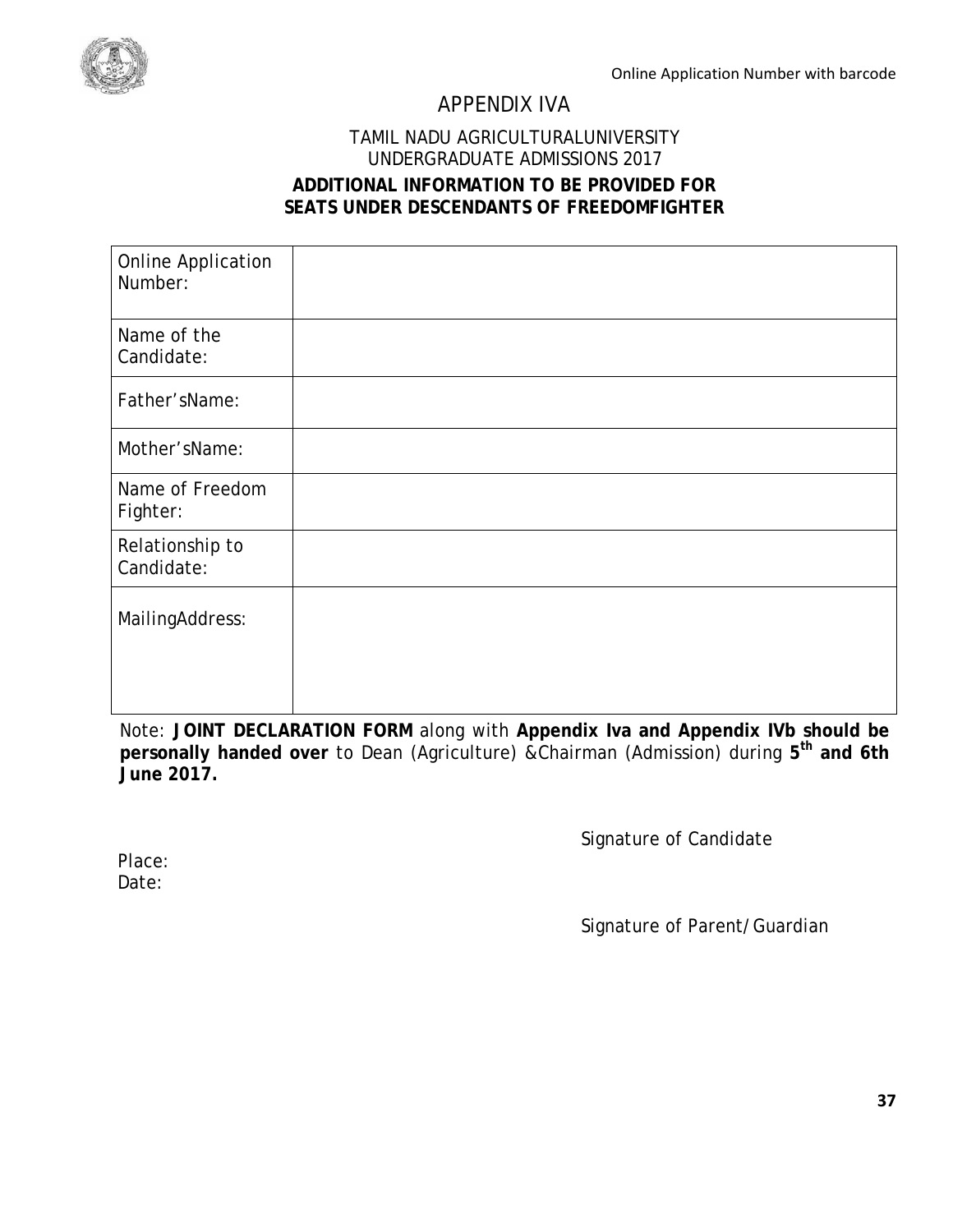<span id="page-43-0"></span>

## APPENDIX IVB

#### TAMIL NADU AGRICULTURAL UNIVERSITY UNDERGRADUATE ADMISSIONS 2017

## **CERTIFICATE OF DESCENDANTS OF FREEDOM FIGHTER**

|--|--|--|--|

Station:

Date: Office Seal

## Signature of the CertifyingAuthority

Note:

This certificate should be obtained from a Revenue Officer not below the rank of a DeputyTahsildar. Certificate obtained in any government approved format is also acceptable.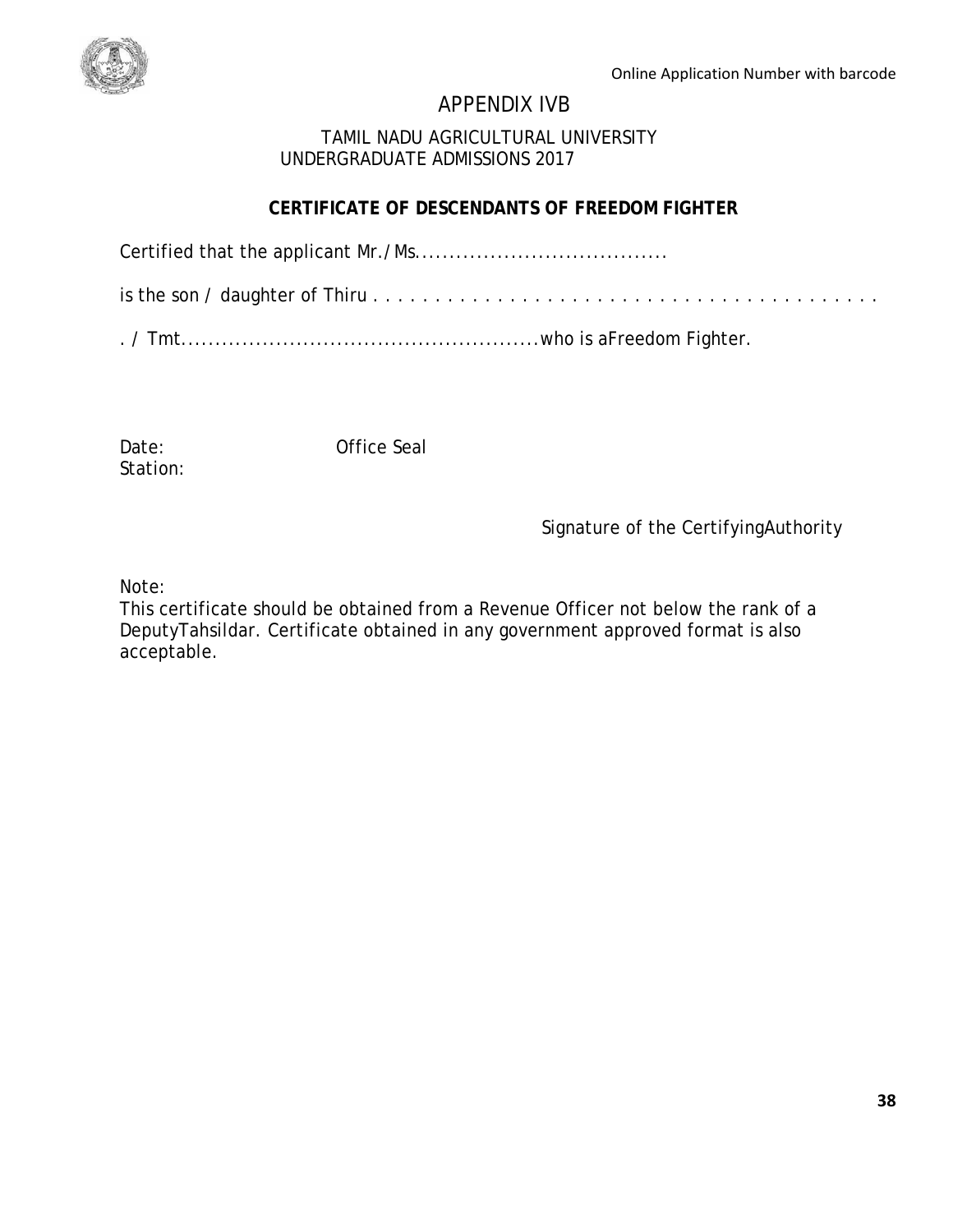<span id="page-44-0"></span>

## APPENDIX V

#### TAMIL NADU AGRICULTURALUNIVERSITY UNDERGRADUATE ADMISSION2017

#### **ADDITIONAL INFORMATION TO BE PROVIDED FOR SEATS UNDER DIFFERENTLY ABLEDPERSON**

| Name of the<br>Candidate: |  |
|---------------------------|--|
| Father'sName:             |  |
| Mother'sName:             |  |
| Nature of<br>Disability:  |  |
| MailingAddress:           |  |
|                           |  |

Note: JOINT DECLARATION FORM along with Appendix V and Medical certificate obtained from the Competent Medical Board certifying the nature and extent of disability with regard to his/her suitability for admission to Professional Colleges **should be personally**  handed over to Dean (Agriculture) & Chairman (Admission), TNAU during 5<sup>th</sup> and 6<sup>th</sup> June 2017.

Date:

Place: Signature of Candidate

Signature of Parent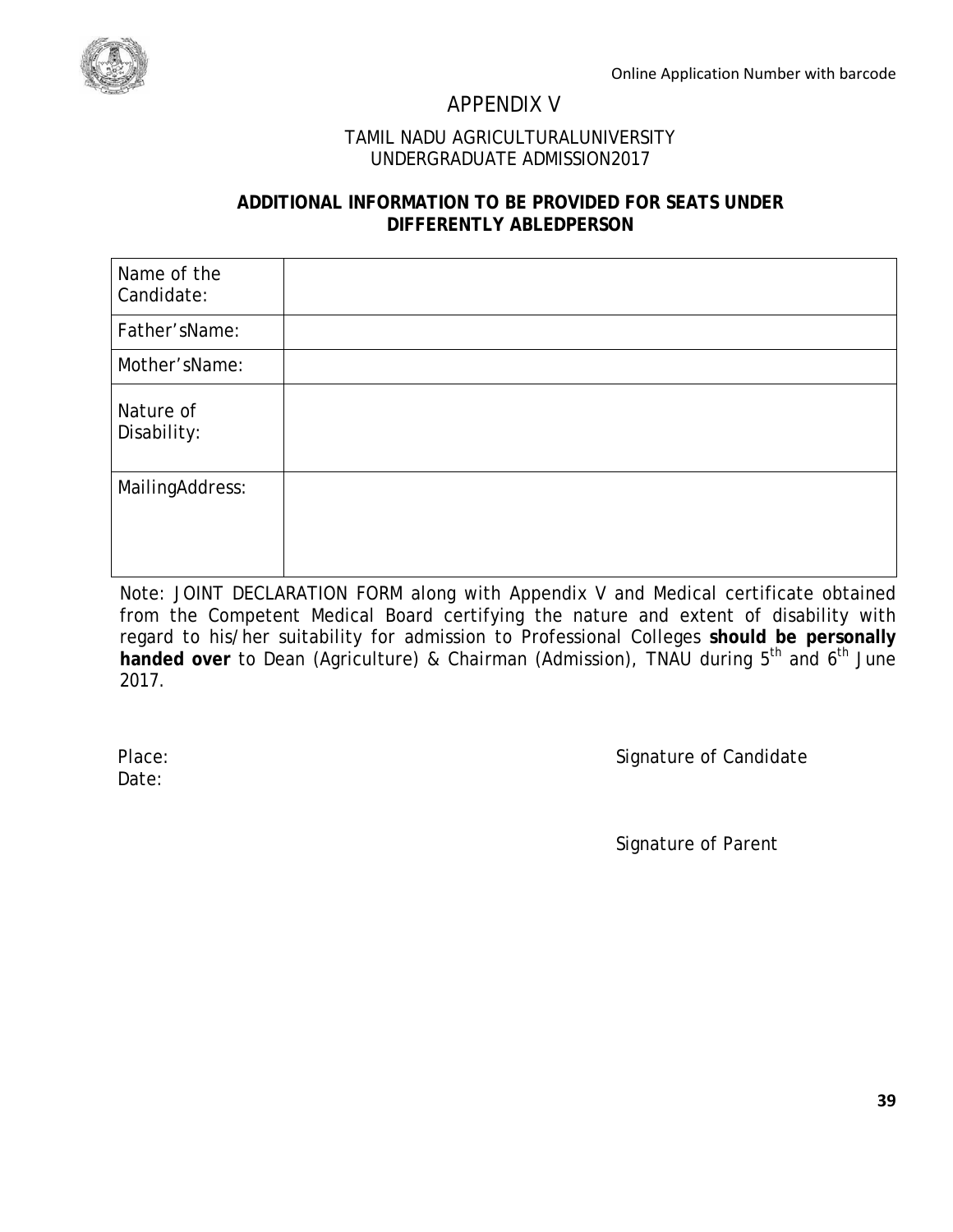<span id="page-45-0"></span>

## APPENDIX VIA

#### TAMIL NADU AGRICULTURALUNIVERSITY UNDERGRADUATE ADMISSION2017

#### **ADDITIONAL INFORMATION TO BE PROVIDED FOR SEATS UNDER EMINENT SPORTSPERSON**

| <b>Online Application</b><br>Number: |  |
|--------------------------------------|--|
| Name of the<br>Candidate:            |  |
| Father'sName:                        |  |
| Mother'sName:                        |  |
| MailingAddress:                      |  |

Note: **JOINT DECLARATION FORM** along with **Appendix VIa, Appendix VIb and copies of sports certificate should be personally handed over** to Dean (Agriculture) &Chairman (Admission), TNAU, Coimbatore during 5**th and 6th June 2017.** Original sport certificates must be produced for verifying the photocopies of the certificates.

Date:

Place: Signature of Candidate:

Signature of Parent: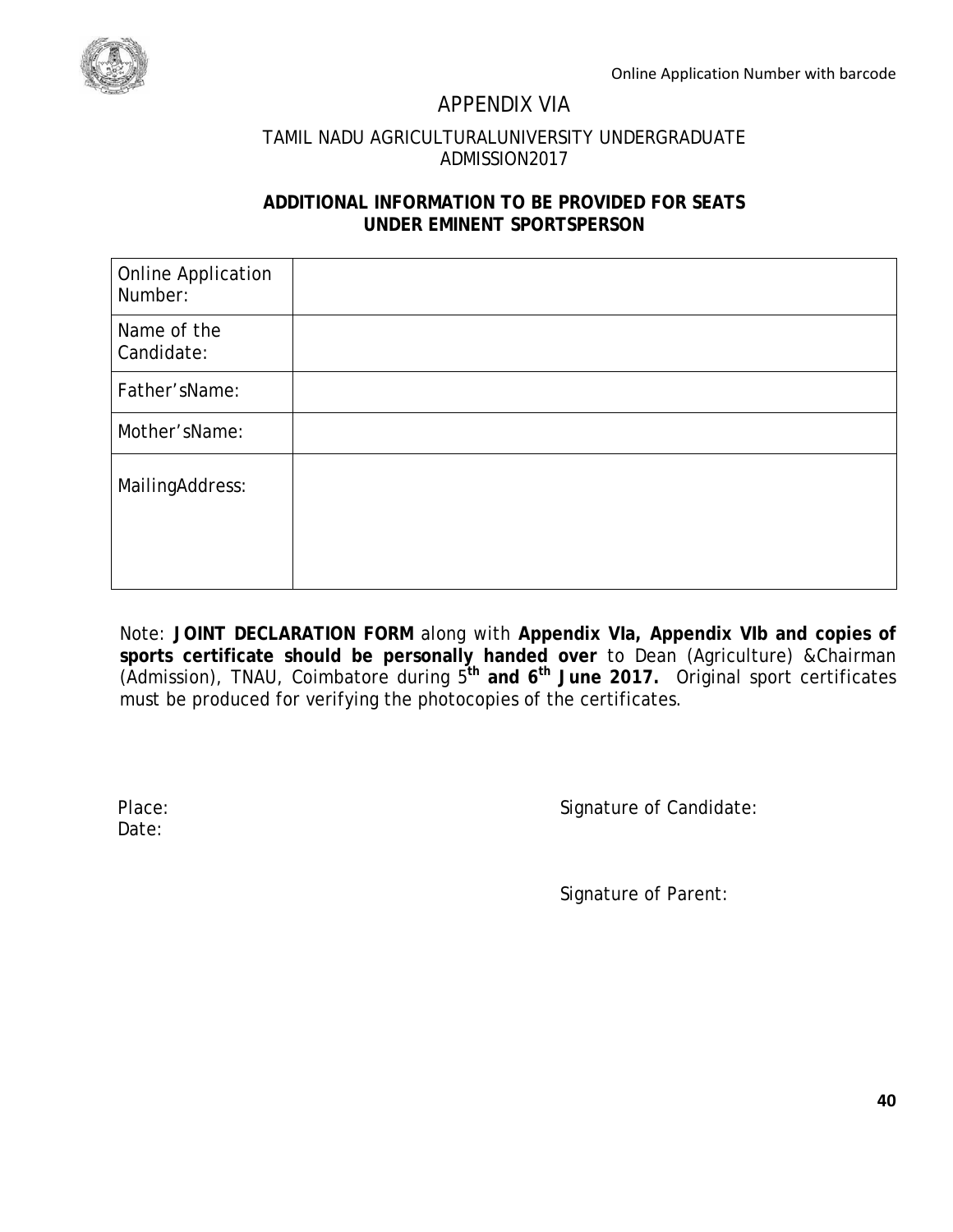## APPENDIX VIB

#### TAMIL NADU AGRICULTURAL UNIVERSITY UNDERGRADUATE ADMISSION 2017

#### **ADDITIONAL INFORMATION TO BE PROVIDED FOR SEATS UNDER EMINENT SPORTSPERSON**

<span id="page-46-0"></span>Name of the Candidate:

| Academic year | International<br>National/State<br>Divisional | Name of the<br><b>Sports Meet</b> | <b>Sports Discipline</b> | Date of<br>certificate<br>(From June<br>2012 |
|---------------|-----------------------------------------------|-----------------------------------|--------------------------|----------------------------------------------|
| 2017-18       |                                               |                                   |                          |                                              |
| 2016-17       |                                               |                                   |                          |                                              |
| 2015-16       |                                               |                                   |                          |                                              |
| 2014-15       |                                               |                                   |                          |                                              |

#### *Declaration*

The information furnished above are true. Should it however be found that any information furnished therein is untrue with respect to sports details, I realize that I am liable for legal prosecution and I also agree to the forfeiture of my seat under sports person quota.

Date: Place:

Signature of the Parent Signature of the Candidate

**Note**: Relevant attested copies of forms / certificates issued by the appropriate authorities as detailed in *Appendix X* of information brochure should be personally handed over to Dean (Agriculture) & Chairman (Admission) during 5**th and 6th June 2017.**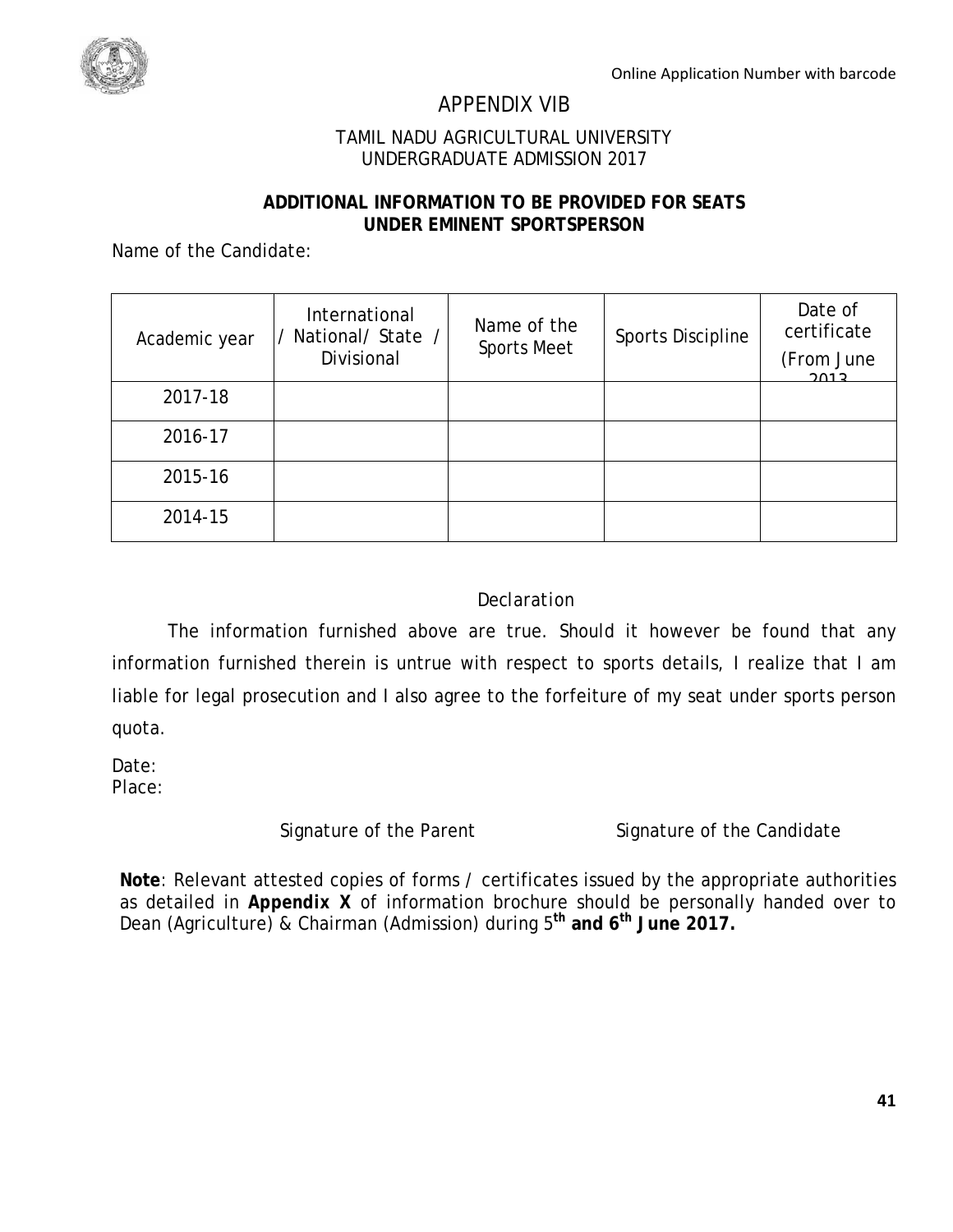

## **APPENDIX VII**

### TAMIL NADU AGRICULTURALUNIVERSITY UNDERGRADUATE ADMISSION2017

## **CERTIFICATE OF PERMANENT RESIDENCE IN TAMILNADU**

| .an applicant for admissiontoUndergraduate degree in Tamil Nadu Agricultural University, |
|------------------------------------------------------------------------------------------|
|                                                                                          |
|                                                                                          |
|                                                                                          |
| district in TamilNadu.                                                                   |

Signature of VillageAdministrativeOfficer SignatureofTASHILDAR

Name &Designation

Station : Date :

Office Seal Office Seal

**Note:**

**a) Candidates possessing community certificate issued by Government of Tamil Nadu need not submit this Appendix.**

**b) This certificate should first be signed by the Village Administrative Officer in charge of the village or town concerned which is claimed as the place of permanent residence and it should thereafter be countersigned by an officer of the Revenue Department not below the rank of a TASHILDAR OF THE TALUKCONCERNED.**

**c) This certificate should not be issued by Special Tashildars, Deputy Tashildars such as Loans, Land Acquisition, Election, Excise and Head Quarters Deputy Tashildars, Special Deputy Collectors, Assistant Commissioner of Agricultural Income, Excise, Elections,etc.**

**d) Nativity certificate obtained in any government approved format is also acceptable.**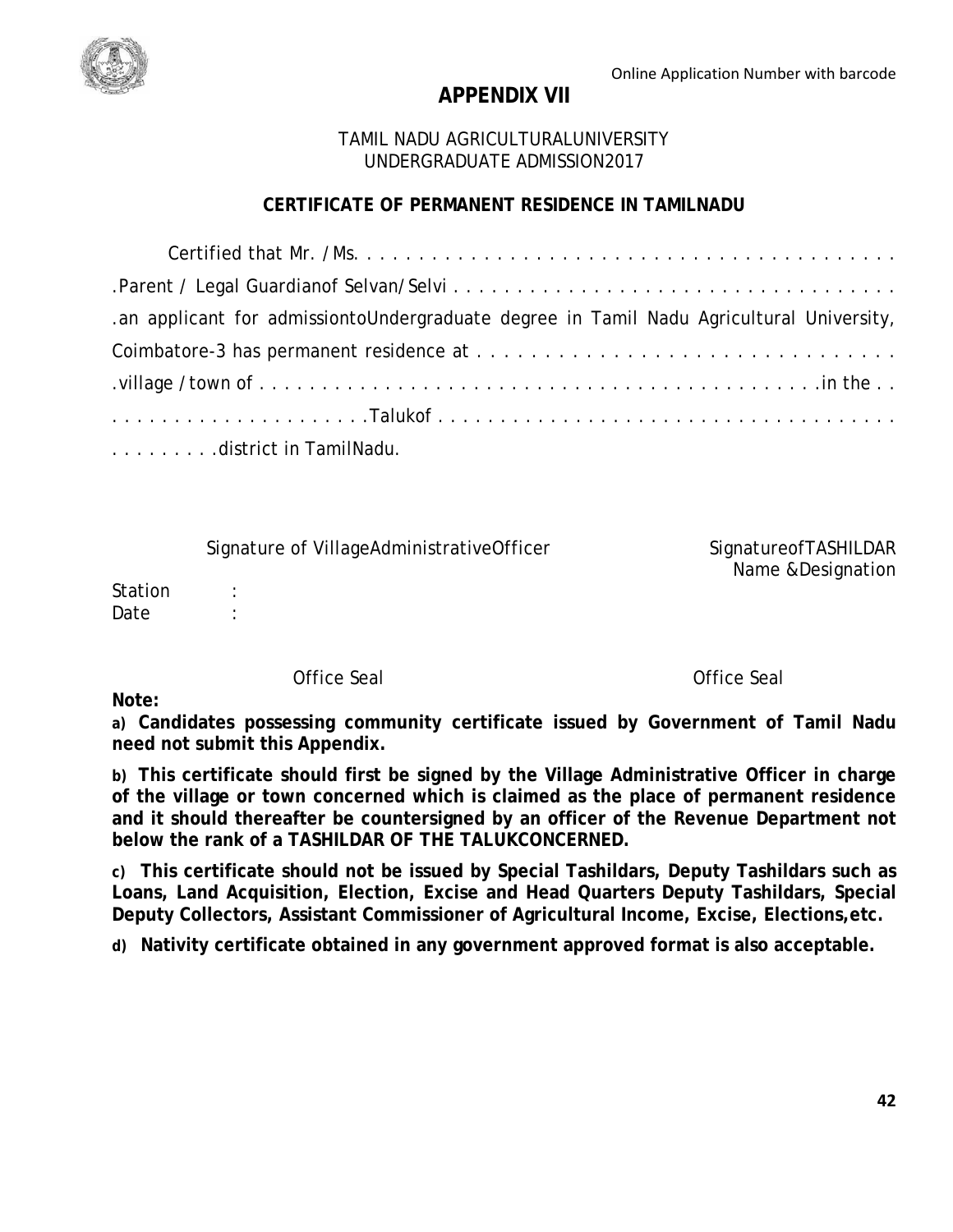<span id="page-48-0"></span>

## APPENDIX VIIIA

## **First GraduateCertificate**

| a de la caractería de la caractería de la caractería de la caractería |  |  |  |  |  |  |  |  |  |  |  |  |  |  |  |  |  |  |  |  |  |  |  |  |  |
|-----------------------------------------------------------------------|--|--|--|--|--|--|--|--|--|--|--|--|--|--|--|--|--|--|--|--|--|--|--|--|--|

.andwhohasappliedforprofessionalcoursesduringtheyear2013,iseligibleforTuitionFeeexemptionaspertheG.O.

(St) No. 85 Higher Education (J2) Department, dated:16.04.2010.

| SI.<br>No. | Name | Relationship<br>Father/<br>Mother / Brother /<br>Sister / Grand Father / | Age | Educational<br>Qualification | Whether<br>Degreeholder |
|------------|------|--------------------------------------------------------------------------|-----|------------------------------|-------------------------|
| (1)        | (2)  | (3)                                                                      | (4) | (5)                          | (6)                     |
|            |      | Applicant                                                                |     |                              |                         |
|            |      | Father                                                                   |     |                              |                         |
|            |      | Mother                                                                   |     |                              |                         |
|            |      | Father'sFather                                                           |     |                              |                         |
|            |      | Father'sMother                                                           |     |                              |                         |
|            |      | Mother'sFather                                                           |     |                              |                         |
|            |      | Mother'sMother                                                           |     |                              |                         |
|            |      | Brother /Sister                                                          |     |                              |                         |
|            |      | Brother /Sister                                                          |     |                              |                         |
|            |      | <b>Brother /Sister</b>                                                   |     |                              |                         |
|            |      | Brother /Sister                                                          |     |                              |                         |

Station: Date:

OfficeSeal:

Head Quarters DeputyTahsildar Taluk: District: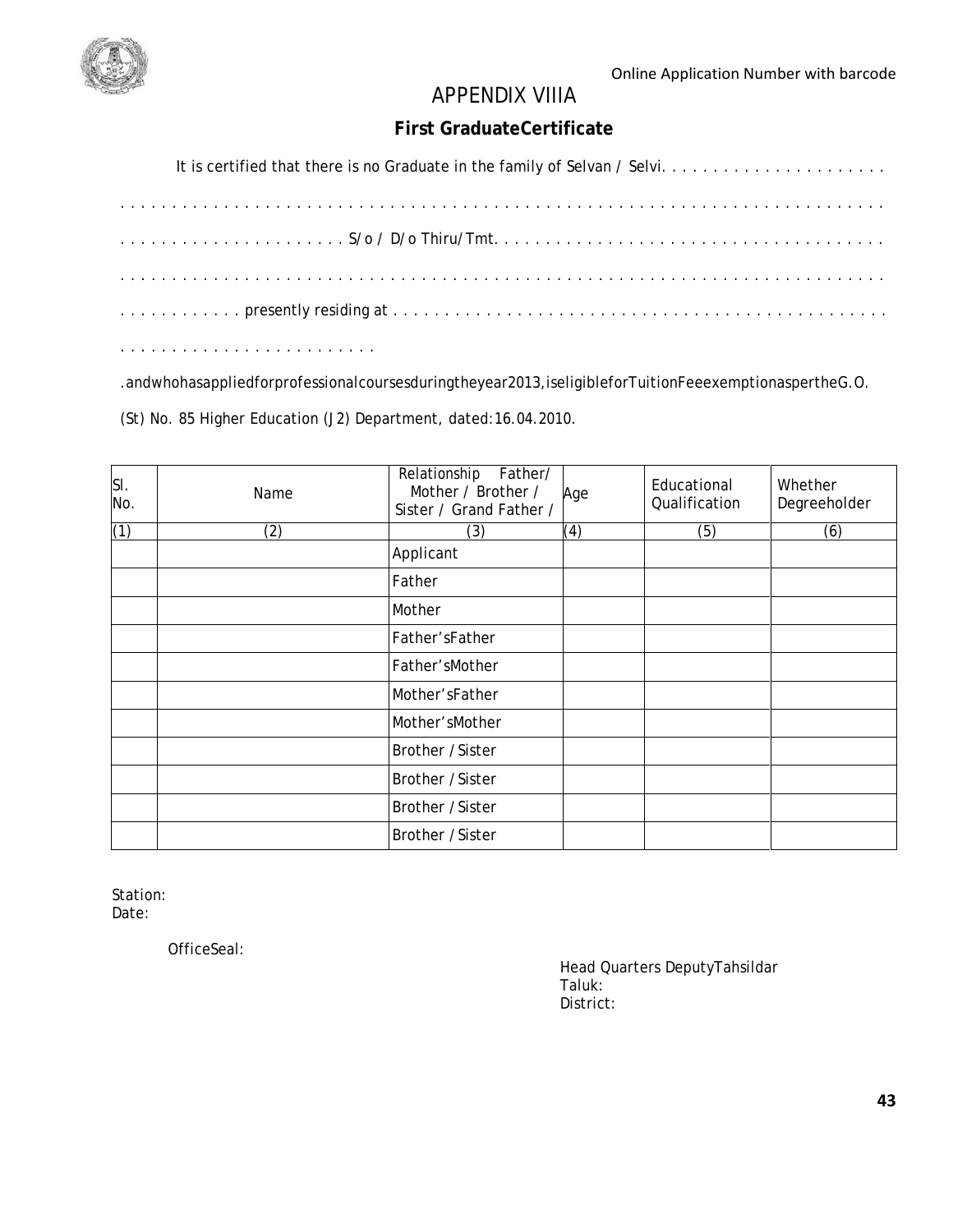

## APPENDIX VIIIB

#### **FIRST GRADUATE CONCESSION – JOINT DECLARATION FORM**

<span id="page-49-0"></span>I, . . . . . . . . . . . . . . . . . . . . . . . . . . . . . . . . . . . . . . . . . . . . . . . . . . . . .hereby declare the following details of my family members and their education qualifications to avail the tuition fee waiver for my studies in Professional Courses under the scheme of waiver of tuition fee to the students from the family where there are no graduates.

| SI.<br>No. | Name | Relationship: Father/Mother<br>/ Brother / Sister / Grand Father<br>/ Grand Mother | Age | Educational<br>Qualification | Whether<br>Degreeholder |
|------------|------|------------------------------------------------------------------------------------|-----|------------------------------|-------------------------|
| (1)        | (2)  | (3)                                                                                | (4) | (5)                          | (6)                     |
|            |      | Applicant                                                                          |     |                              |                         |
|            |      | Father                                                                             |     |                              |                         |
|            |      | Mother                                                                             |     |                              |                         |
|            |      | Father'sFather                                                                     |     |                              |                         |
|            |      | Father'sMother                                                                     |     |                              |                         |
|            |      | Mother'sFather                                                                     |     |                              |                         |
|            |      | Mother'sMother                                                                     |     |                              |                         |
|            |      | Brother /Sister                                                                    |     |                              |                         |
|            |      | Brother /Sister                                                                    |     |                              |                         |
|            |      | Brother /Sister                                                                    |     |                              |                         |
|            |      | Brother /Sister                                                                    |     |                              |                         |

I hereby solemnly and sincerely affirm that I am the first person from my family to claim the waiver of Tuition Fee for entire Professional Course of study and there is no graduate in my family so far. The particulars furnished above are true. Should it, however, be found that any information furnished therein is false in material particulars on verification at a later stage, I am liable for criminal prosecution and I also agree to return the amount equal to three times the tuition fee waiver availed byme.

Date: Place:

#### SIGNATURE OF THECANDIDATE

I solemnly and sincerely affirm that I am fully aware of the above declaration and the particulars furnished in the declaration are correct. I am liable for the criminal action / recovery of amount equal to three times the fees waived for incorrect particulars furnished.

Date:

Place:

#### SIGNATURE OF THE PARENT /GUARDIAN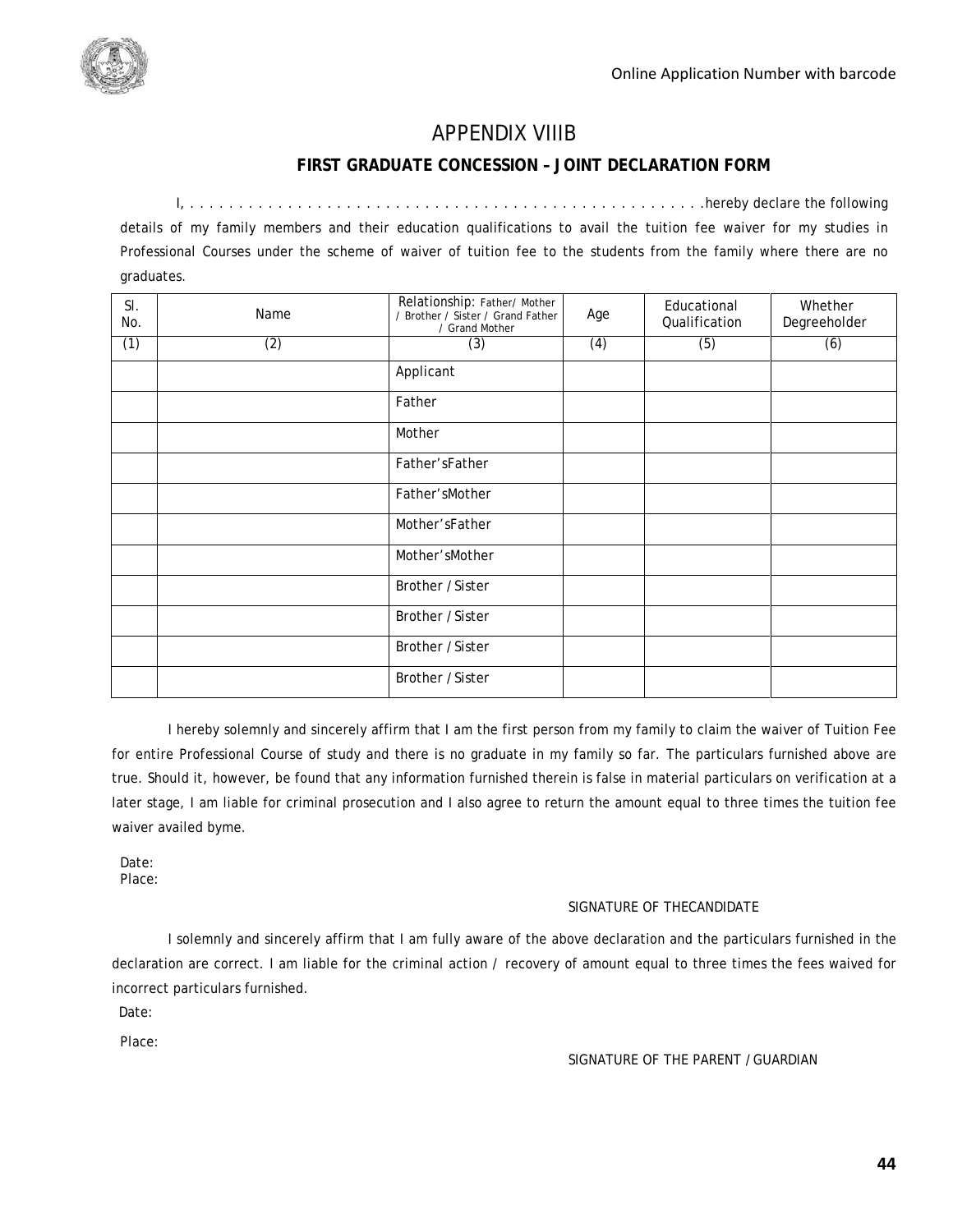<span id="page-50-0"></span>

## APPENDIX IX

## TAMIL NADU AGRICULTURALUNIVERSITY UNDERGRADUATE ADMISSIONS 2017

## **CHECKLIST OF ORIGINAL DOCUMENTS TO BE PRODUCED BY CANDIDATES AT THE TIME OF CERTIFICATE VERIFICATION**

- 1. 12<sup>th</sup> Marksheet
- 2.  $10^{th}$  Marksheet / Birth Certificate as Proof of Birth
- 3. Community Certificate
- 4. Nativity Certificate for candidates who are native of Tamil Nadu but studied 10<sup>th</sup>, 11<sup>th</sup> and 12<sup>th</sup> Standard outside Tamil Nadu
- 5. First Graduate Certificate, for those who are applying for First Graduate Fee Concession
- 6. Signed Joint Declaration Form

## **Note:**

- 1. Originals must be produced for all the self-attested photocopies for verification. Only verified candidates will be considered for counseling.
- 2. Candidates who have applied for seat under Differently Abled / Ex-servicemen Descendants of Freedom Fighter / Eminent Sports Person are required to submit necessary documents and Annexures IN PERSON to the Dean (Agriculture) and Chairman (Admissions) at Office of the Dean (Agriculture), Tamil Nadu Agricultural University, Coimbatore ONLY on 5th or 6th of June 2017between 9:00 AM and 5:00 PM.
- 3. Candidates who have applied for seat under Industry Sponsorship / Non Resident Indian (NRI) Quota are required to submit necessary documents and Annexures IN PERSON to the Dean (Agriculture) and Chairman (Admissions) at Office of the Dean (Agriculture), Tamil Nadu Agricultural University, Coimbatore ONLY on 5th or 6th or 7th of June 2017between 9:00 AM and 5:00 PM.
- 4. All other candidates are required to submit necessary documents and Annexures at the time of certificate verification on the day of counseling.
- 5. DO NOT SEND ANY DOCUMENT OR PRINT OUT OF ONLINE APPLICATION PAGES TO TNAU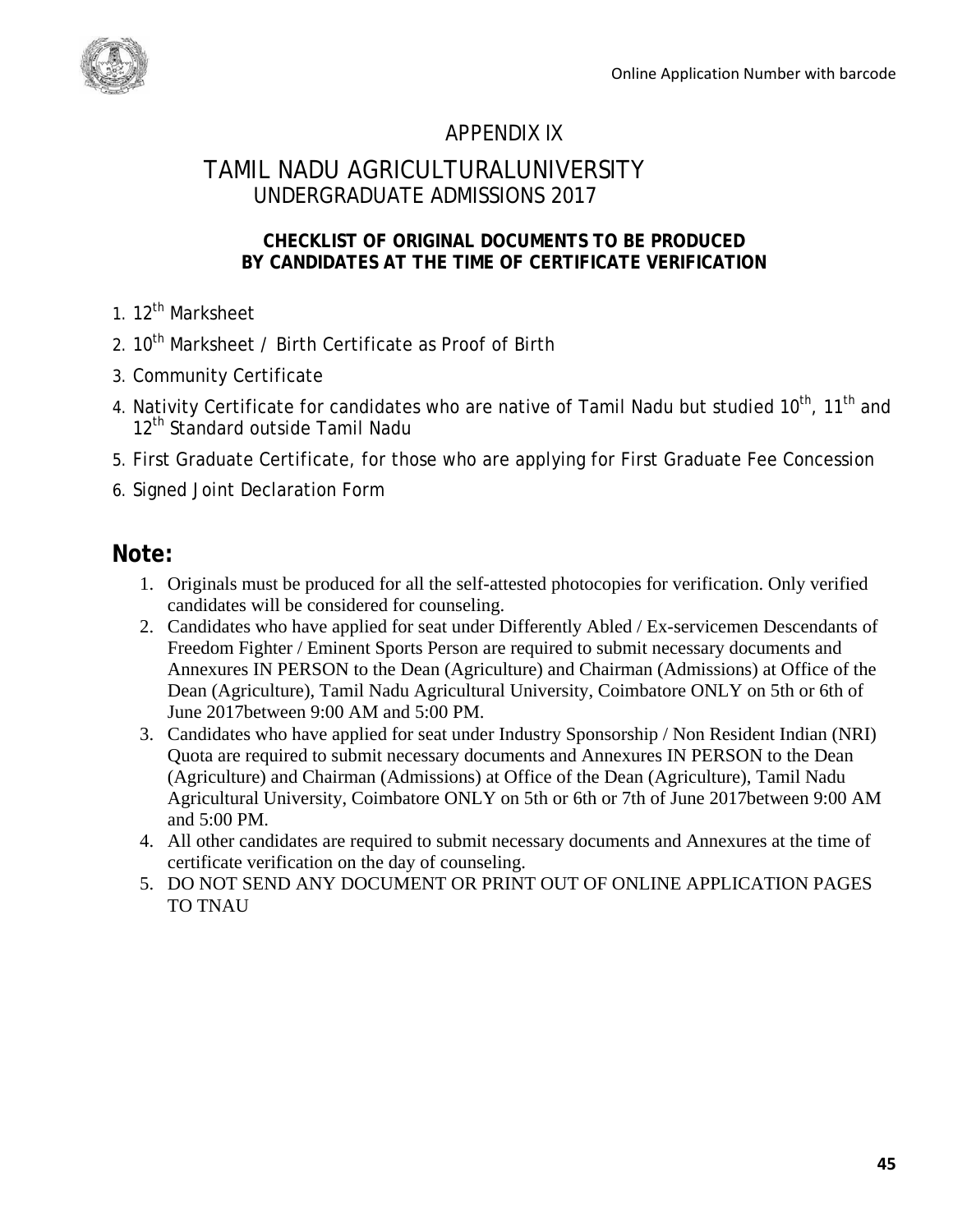## APPENDIX X

#### **SelectionProcedure for Special Reservation for Eminent SportsPersons**

<span id="page-51-0"></span>Selection of the candidate will be based on the marks obtained by the candidate following the guidelines as given below:

Participation or achievements during 1.6.2013 to 31.5.2014, 1.6.2014 to 31.5.2015, 1.6.2015 to 31.5.2016 and 1.6.2016 to 31.5.2017, in sports / games shown in the list below will be taken into account.

**Only one highest achievement in a year will be entertained. A candidate can list maximum of 4 highest achievements only. Marks will not be awarded for selectiontrials.Open / Invitational tournaments of any kind will not be considered.**

**LIST OF SPORTS DISCIPLINESCONSIDERED**

| Athletics<br>1.                     | 21. Gymnastics     | 41. Soft Ball       |
|-------------------------------------|--------------------|---------------------|
| Archery<br>2.                       | 22. Handball       | 42. Soft Tennis     |
| AtyaPatya<br>3.                     | 23. Hockey         | 43. Squash Rackets  |
| <b>Badminton</b><br>4.              | 24. Judo           | 44. Swimming        |
| BallBadminton<br>5.                 | 25. Kabaddi        | 45. Table Tennis    |
| Baseball<br>6.                      | 26. Karate -Do     | 46. Taek - won - do |
| Basketball<br>7.                    | 27. Kho -Kho       | 47. Tennikoit       |
| BeachVolleyball<br>8.               | 28. KorfBall       | 48. Tennis          |
| <b>Billiards and Snookers</b><br>9. | 29. Mallakhamb     | 49. Throwball       |
| 10. BodyBuilding                    | 30. Motor Sports   | 50. Triathlon       |
| 11. Boxing                          | 31. Netball        | 51. Volleyball      |
| 12. Canoeing & Kayaking             | 32. Powerlifting   | 52. Weightlifting   |
| 13. Carrom                          | 33. Roll ball      | 53. Wrestling       |
| 14. Chess                           | 34. Roller Skating | 54. Wushu           |
| 15. Cricket                         | 35. Rowing         | 55. Yachting        |
| 16. Cycle polo                      | 36. Rugby          | 56. Yogasanas       |
| 17. Cycling                         | 37. Sailing        |                     |
| 18. Fencing                         | 38. Sepak Takraw   |                     |
| 19. Football                        | 39. Shooting       |                     |
| 20. Golf                            | 40. Silambam       |                     |
|                                     |                    |                     |

For Tennis, the achievements of top three players by his/her position in the ranking list published by AITA/TNTA based on the ranking rules and the final rankings of previous four years, will be awarded marks for achievements & participation (Necessary forms from the associations are to beproduced).

For Cricket, the annual official championship tournaments conducted within the country under the auspices of TNCA / BCCI at District / State / National Level alone will be taken into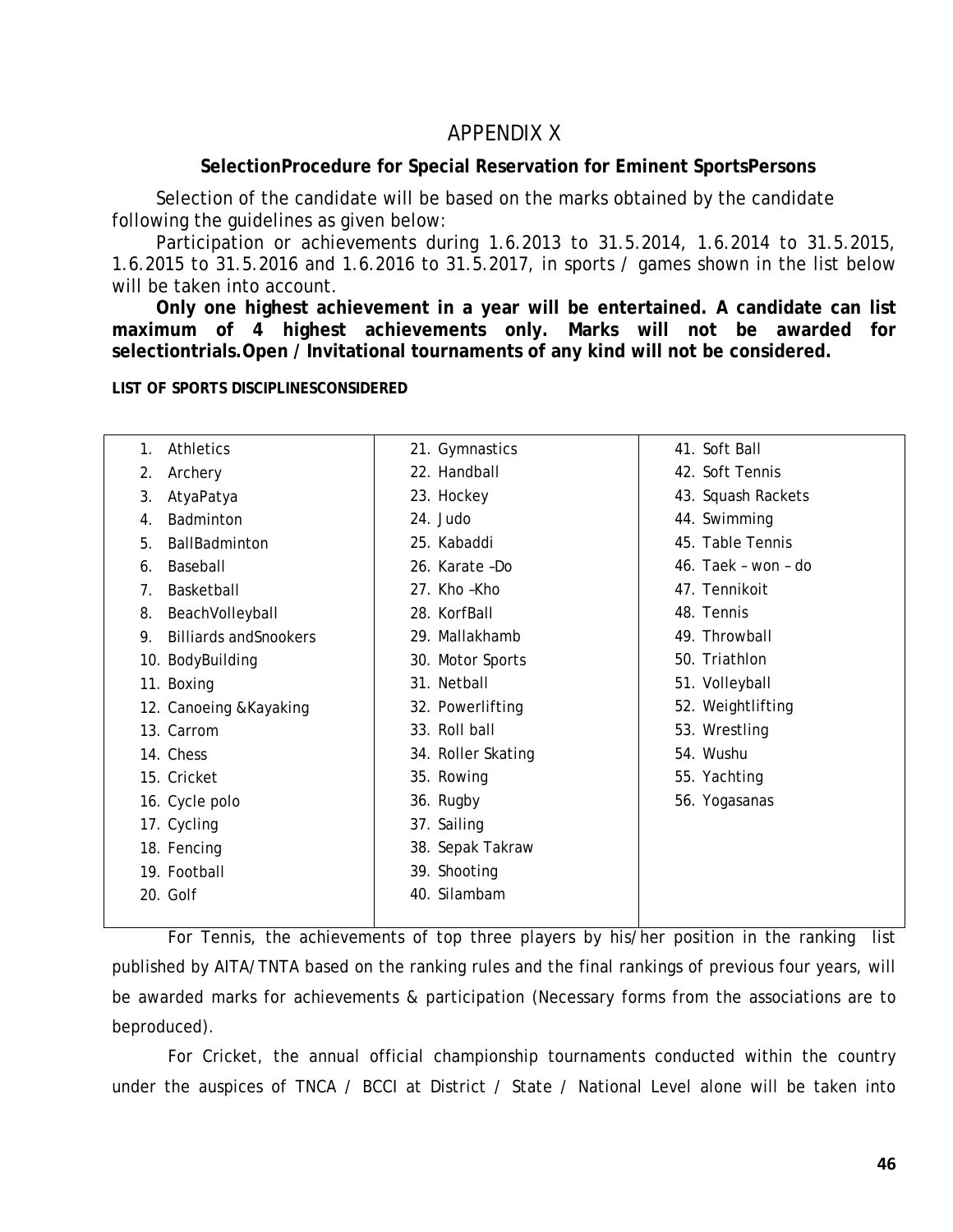consideration for thatyear.

## **(a) For International Tournaments**

**Category–I**: Olympics, WorldCup/CommonwealthGames, Asiangames (Games organized in 4 years frequency)

**Category–II**: AllotherInternationaltournamentsnotcoveredunder CategoryIandwherein, not less than six countries had participated and events approved by Indian Olympics Association (IOA) and cleared by Sports Authority of India (SAI), Government of India.

Participation / Achievement in International tournaments will be considered only with earlier achievements at National / State leveltournaments.

**Only tournaments officially recognized by the Indian Olympic Association / respective official National Federations will be considered for the award of marks.**

**Participation / Achievements in tournaments, with Form I alone are eligible for marks indicated in Table 1.**

Table 1 Marks for International Achievement

| SI.No. | Competition                                        | Gold | Silver | <b>Bronze</b> | Participation |
|--------|----------------------------------------------------|------|--------|---------------|---------------|
| . .    | International (Representing India<br>Category -I)  | 1000 | 850    | 650           | 300           |
| 2.     | International (Representing India<br>Category -II) | 500  | 450    | 400           | 150           |

## **(b) For NationalTournaments**

Only annual tournament officially recognized as the regular annual championship / tournament by Indian OlympicAssociation/ SDAT / SAI / respective official National Federation will be considered for the award ofmarks.

Table 2 Marks for Recognized National Achievement

| $SI$ . No.     | Competition                                                                                        | Gold | Silver | <b>Bronze</b> | Participation |
|----------------|----------------------------------------------------------------------------------------------------|------|--------|---------------|---------------|
| 1.             | National Championships - Organised by<br>National Federations/IOA                                  | 190  | 160    | 130           | 50            |
| 2 <sub>1</sub> | School Games Federation of India (SGFI)<br>Meet (NationalLevel)                                    | 190  | 160    | 130           | 50            |
| 3.             | All India Rural Sports Meet/PYKKA<br>National Level Rural<br>Competition/KHELO-India               | 190  | 160    | 130           | 50            |
| 4 <sub>1</sub> | National Sports Festival for women/<br><b>PYKKA NationalLevel Women</b><br>Competition/KHELO-India | 190  | 160    | 130           | 50            |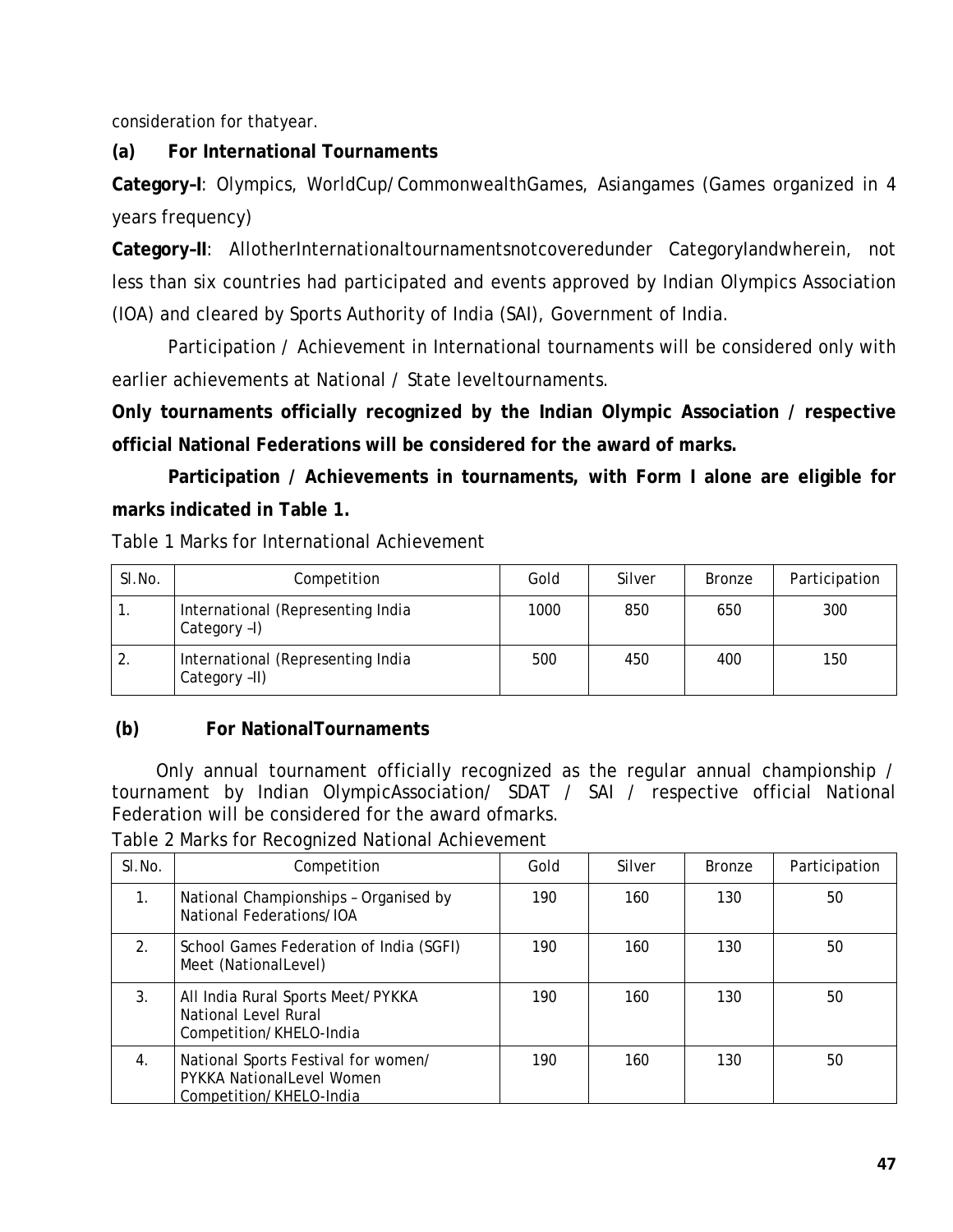| ັ. | National Inter School Competition<br>(NationalLevel) | 190 | 160 | 130 | 50 |
|----|------------------------------------------------------|-----|-----|-----|----|
|----|------------------------------------------------------|-----|-----|-----|----|

#### **(c) For StateTournaments**

Only annual tournament, officially recognized as the regular annual championship /tournament by SDAT / SAI / National / State Level Championships / Tournaments conducted by organizations recognized by Indian Olympic Association / Sports Development Authority of Tamil Nadu (SDAT) / Tamil Nadu Olympic Association (TNOA) respective official State Association will be considered for the award of marks.

Table 3 Marks for Recognized South ZoneAchievements

| SI.No. | Competition                                                                          | Gold | Silver | <b>Bronze</b> | Participation |
|--------|--------------------------------------------------------------------------------------|------|--------|---------------|---------------|
|        | South Zone Tournaments / Meets -<br>Organised by State Associations &<br>Federations | 120  | 110    | 100           | 25            |

#### Table 4 Marks for Recognized StateChampionships

| SI.No. | Competition                                                                             | Gold | Silver | Bronze | Participation |
|--------|-----------------------------------------------------------------------------------------|------|--------|--------|---------------|
|        | State Championship Representing<br>Revenue District - Organised byState<br>Associations | 95   | 80     | 65     | 20            |

#### Table 5 Marks for Recognized State LevelAchievements

| SI.No.           | Competition                                                            | Gold | Silver | <b>Bronze</b> | Participation |
|------------------|------------------------------------------------------------------------|------|--------|---------------|---------------|
| 1.               | Bharathiar Day Sports Meet (StateLevel)                                | 80   | 65     | 50            | 15            |
| 2.               | Republic Day Sports Meet (StateLevel)                                  | 80   | 65     | 50            | 15            |
| 3 <sub>1</sub>   | State Inter School Competition(State<br>Level)                         | 80   | 65     | 50            | 15            |
| $\overline{4}$ . | KVS / CBSE National Sports Meet (State<br>Level)                       | 80   | 65     | 50            | 15            |
| 5.               | PYKKA (Panchayat Yuva Krida Aurkhel<br>Abhiyan) State RuralCompetition | 80   | 65     | 50            | 15            |
| 6.               | Chief Minister Trophy/SDAT State<br>Games (State Level)                | 80   | 65     | 50            | 15            |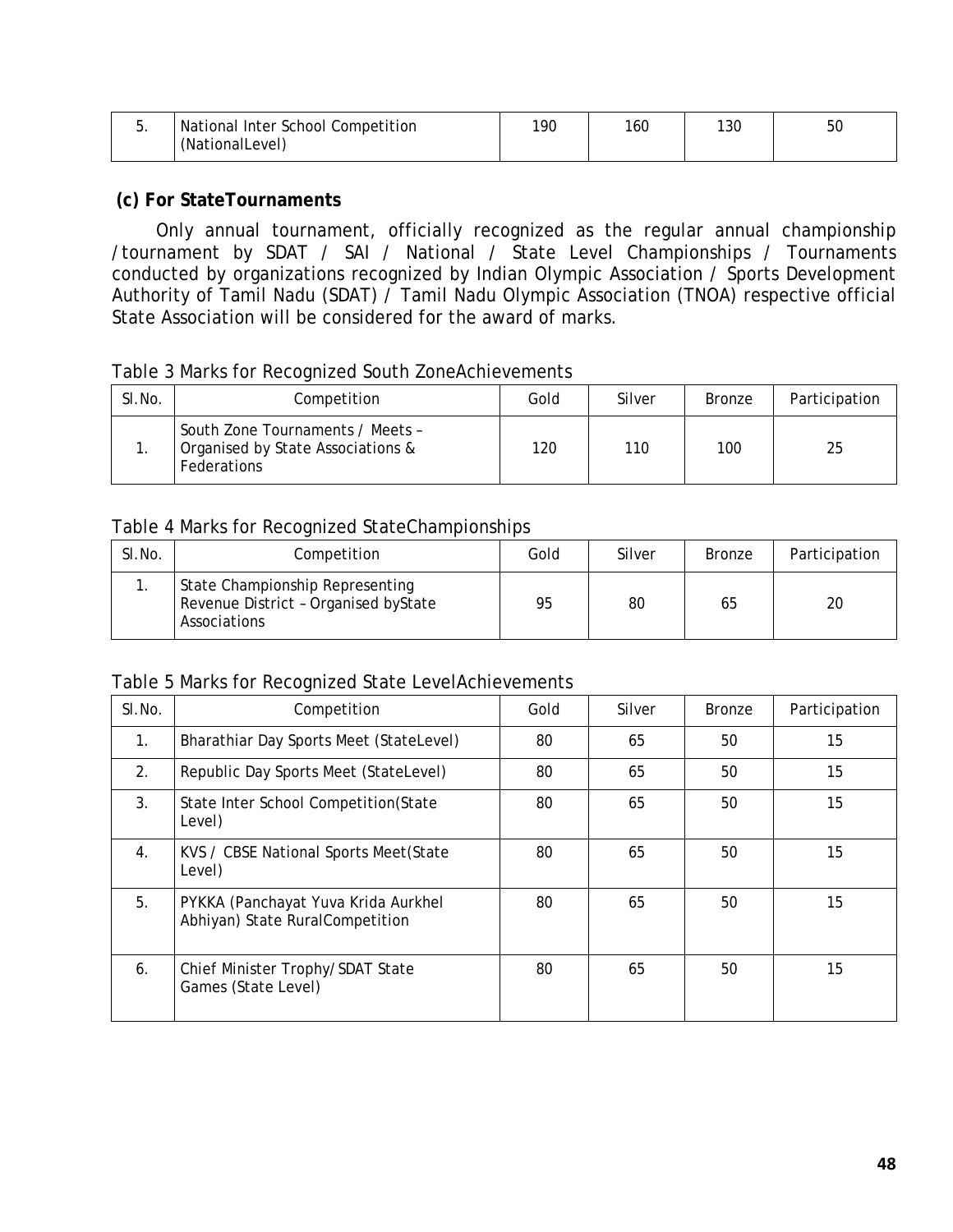| SI.No. | Competition                                             | Gold | Silver | <b>Bronze</b> | Participation |
|--------|---------------------------------------------------------|------|--------|---------------|---------------|
| 1.     | Bharathiar Day Sports Meet (Divisional<br>Level)        | 60   | 45     | 30            | 10            |
| 2.     | Republic Day Sports Meet (Divisional<br>Level)          | 60   | 45     | 30            | 10            |
| 3.     | KVS Regional / CBSE South ZoneMeet<br>(DivisionalLevel) | 60   | 45     | 30            | 10            |

Table 6 Marks for Recognised Divsional level Achievements

#### Table 7 Marks for Recognised District Level Achievements

| SI.No. | Competition                                                                                                                  | Gold | Silver | <b>Bronze</b> | Participation |
|--------|------------------------------------------------------------------------------------------------------------------------------|------|--------|---------------|---------------|
| 1.     | District Tournaments/ Sports Meet/<br>Championships conducted by District<br>Sprots Association (Recognised by<br>SDAT/TNAO) | 45   | 30     | 15            | 5             |
| 2.     | District Inter School Competition / SAI<br>Promotion Games (District Level)                                                  | 45   | 30     | 15            | 5             |
| 3.     | PYKKA- District Level Rural Competition<br>/ KHELO - India                                                                   | 45   | 30     | 15            | 5             |
| 4.     | PYKKA- District Level Women<br>Competition / KHELO - India                                                                   | 45   | 30     | 15            | 5             |
| 5.     | Chief Minister Trophy / SDAT State<br>Games - District Level.                                                                | 45   | 30     | 15            | 5             |

#### *Note : Gold is Gold Medal & First Place Silver is Silver Medal & Second Place Bronze is Bronze Medal & ThirdPlace*

The relevant attested copies of certificates issued by the appropriate authorities as detailed below are to be produced at the time of certificate verification.

| Category                               | CompetentAuthority                                                                          | Form /<br>Certificate |
|----------------------------------------|---------------------------------------------------------------------------------------------|-----------------------|
| International (Representing<br>Nation) | President / Secretary of the<br><b>National Sports Federation</b><br>(recognized byIOA)     | Form -I               |
| National (Representing<br>State)       | Member Secretary,<br>SDAT/Secretary of theState<br>Association (recognized by<br>SDAT/TNOA) | Form -II              |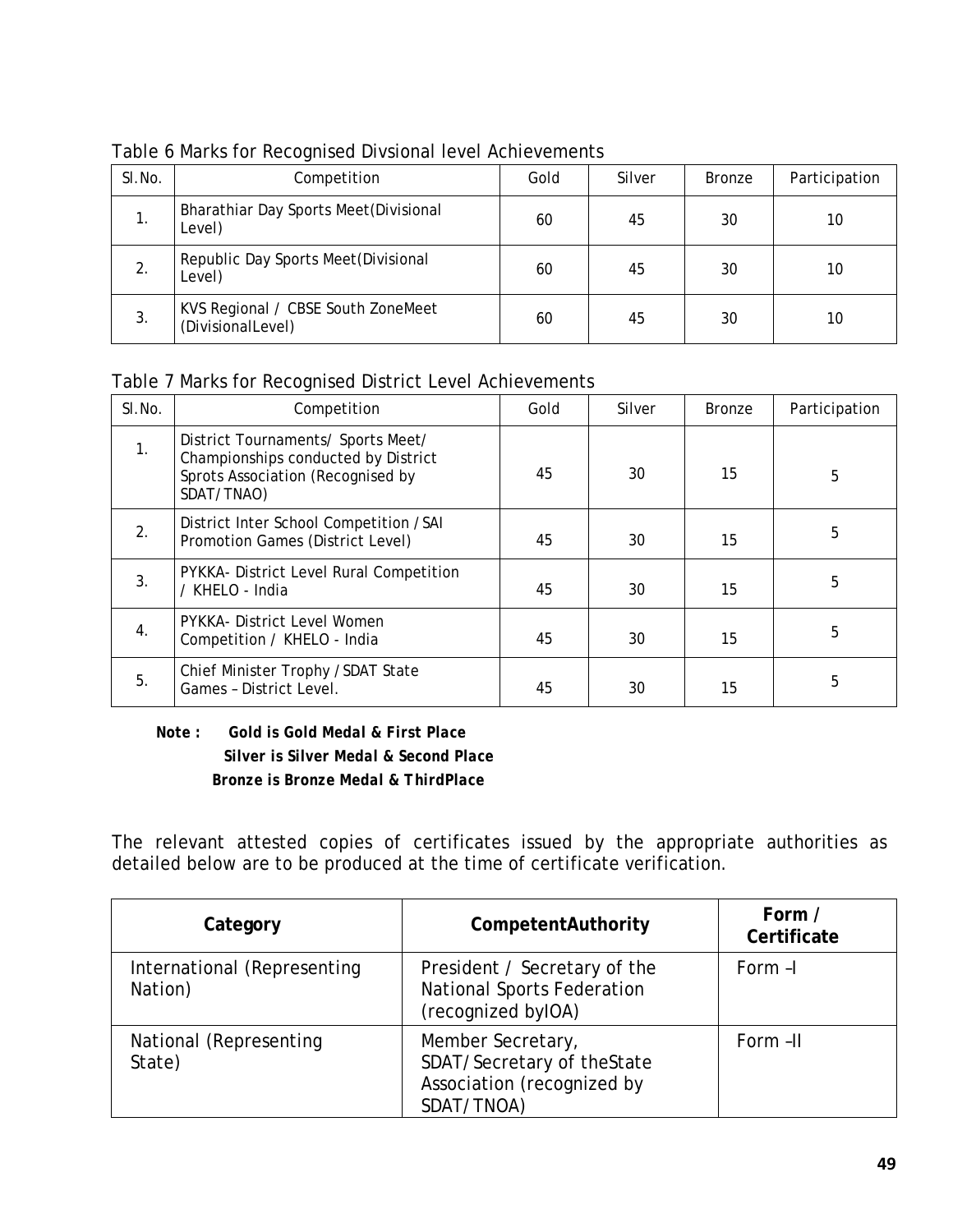| Category                                                                                     | CompetentAuthority                                                                             | Form /<br>Certificate      |
|----------------------------------------------------------------------------------------------|------------------------------------------------------------------------------------------------|----------------------------|
| National (Representing<br>State)                                                             | Chief Inspector of Physical<br><b>Education for National School</b><br>Gamescompetitions       | Form -IV                   |
| School Games Federation of<br>India (SGFI) (NationalLevel)                                   | President / Hon, Gen.<br>Secretary, SGFI                                                       | Certificates               |
| National Inter School<br>Competition(National<br>Level)                                      | Executive Director / Director -<br>General, Sports Authority of India                          | Certificates               |
| All India Rural Sports<br>(NationalLevel)                                                    | Executive Director / Director -<br>General, Sports Authority of India                          | Certificates /<br>Form-II  |
| National Sports Festival for<br>Women (NationalLevel)                                        | Executive Director / Director -<br>General, Sports Authority of India                          | Certificates /<br>Form -II |
| PYKKA (Panchayat Yuva<br>Krida Aurkhel Abhiyan)<br><b>National Level Rural</b><br>Tournament | Executive Director / Director -<br>General, Sports Authority of India                          | Certificates               |
| <b>KVS Nationals (StateLevel)</b>                                                            | Commissioner / Joint<br><b>Commissioner ofKVS</b>                                              | Certificates               |
| <b>CBSE National Sports Meet</b><br>(StateLevel)                                             | A.E.O. - Sports / Secretary, CBSE                                                              | Certificates               |
| <b>Bharathiar Day Sports Meet</b><br>(StateLevel)                                            | Regional Inspector of Physical<br><b>Education and Chief Inspector</b><br>of PhysicalEducation | Certificates               |
| <b>Republics Day Sports Meet</b><br>(StateLevel)                                             | Regional Inspector of Physical<br>Education and chief Inspector<br>of PhysicalEducation        | Certificates               |
| <b>State Inter School</b><br>Competition (StateLevel)                                        | Member Secretary, Sports<br>Development Authorityof<br>Tamilnadu                               | Certificates               |
| <b>PYKKA State Rural</b><br>Competition                                                      | Member Secretary, Sports<br>Development Authorityof<br>Tamilnadu                               | Certificates               |
| <b>Bharathiar Day Sports Meet</b><br>(DivisionalLevel)                                       | Regional Inspector of Physical<br><b>Education and Chief Education</b><br><b>Officer</b>       | Certificates               |
| Republic Day Sports Meet<br>(DivisionalLevel)                                                | Regional Inspector of Physical<br><b>Education and Chief Education</b><br><b>Officer</b>       | Certificates               |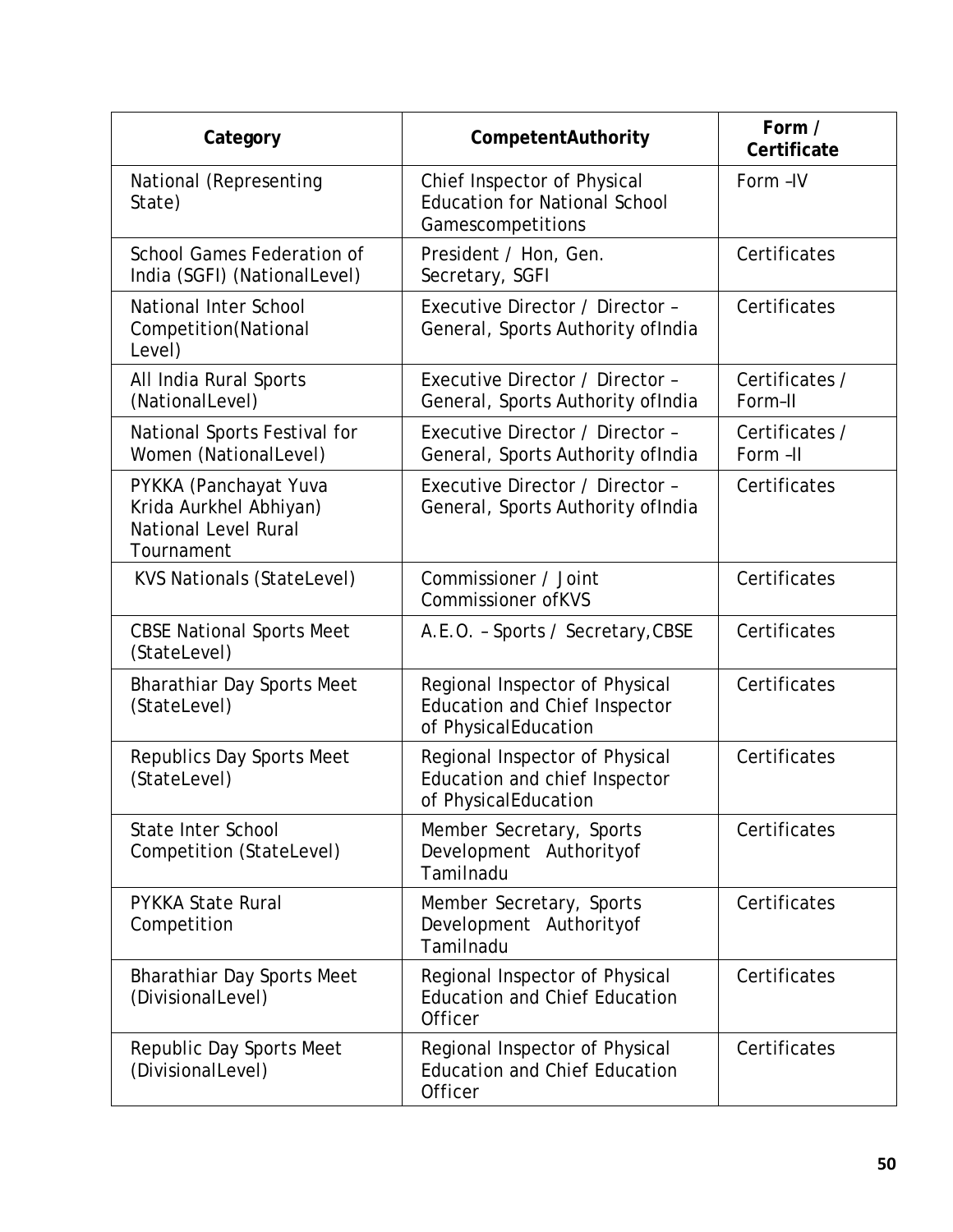| Category                                                    | CompetentAuthority                             | Form /<br>Certificate |
|-------------------------------------------------------------|------------------------------------------------|-----------------------|
| <b>KVS Regional Level</b><br>(DivisionalLevel)              | <b>Assistant Commissioner ofKVS</b>            | Certificates          |
| <b>CBSE South Zone Sports</b><br>Meet (DivisionalLevel)     | A.E.O. - Sports / Secretary, CBSE              | Certificates          |
| District Inter School<br>Competitions (Divisional<br>Level) | District SportsOfficer                         | Certificates          |
| <b>PYKKA District Rural</b><br>Competition                  | Member Secretary and District<br>SportsOfficer | Certificates          |
| <b>District LevelCompetitions</b>                           | <b>RIPE and District Education Officer</b>     | Certificates          |

**Note: These Certificates are not valid unless signed personally in ink by the authorities mentionedabove.**

Participation / achievements of candidates with nativity in Tamil Nadu who represented Tamil Nadu alone are eligible for marks under NationalCategory.

Only Tamil Nadu candidates are eligible to apply for admission under Sports Quota and only the candidates who have studied in KVS / CBSE schools within Tamil Nadu will be eligible formarks.

A committee comprising Director of Physical Education, TNAU and Dean(Agriculture) &Chairman (Admission) will rank the candidates based on the marks assigned to the certificates produced.

All the achievement certificates are to be supported necessarily by the relevant participation certificates and appropriateForms.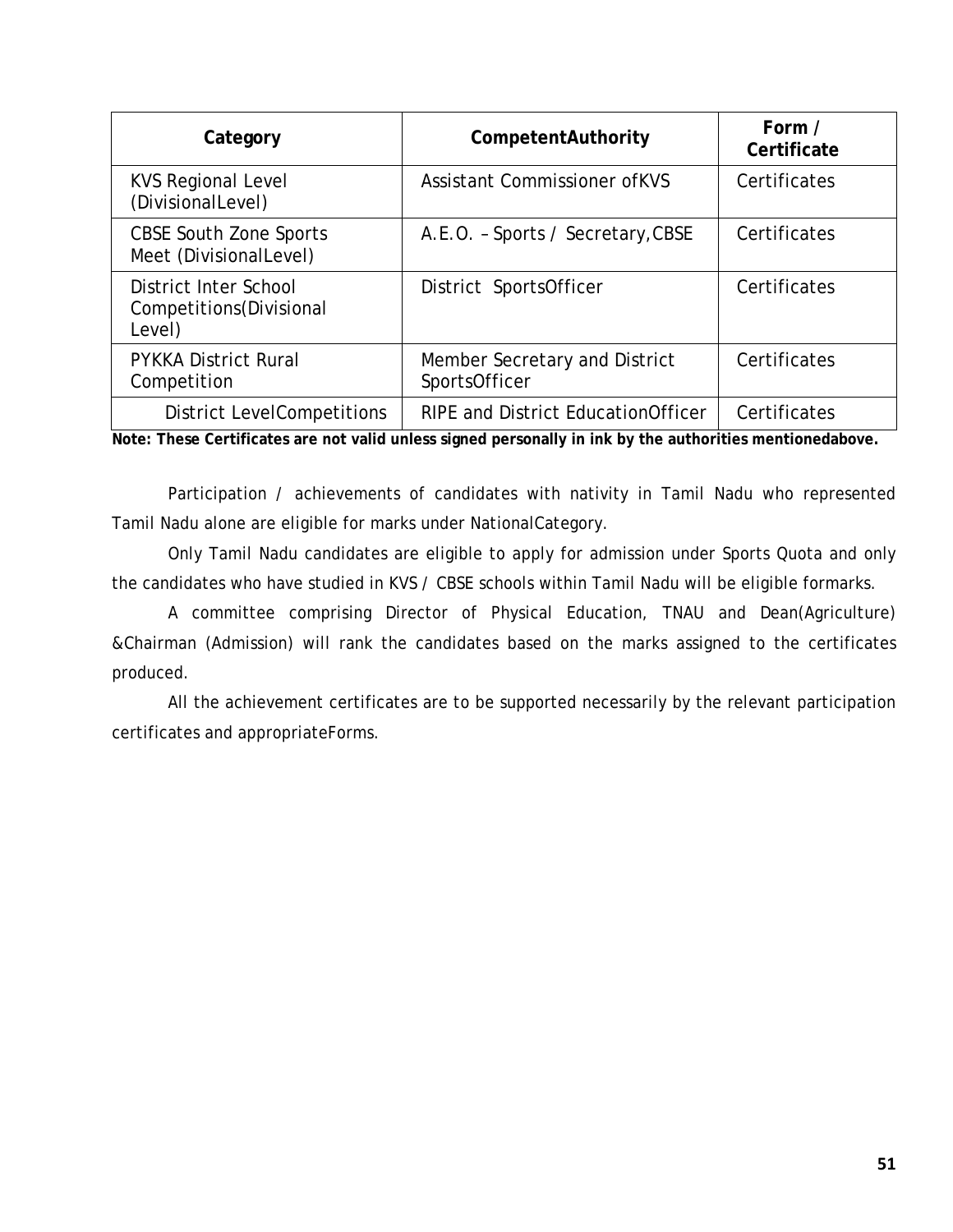#### APPENDIX XI

## <span id="page-57-0"></span>**Industrial Sponsorship: TNAU-ABC MoU (to be typed in Rs.100 stamp paper)**

## **MEMORANDUM OF UNDERSTANDING**

THIS MEMORANDUM OF UNDERSTANDING (hereinafter referred as MOU) entered into at Coimbatore on --------- between TAMIL NADU AGRICULTURAL UNIVERSITY represented by the Dean (Agriculture) (hereinafter referred to as TNAU) which term shall mean and include its successors/representatives and assignees on the FIRST PART.

#### AND

------------------------------------ having its Registered Office at -------------------------------------------- and represented by -------------------- -----------(hereinafter referred to as the COMPANY) which term shall mean and include its successors, representatives and assignees on the SECOND PART.

WHEREAS TNAU is an educational institution has mandates for teaching, research and extension activities. Towards achieving these mandates TNAU is strengthening its linkages with stakeholders by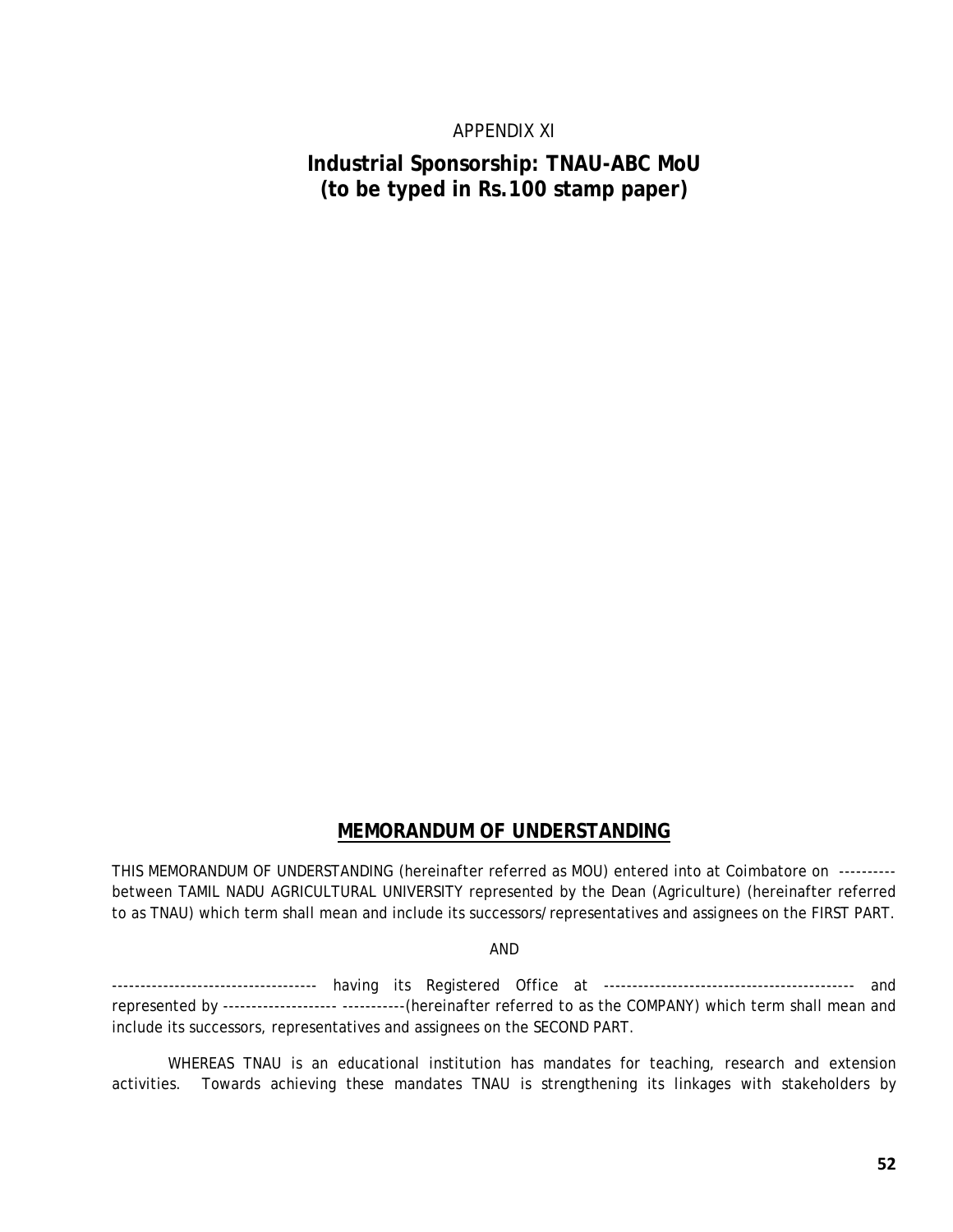instituting required organs. One such organ of the TNAU is Agri Business Consortium hereinafter referred as ABC was instituted for strengthening the linkages between industries and TNAU.

..1..

..2..

WHEREAS the COMPANY in the second part expressed their willingness to join as a member of ABC accepting the objectives and terms and conditions referred herein under in this MOU for mutual benefit.

WHEREAS the TNAU in the first part accepts the proposal of the COMPANY in the SECOND PART to become a member of ABC constituted for the purpose of effective linkages mutually agree for the objectives and terms and conditions laid herein under in real spirit and benefit of both parties towards development and strengthening of such linkages.

#### **OBJECTIVES:**

- a. To encourage deeper commitment and involvement of industries in supporting development of new programmes and courses for which there are sufficient demand in Agriculture and allied industries.
- b. To facilitate Agriculture and allied industries to interact with the concerned Department of the University in restructuring the curriculum taking into account the field of immediate and long term relevance to the industries.
- c. To mobilize assistance from Agriculture and allied industries for training and placement of students.
- d. To organize jointly with Agriculture and allied industries, thematic seminars and conferences which have mutual benefit to the Agriculture and allied industries and the University.
- e. To attract more collaboration to support significant research programmes of vital interests to Agriculture and allied industries.
- f. To promote Technical personnel interchange by creating provision for faculty to work in Agriculture and allied industries for short duration and by encouraging competent professionals from the Agriculture and allied industries to take up teaching/research activities in the University for short duration through Visiting Faculty or Adjunct Professor appointments.
- g. To admit suitable candidates sponsored by Agriculture and allied industries to the under graduate degree programme against the reserved seats and to throw open industry related laboratory facilities available at the University to these candidates who would be committed to return to the sponsoring industry after the graduation.
- h. To mobilize necessary financial resources from the concerned Agriculture and allied industries to accomplish the above stated objectives.
- i. To fulfill the commitments of government policies and also to advice the government for policy decisions.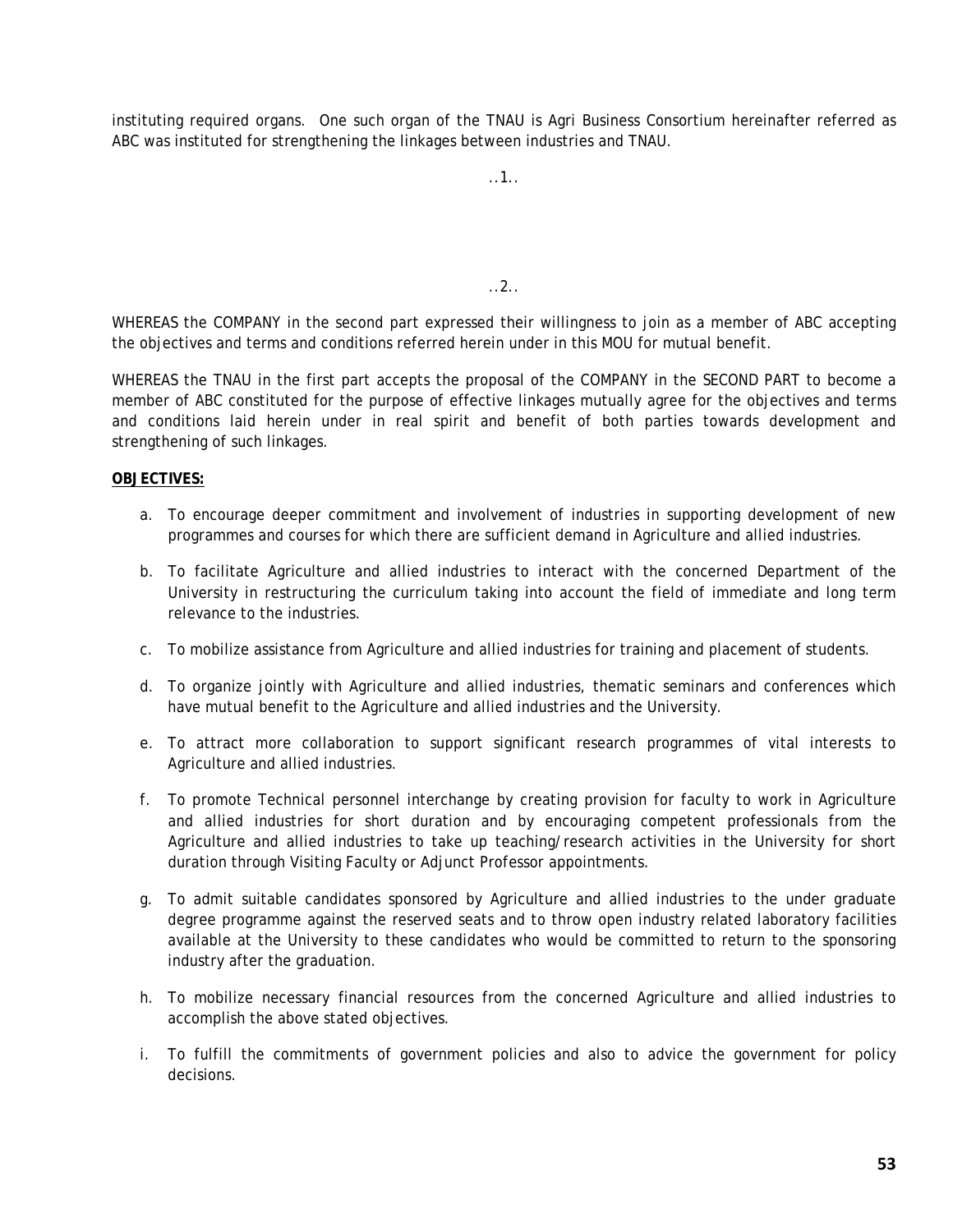#### **TERMS AND CONDITIONS:**

- a. The consortium shall be called as "Agri Business Consortium" (ABC) and shall comprise industrial houses, public sector and national organisations interested in the promotion of business in Agriculture.
- b. An Advisory Committee constituted for this purpose by TNAU shall govern the ABC.

..3..

- c. Every member of the consortium shall contribute a minimum of 6.00 Lakhs (Rupees Six Lakhs only) as ABC membership fee. These contributions shall be kept in a separate account and governed by Advisory Committee of ABC. Consequently, the contribution once made by the members of the consortium is **non-refundable.**
- d. The ABC member in the SECOND PART shall sponsor one candidate for admission to any of the Under Graduate Programmes offered by TNAU and selection of this candidate to the programme will be governed by the norms and guidelines prescribed by the Tamil Nadu Agricultural University from time to time.
- e. The facility of nomination of candidate for Under Graduate Programme is limited to only one candidate.
- f. The party of the SECOND PART agrees that the University shall change the norms of the ABC programme as it may deem fit from time to time, which shall be binding on both the parties.

#### **EXIT CLAUSE:**

WHEREAS in case any violation of any of the terms and conditions, TNAU reserves the right to cancel the MOU and the Advisory Committee of ABC shall take appropriate steps as deem fit for safe guarding the interests of **TNAU** 

IN WITNESS whereof the parties hereto have set their respective signatures on the date mentioned above under their seal of office.

Signature Dean (Agriculture) (Party of the Second Part) Tamil Nadu Agricultural University (Party of the First Part)

 **Witnesses: Witnesses:**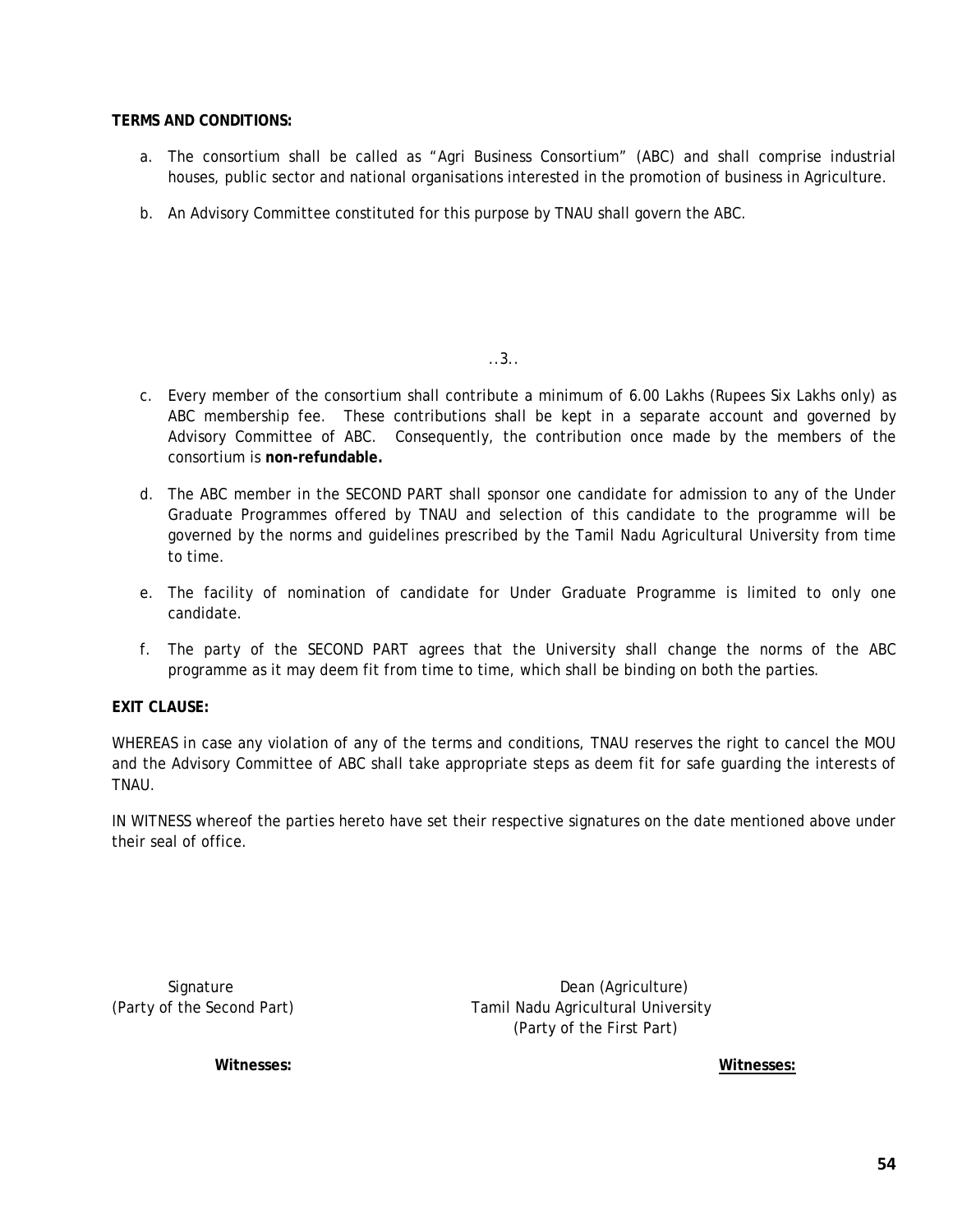|           | 1 | 1 |
|-----------|---|---|
| Signature | ÷ |   |
| Name      | ÷ |   |
| Address:  |   |   |
|           | 2 | 2 |
| Signature | ÷ |   |
| Name      | ÷ |   |
| Address:  |   |   |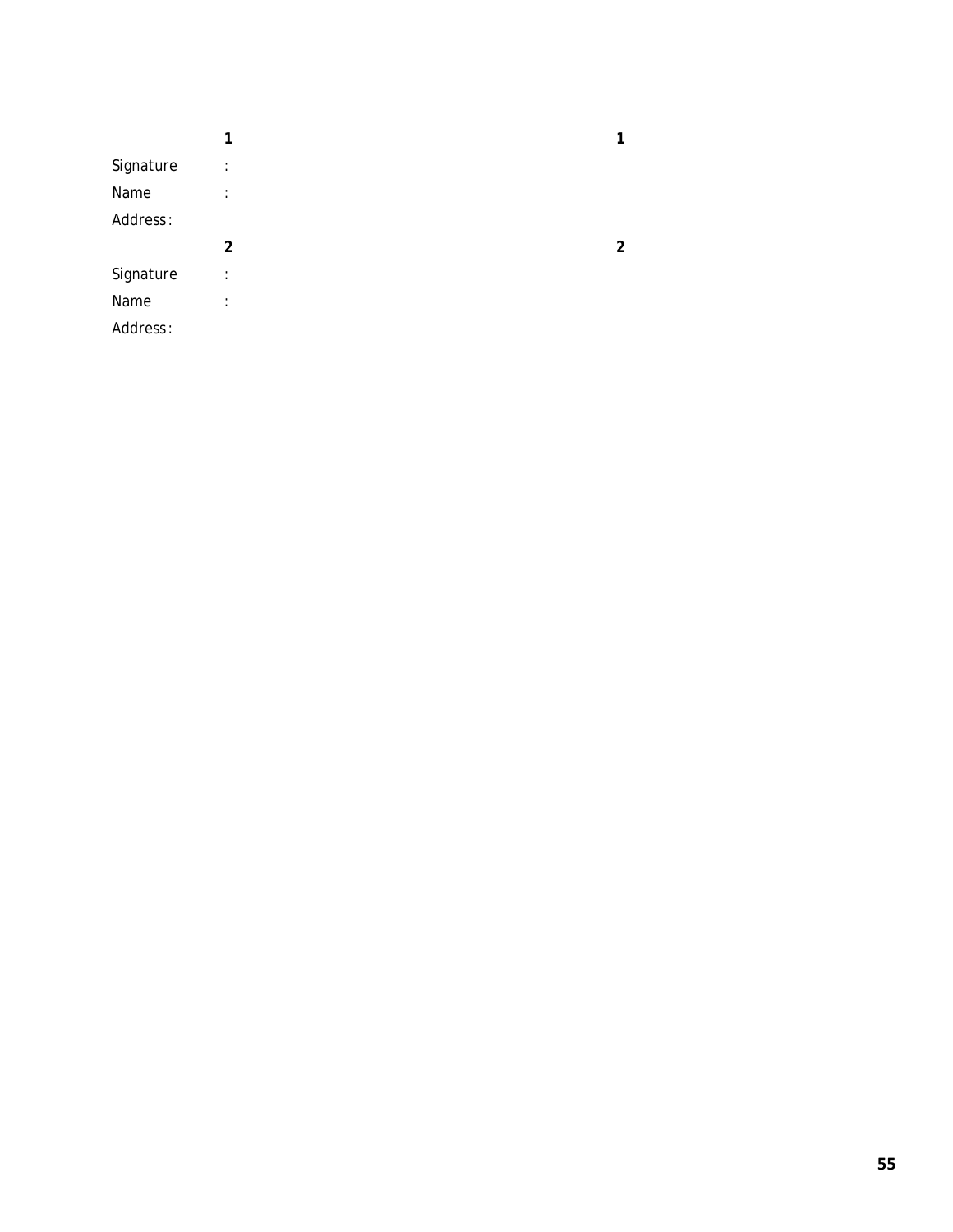#### Letter Format for sponsoring candidate

#### **Letter must be in Public / Private Ltd. Company Letter Head**

From

To

The Secretary (Agri Business Consortium) and Chairman (Admissions),

Agricultural College & Research Institute,

Tamil Nadu Agricultural University,

Coimbatore – 641 003.

Sir,

Sub: (M/s. Name of the Company-Private Ltd.) - (Candidate name) - willing to Sponsor for getting admission in TNAU) – (Undergraduate Degree Programme………….) for the academic year 2017-2018 – requested – regarding.

…………

Greetings,

We, (M/s. Name of the Company -Private Ltd.) are willing to sponsor (Mr./Ms. Name of the candidate), for admission under Industry Sponsorship Quota for the Undergraduate degree (mention degree e.g.B.Sc.Agri/B.Tech FPE/ B.Tech EEE/B.Tech Horti, etc,.) at your esteemed Institution for the academic year 2017-18.

Name of the candidate: Register Number: Degree applied:

Yours truly,

(MD's Authorized Signatory)

Place:

Date: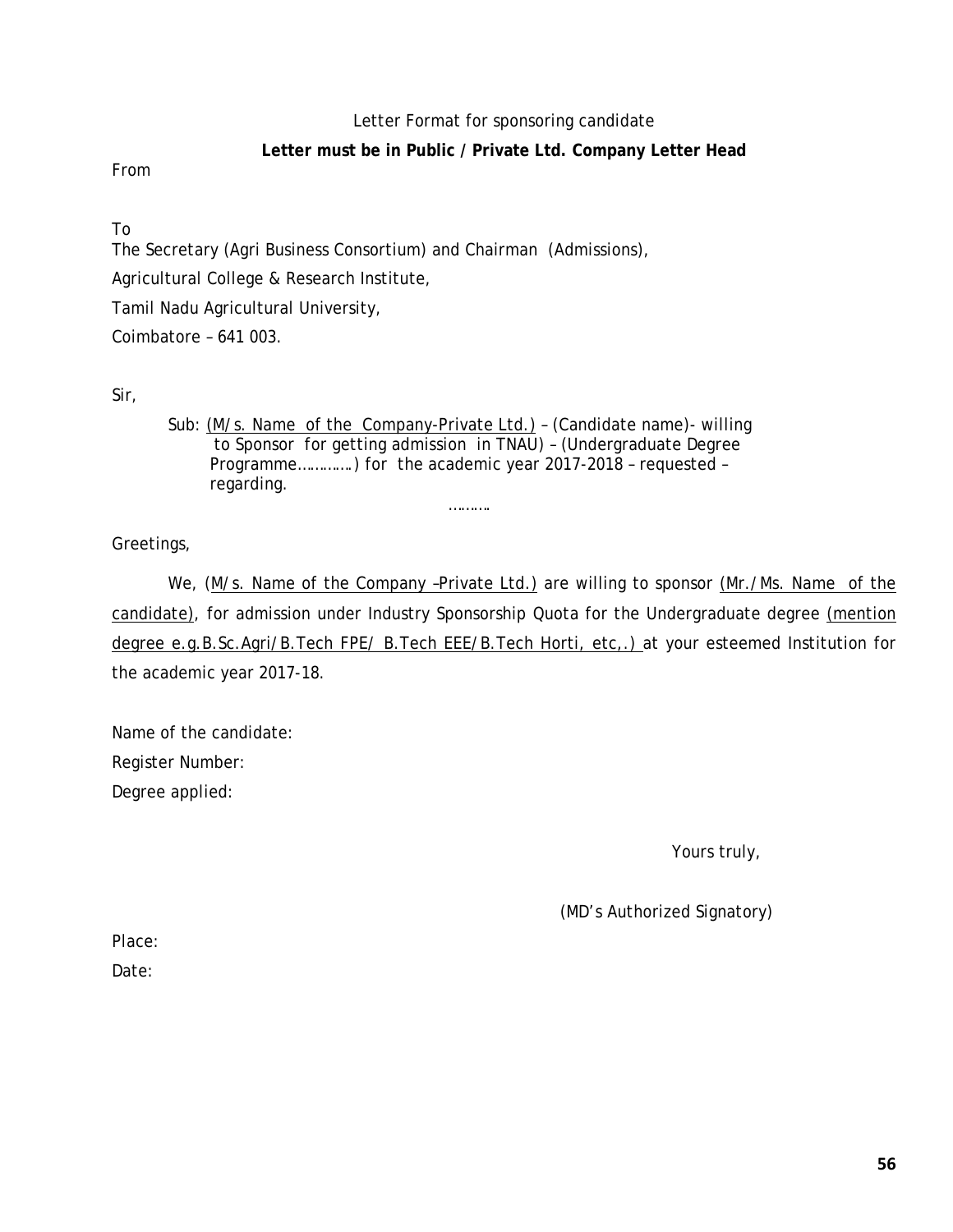#### Letter Format for willingness to join in ABC

#### **Letter must be in Public / Private Ltd. Company Letter Head**

From

To The Secretary (Agri Business Consortium) and Chairman (Admissions), Agricultural College & Research Institute, Tamil Nadu Agricultural University, Coimbatore - 641003.

Sir,

Sub: (M/s. Name of the Company-Private Ltd.) – Agri Business Consortium (ABC) – AC & RI, TNAU, Coimbatore – Willingness to become a member in ABC – request – regarding.

……

We, (M/S. Name of the Company-Private Ltd.), involved in (type of agri-business), in (Place of Company), are keen to become a member in Agri Business Consortium (ABC), being operated at AC & RI, TNAU, Coimbatore. We are interested to utilize the expertise offered by TNAU. We are willing to pay an amount of Rs.6,00,000/- (Rupees Six Lakhs only).

Yours truly,

(MD's Authorized Signatory)

Place:

Date: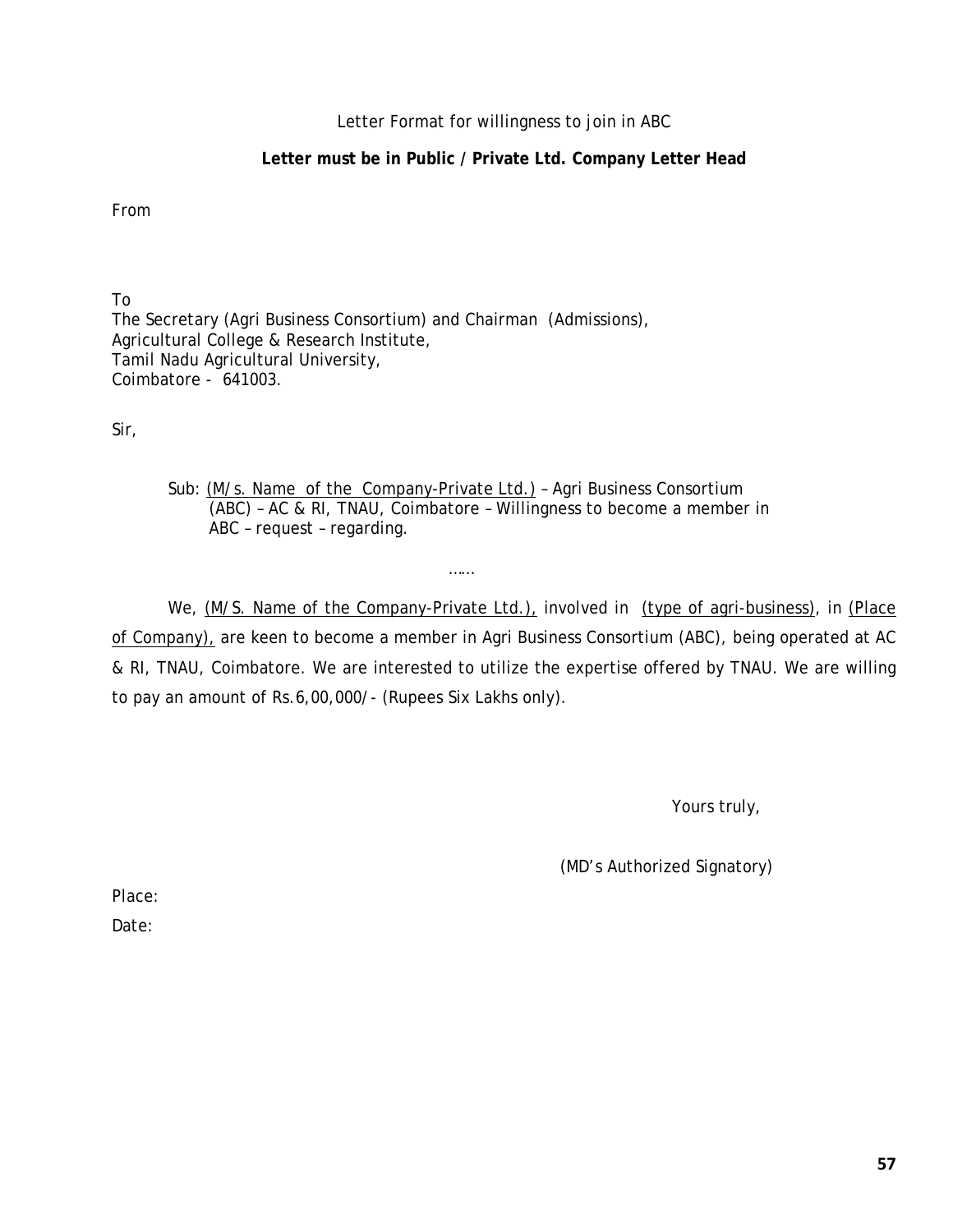#### APPENDIX XII

## <span id="page-63-0"></span>**(Affidavit of Declaration to be submitted by NRI candidates) (SHOULD BE TYPED / PRINTED IN 20 RUPEES NON JUDICIAL STAMP PAPER)**

#### **AFFIDAVIT OF DECLARATION**

I, <name of sponsor> (NRI) aged <age> years, S/o <father's name of sponsor> residing at <address of sponsor in country of living>, do hereby solemnly affirm and sincerely state as follows:-

I am the Deponent herein and NRI of <country of residence>.

I submit that Mr./Ms. <candidate name> aged <age> years, S/o or D/o <candidate's parent name> is my <relationship of candidate to sponsor (NRI)> who has applied for the undergraduate admission at Tamil Nadu Agricultural University, Coimbatore. I hereby declare that Mr./Ms. <candidate name>, my <relationship of candidate to sponsor (NRI)> and I am his/her <relationship of sponsor (NRI) to candidate>.

I hereby declare that as said Mr./Ms. <candidate name> my <relationship of candidate to sponsor (NRI)>, I am executing this affidavit on his/her behalf to declare that this affidavit is made by myself for the purpose of assuring the institution that I am financially sound and competent to provide financial security to my <relationship of candidate to sponsor (NRI)>,<candidate name> and willing to sponsor his / her studies as an NRI and his /her <relationship of sponsor (NRI) to candidate>.

I therefore hereby declare that I undertake to indemnify the defrayable expenditure, if any, of my <relationship of candidate to sponsor (NRI)>, <candidate name> in my capacity as an NRI as well as <relationship of sponsor (NRI) to candidate> of <candidate name>.

I hereby declare that the above information given by me is true with the best of my knowledge to avail the NRI benefits for my relationship with <relationship of candidate to sponsor (NRI)>, <candidate name> and at the later stage if it is found that the information given by me is false, the said benefits could be withdrawn and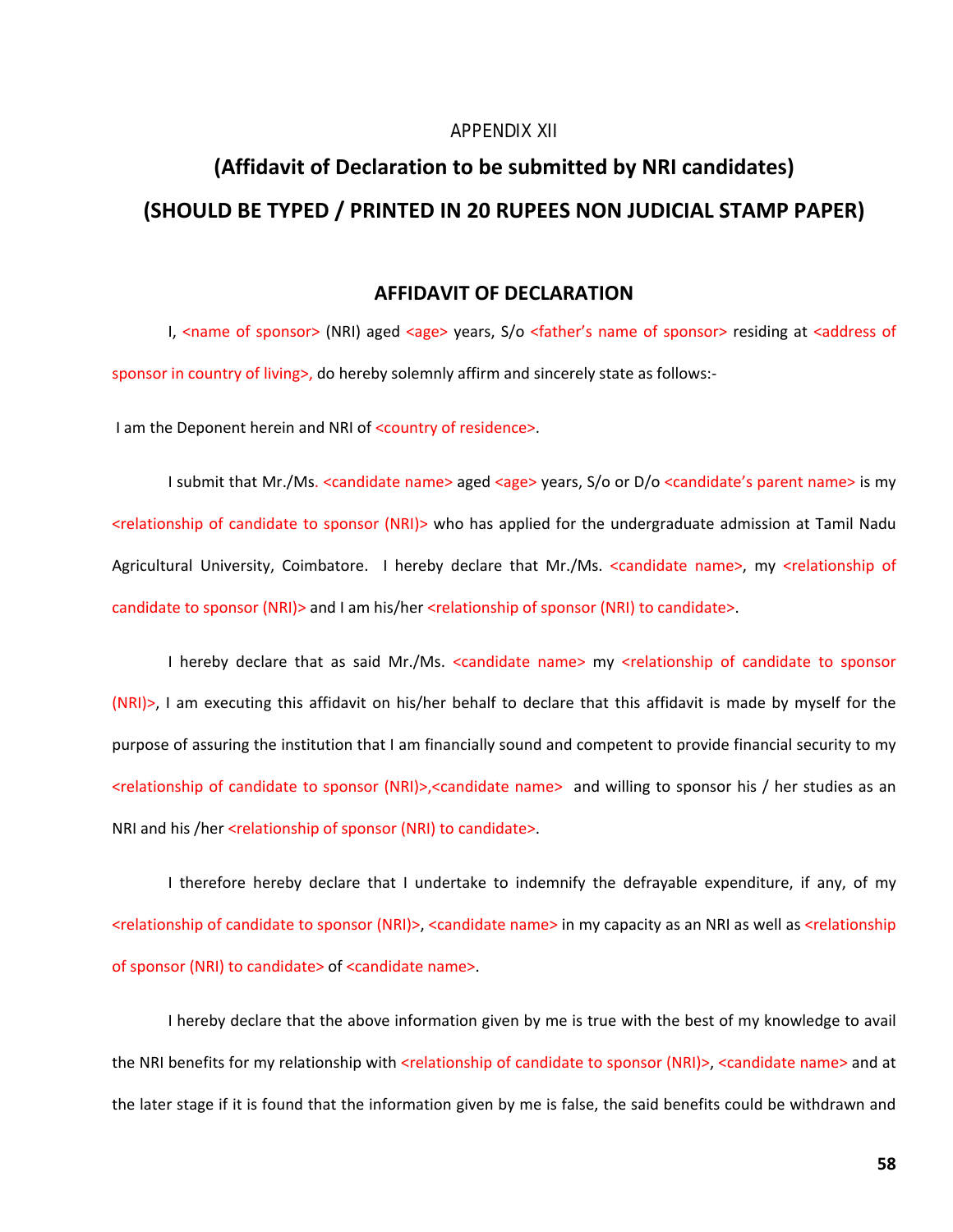recovered from me. And also I undertake to indemnify the legal consequences if any arising out of this declaration.

I hereby declare that I have not concealed anything material in this regard with reference to my NRI status and with reference to the status of my relationship with <candidate name>.

SIGNED BY ME

Deponent

#### **VERIFICATION**

I the above named deponent do hereby declare that the above stated facts are true.

Deponent

**Notary**